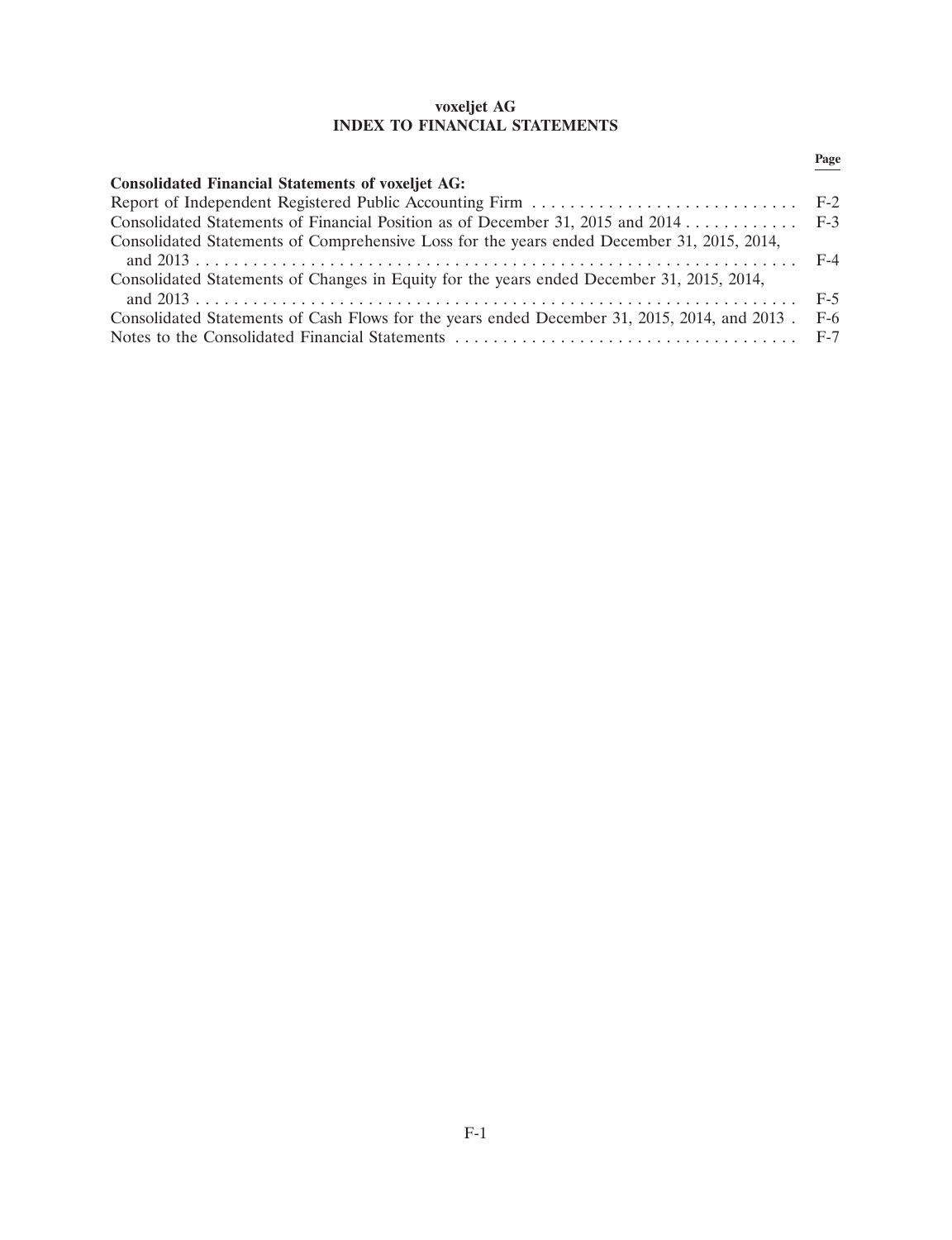## **REPORT OF INDEPENDENT REGISTERED PUBLIC ACCOUNTING FIRM**

The Supervisory Board voxeljet AG:

We have audited the accompanying consolidated statements of financial position of voxeljet AG and subsidiaries (the ''*Company*'') as of December 31, 2015 and 2014, and the related consolidated statements of comprehensive loss, changes in equity, and cash flows for each of the years in the three-year period ended December 31, 2015. These consolidated financial statements are the responsibility of the Company's management. Our responsibility is to express an opinion on these consolidated financial statements based on our audits.

We conducted our audits in accordance with the standards of the Public Company Accounting Oversight Board (United States). Those standards require that we plan and perform the audit to obtain reasonable assurance about whether the financial statements are free of material misstatement. An audit includes examining, on a test basis, evidence supporting the amounts and disclosures in the financial statements. An audit also includes assessing the accounting principles used and significant estimates made by management, as well as evaluating the overall financial statement presentation. We believe that our audits provide a reasonable basis for our opinion.

In our opinion, the consolidated financial statements referred to above present fairly, in all material respects, the financial position of voxeljet AG and subsidiaries as of December 31, 2015 and 2014, and the results of their operations and their cash flows for each of the years in the three-year period ended December 31, 2015, in conformity with International Financial Reporting Standards as issued by the International Accounting Standards Board.

/s/ KPMG AG Wirtschaftsprufungsgesellschaft ¨

Munich, Germany March 31, 2016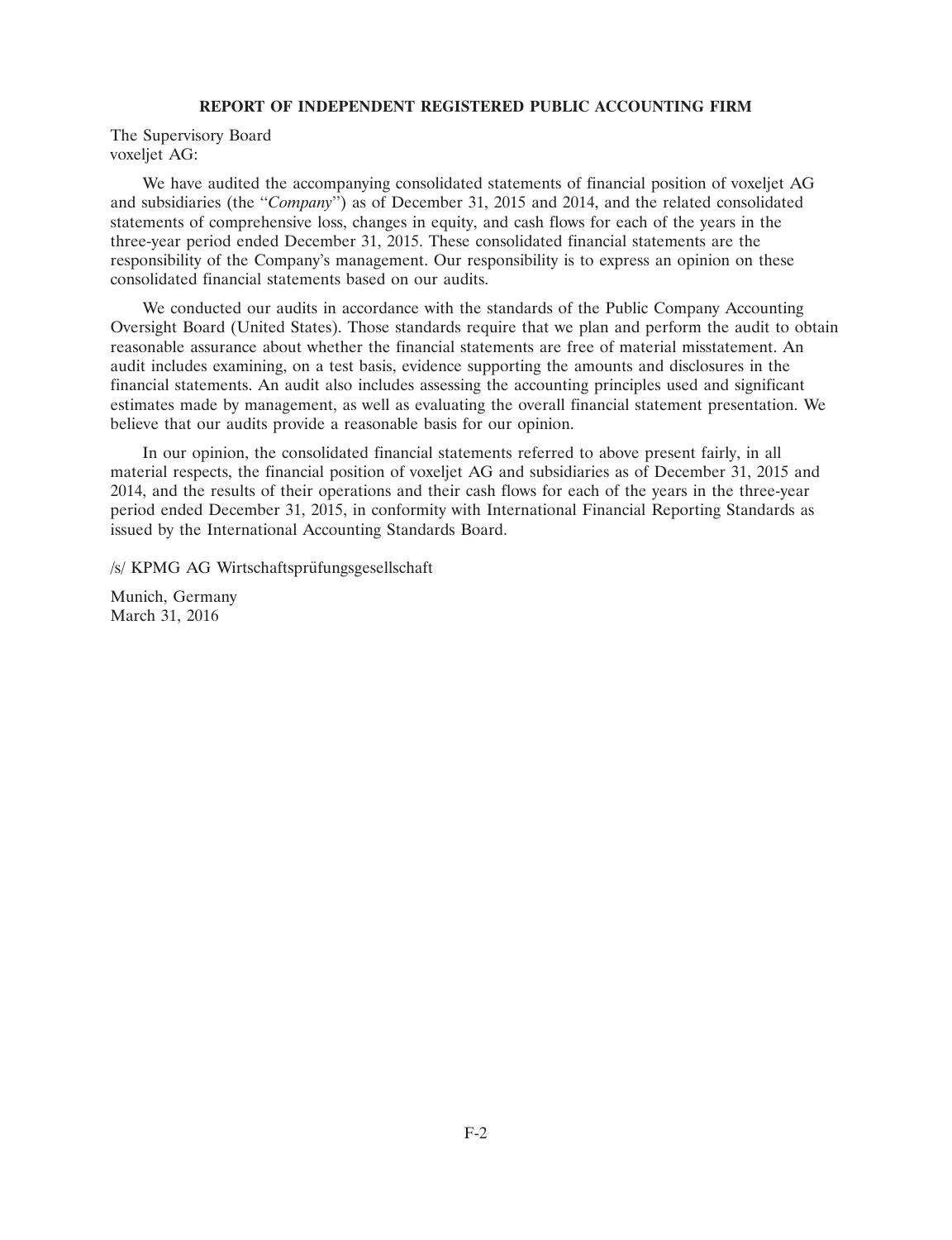# **CONSOLIDATED STATEMENTS OF FINANCIAL POSITION**

|              |        | <b>Year Ended</b><br>December 31. |
|--------------|--------|-----------------------------------|
|              | 2015   | 2014                              |
| <b>Notes</b> |        | $(\epsilon$ in thousands)         |
|              | 46,550 | 58,509                            |
|              | 2.086  | 8,031                             |
| 12           | 31,746 | 41,142                            |
| 6            | 3.348  | 3,148                             |
| 7            | 7,841  | 5,247                             |
|              | 54     | -65                               |
|              | 1.475  | 876                               |
|              | 23,570 | 22,586                            |
| 12           | 206    | 247                               |
| 9            | 627    | 1.315                             |
| 8.9          | 1.273  | 1,558                             |
| 10           | 21.383 | 19.466                            |
|              | 81     |                                   |
|              | 70,120 | 81,095                            |

|              | <b>Year Ended</b><br>December 31, |         |
|--------------|-----------------------------------|---------|
|              | 2015                              | 2014    |
| <b>Notes</b> | $(\epsilon$ in thousands)         |         |
|              | 6.402                             | 5,567   |
|              | 472                               | 469     |
|              | 1,759                             | 2,326   |
| 12           | 1,150                             | 1,241   |
| 11           | 3,021                             | 1,531   |
|              | 2,249                             | 4,228   |
|              | 397                               | 826     |
|              | 1                                 | 213     |
| 12           | 1,291                             | 2,263   |
| 11           | 560                               | 926     |
|              | 61,469                            | 71,300  |
| 24           | 3,720                             | 3,720   |
| 24           | 75,671                            | 75,671  |
|              | (17,684)                          | (8,090) |
|              | (238)                             | (1)     |
|              | 70,120                            | 81,095  |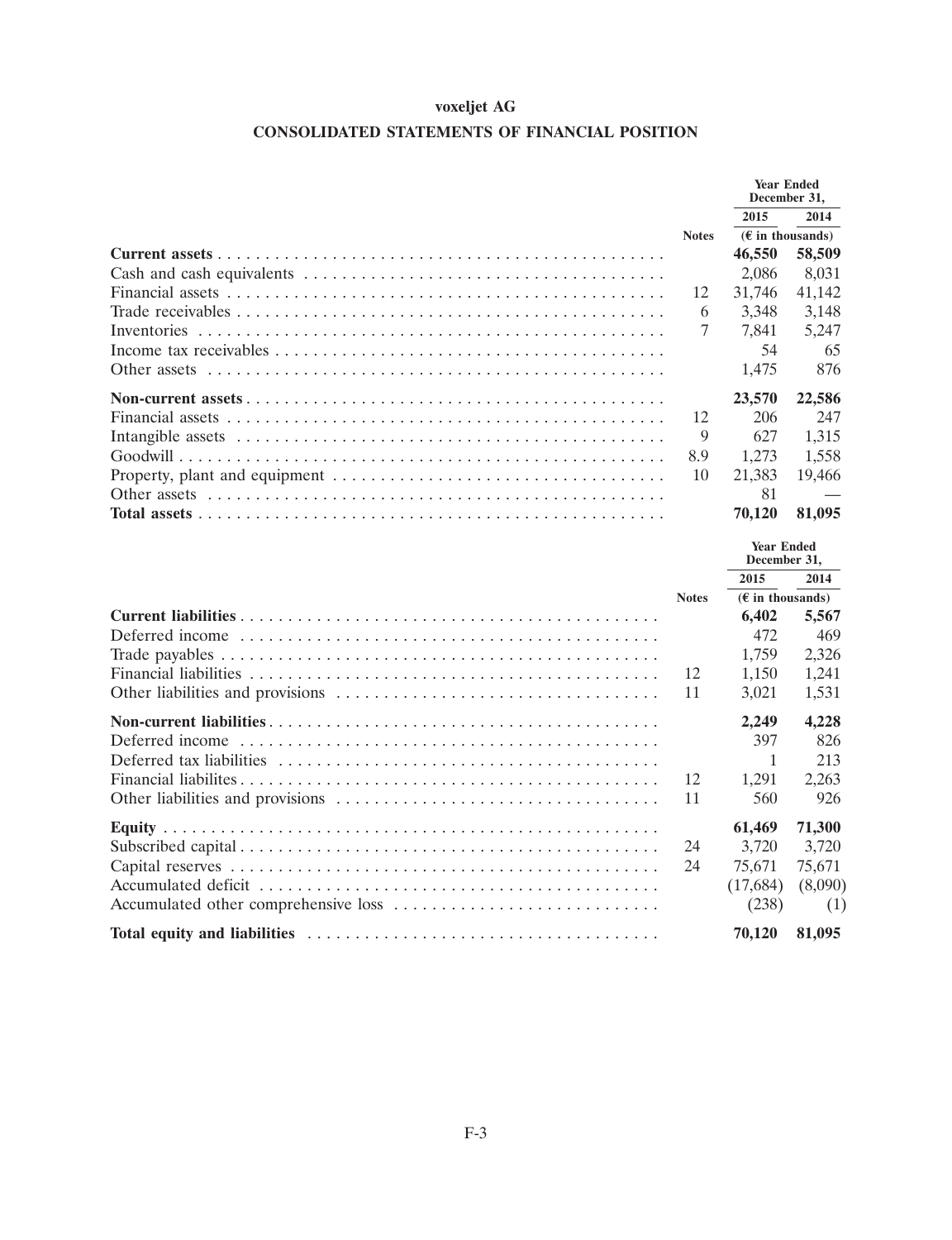# **CONSOLIDATED STATEMENTS OF COMPREHENSIVE LOSS**

|                                                                          |              | <b>Year Ended December 31.</b> |                                                           |           |  |
|--------------------------------------------------------------------------|--------------|--------------------------------|-----------------------------------------------------------|-----------|--|
|                                                                          |              | 2015                           | 2014                                                      | 2013      |  |
|                                                                          | <b>Notes</b> |                                | $(\epsilon$ in thousands, except share and share<br>data) |           |  |
|                                                                          | 18           | 24,064                         | 16,163                                                    | 11,688    |  |
|                                                                          | 13           | (17, 147)                      | (9,838)                                                   | (7,045)   |  |
|                                                                          |              | 6,917                          | 6,325                                                     | 4,643     |  |
|                                                                          |              | (6,922)                        | (3,746)                                                   | (2,640)   |  |
| Administrative expenses                                                  |              | (5,178)                        | (4,026)                                                   | (1,676)   |  |
| Research and development expenses                                        |              | (5,470)                        | (4,027)                                                   | (2,651)   |  |
| Other operating expenses                                                 | 14           | (888)                          | (101)                                                     | (583)     |  |
| Other operating income                                                   | 14           | 2,130                          | 1,384                                                     | 894       |  |
|                                                                          |              | (9, 411)                       | (4,191)                                                   | (2,013)   |  |
|                                                                          | 15           | (277)                          | (472)                                                     | (380)     |  |
| Finance income                                                           | 15           | 158                            | 299                                                       | 37        |  |
|                                                                          | 15           | (119)                          | (173)                                                     | (343)     |  |
| Loss before income taxes                                                 |              | (9,530)                        | (4,364)                                                   | (2,356)   |  |
| Income tax (expense) benefit $\dots \dots \dots \dots \dots \dots \dots$ | 16           | (64)                           | 32                                                        | (358)     |  |
|                                                                          |              | (9,594)                        | (4,332)                                                   | (2,714)   |  |
| Other comprehensive loss to be reclassified to profit or loss            |              |                                |                                                           |           |  |
|                                                                          |              | (237)                          | (1)                                                       |           |  |
| Total comprehensive loss                                                 |              | (9, 831)                       | (4,333)                                                   | (2,714)   |  |
| Weighted average number of ordinary shares outstanding                   |              | 3,720,000                      | 3,555,616                                                 | 2,252,000 |  |
|                                                                          |              | (2.58)                         | (1.22)                                                    | (1.21)    |  |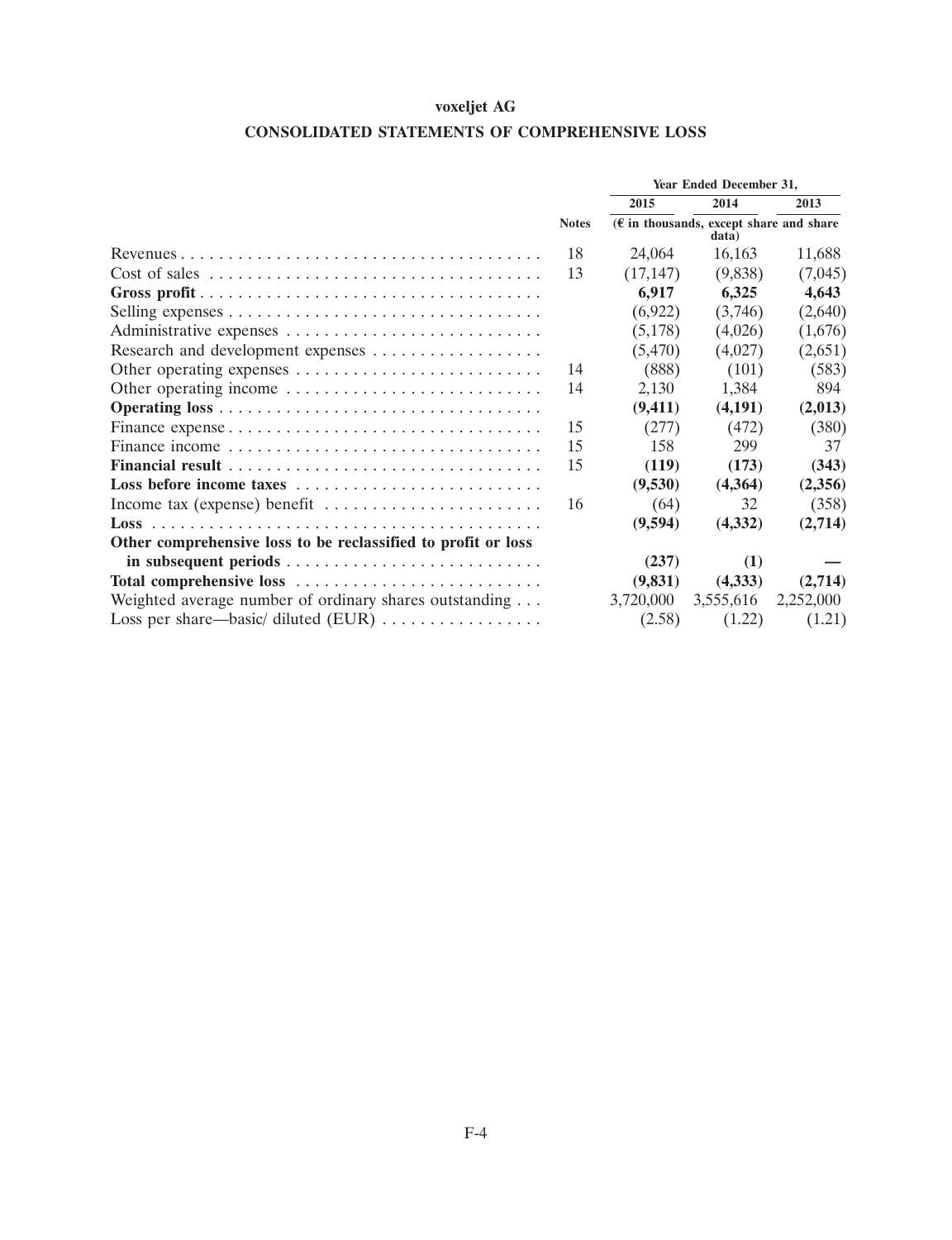# **CONSOLIDATED STATEMENTS OF CHANGES IN EQUITY**

|                                                                 | $(E$ in thousands)           |                     |                        |                                                |                        |
|-----------------------------------------------------------------|------------------------------|---------------------|------------------------|------------------------------------------------|------------------------|
|                                                                 | <b>Subscribed</b><br>capital | Capital<br>reserves | Accumulated<br>deficit | <b>Accumulated other</b><br>comprehensive loss | <b>Total</b><br>equity |
| Balance at January $1, 2013$                                    | 1,000                        | 1,262               | (1,044)                |                                                | 1,218                  |
| Loss for the period $\dots \dots \dots \dots \dots \dots \dots$ | $\overline{\phantom{0}}$     |                     | (2,714)                |                                                | (2,714)                |
| Reorganization                                                  | 1,000                        | (950)               |                        |                                                | 50                     |
| Initial public offering                                         | 1,120                        | 45,726              |                        |                                                | 46,846                 |
| Balance at December 31, 2013                                    | 3,120                        | 46,038              | (3,758)                |                                                | 45,400                 |
| Balance at January 1, 2014.                                     | 3,120                        | 46,038              | (3,758)                |                                                | 45,400                 |
| Loss for the period $\dots \dots \dots \dots \dots \dots$       |                              |                     | (4,332)                |                                                | (4,332)                |
| Follow-on public offering                                       | 600                          | 29,633              |                        |                                                | 30,233                 |
| Net changes in fair value of available for sale                 |                              |                     |                        |                                                |                        |
|                                                                 |                              |                     |                        | (47)                                           | (47)                   |
| Foreign currency translation                                    |                              |                     |                        | 46                                             | 46                     |
| Balance at December 31, 2014                                    | 3,720                        | 75,671              | (8,090)                | (1)                                            | 71,300                 |
| Balance at January $1, 2015$                                    | 3,720                        | 75,671              | (8,090)                | (1)                                            | 71,300                 |
| Loss for the period                                             |                              |                     | (9, 594)               |                                                | (9, 594)               |
| Net changes in fair value of available for sale                 |                              |                     |                        |                                                |                        |
|                                                                 |                              |                     |                        | (213)                                          | (213)                  |
| Foreign currency translation $\dots \dots \dots \dots$          |                              |                     |                        | (24)                                           | (24)                   |
| Balance at December 31, 2015                                    | 3,720                        | 75,671              | (17,684)               | (238)                                          | 61,469                 |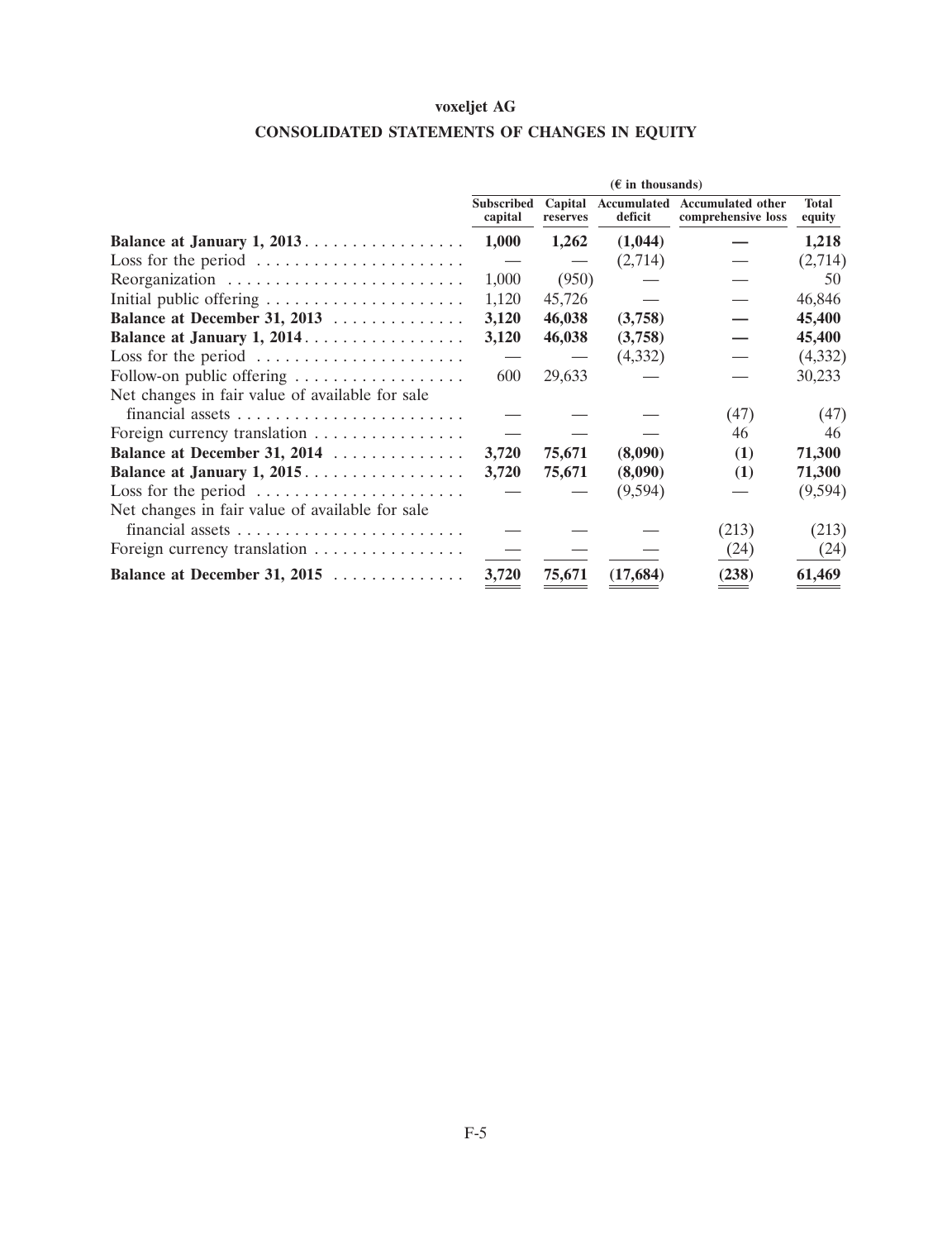# **CONSOLIDATED STATEMENTS OF CASH FLOWS**

|                                                                                                                                                                                                                                             | Year Ended December 31,                             |                                                     |                                                  |  |
|---------------------------------------------------------------------------------------------------------------------------------------------------------------------------------------------------------------------------------------------|-----------------------------------------------------|-----------------------------------------------------|--------------------------------------------------|--|
|                                                                                                                                                                                                                                             | 2015                                                | 2014                                                | 2013                                             |  |
|                                                                                                                                                                                                                                             |                                                     | $(E$ in thousands)                                  |                                                  |  |
| Cash Flow from operating activities                                                                                                                                                                                                         | (9,594)<br>2,982                                    | (4,332)<br>2,143                                    | (2,714)<br>1,493                                 |  |
| Impairment losses on intangible assets                                                                                                                                                                                                      | 689<br>129<br>1,118                                 |                                                     |                                                  |  |
| Noncash sale to customer in exchange for customer loans                                                                                                                                                                                     | 1,091<br>(67)<br>71                                 | (931)<br>191<br>183                                 | (1,386)<br>92<br>358                             |  |
|                                                                                                                                                                                                                                             | (781)                                               | (665)                                               | (686)                                            |  |
| Trade and other receivables and current assets                                                                                                                                                                                              | (7,588)<br>(839)<br>(7,655)<br>(584)<br>1,479<br>11 | (1,609)<br>(1,745)<br>(1,305)<br>823<br>632<br>(14) | 1,203<br>(1,304)<br>(836)<br>942<br>2,403<br>(2) |  |
|                                                                                                                                                                                                                                             | (11,950)                                            | (5,020)                                             | (1,640)                                          |  |
| <b>Cash Flow from investing activities</b>                                                                                                                                                                                                  |                                                     |                                                     |                                                  |  |
| Proceeds from disposal of property, plant and equipment and intangible                                                                                                                                                                      |                                                     |                                                     |                                                  |  |
| Payments to acquire property, plant and equipment and intangible assets.<br>Net proceeds from disposal of (payments to acquire) financial assets<br>Business combination, net of cash and cash equivalents acquired<br>Total<br>a a a a a a | 427<br>(1,402)<br>8,092<br>7,117                    | (2,684)<br>(43,395)<br>(965)<br>(47, 044)           | (11, 176)<br>(273)<br>(11, 449)                  |  |
| Cash Flow from financing activities                                                                                                                                                                                                         |                                                     |                                                     |                                                  |  |
| Repayment from bank overdrafts and lines of credit<br>Proceeds (redemption) from sale and leaseback                                                                                                                                         | (64)<br>(816)<br>(16)<br>(203)                      | (308)<br>(1, 419)<br>(2,725)<br>800                 | (707)<br>1,900<br>(1,503)<br>(339)<br>50         |  |
| Total<br>.                                                                                                                                                                                                                                  | (1,099)                                             | 30,233<br>26,581                                    | 46,846<br>46,247                                 |  |
| Net increase (decrease) in cash and cash equivalents                                                                                                                                                                                        | (5,932)                                             | (25, 483)                                           | 33,158                                           |  |
| Cash and cash equivalents at beginning of period<br>Changes to cash and equivalents due to foreign exchanges rates<br>Cash and cash equivalents at end of period                                                                            | 8,031<br>(13)<br>2,086                              | 33,459<br>2<br>53<br>8,031                          | 301<br>33,459                                    |  |
| <b>Supplemental Cash Flow Information</b>                                                                                                                                                                                                   | 126                                                 | (43)                                                | 314<br>129                                       |  |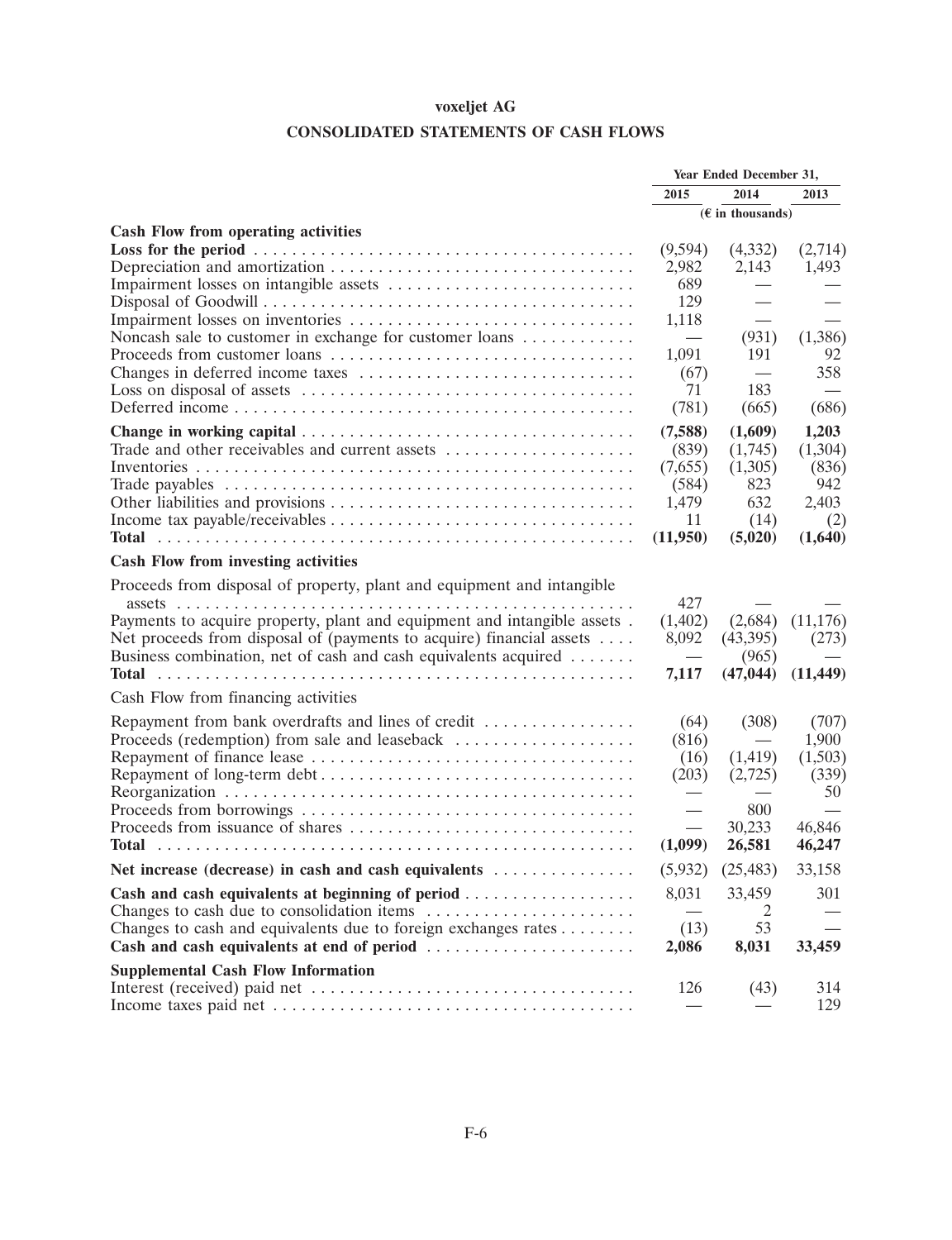#### **NOTES TO THE CONSOLIDATED FINANCIAL STATEMENTS**

#### **Basis of preparation**

## **1. The reporting entity**

*voxeljet* AG (in the following referred to as '*voxeljet'*, 'Group', or the *'Company')* is a high-tech company headquartered in Friedberg, Germany. The *Company* consists of voxeljet AG (formerly Voxeljet Technology GmbH), voxeljet America Inc. (*voxeljet America*), voxeljet UK Ltd. (*voxeljet UK*) and voxeljet India Pvt. Ltd. (*voxeljet India, established in November 2015*). voxeljet AG owns 100% of the issued and outstanding shares of *voxeljet America* , *voxeljet UK* and *voxeljet India.* As a manufacturer of three-dimensional (''3D'') printing systems, *voxeljet* specializes in the development, production and distribution of industrial printing machines and the sale of customized printed products to industrial customers. The *Company* operates in two business divisions: Systems and Services. The *voxeljet* Systems business division creates innovative 3D printers. Today, *voxeljet* has a product range that reaches from smaller entry models to large-format machines, and therefore offers 3D printer systems for a wide range of application areas.

Through its Services business division, the *Company* also offers customized printed products such as sand molds and plastic models based on CAD data through its 'on-demand production' service center. In addition, the *Company* offers casting services to its customers. In those cases, the casting process is performed by external suppliers supported by *voxeljet's* molds and models. Small-batch and prototype manufacturers utilize the *Company's* machines for the automatic, patternless manufacture of their casting molds and 3D models. The *Company's* customer base includes automotive manufacturers and suppliers as well as companies from the arts and design industries.

#### **2. Preparation of financial statements**

The consolidated financial statements of the Group have been prepared in accordance with International Financial Reporting Standards (IFRS) as set forth by the International Accounting Standards Board (IASB) and interpretations of the IFRS Interpretations Committee (IFRIC). The designation IFRS also includes all valid IAS; the designation IFRIC also includes all valid interpretations of the Standing Interpretations Committee (SIC).

The consolidated financial statements were authorized for issue by the Management Board on March 31, 2016.

The consolidated statement of financial position is structured in accordance with IAS 1, separating current from non-current assets and liabilities. Assets and liabilities are classified as current if they are expected to be realized within twelve months after period end. These consolidated financial statements were prepared on the basis of historical cost except for the following items, which are measured on an alternative basis on each reporting date.

| Liabilities for cash-settled share-based payment                              | Fair value                              |
|-------------------------------------------------------------------------------|-----------------------------------------|
| $arrangements \ldots \ldots \ldots \ldots \ldots \ldots \ldots \ldots \ldots$ |                                         |
| Monetary assets and liabilities denominated in foreign                        | Translated at period-end exchange rates |
|                                                                               |                                         |

The consolidated financial statements are presented in thousands of Euros (kEUR) except where otherwise stated. Due to rounding, numbers presented throughout these notes may not add up precisely to the totals provided and percentages may not precisely reflect the absolute figures.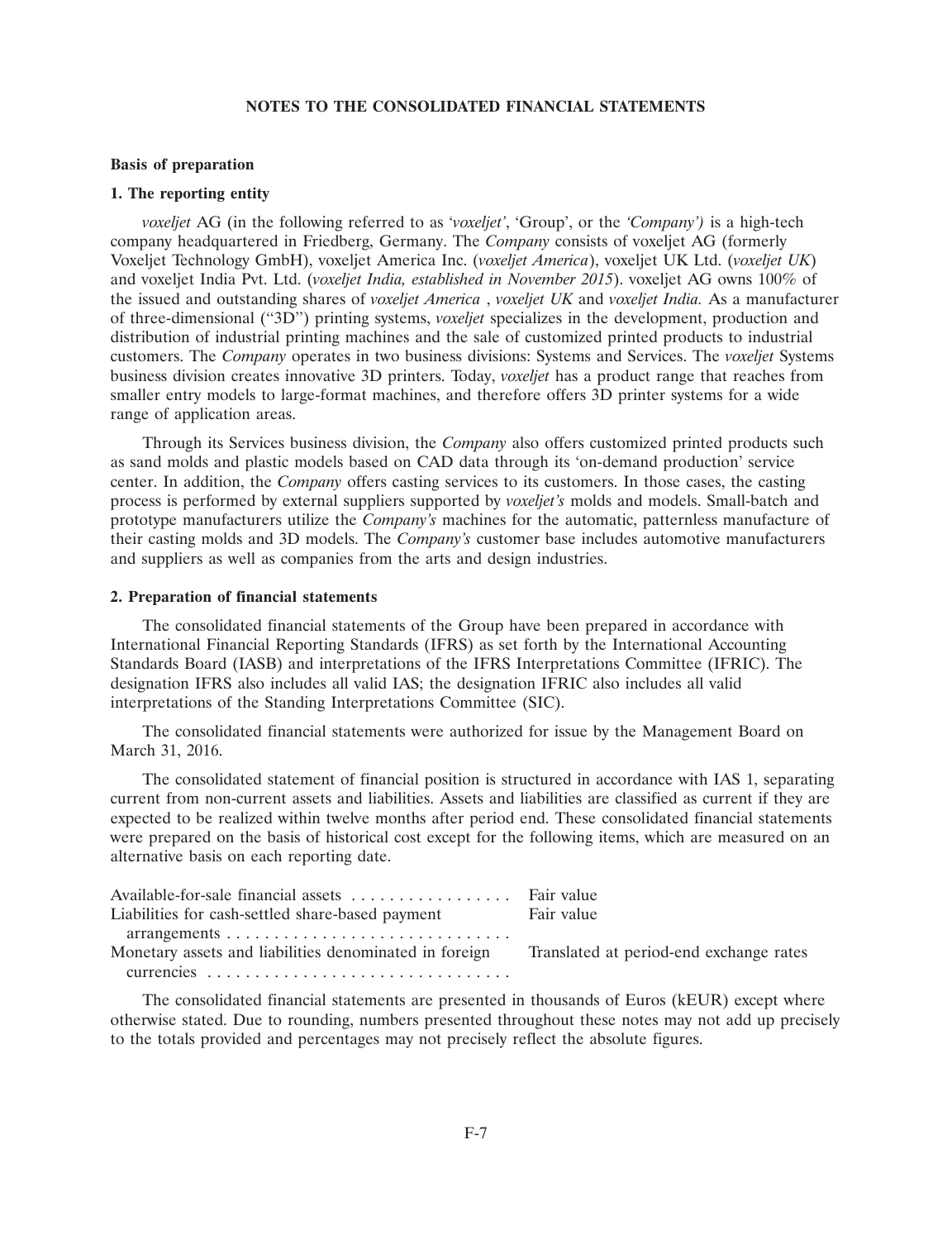#### **2. Preparation of financial statements (Continued)**

The consolidated financial statements have been prepared on the assumption that the Group will continue as a going concern.

## **3. Summary of significant accounting policies**

The principal accounting policies applied in the preparation of these financial statements are set out below. These policies have been consistently applied to all fiscal years presented.

#### **Business combinations**

Business combinations are accounted for using the acquisition method as at the acquisition date when control is transferred to the Group. Consideration paid is allocated to the assets acquired and liabilities assumed, with any excess amount recorded as goodwill.

## **Consolidation**

Subsidiaries are entities controlled by the Group. The Group controls an entity when it is exposed to, or has rights to, variable returns from its involvement with the entity and has the ability to affect those returns through its power over the entity. The financial statements of subsidiaries are included in the consolidated financial statements from the date that control commences until the date that control ceases.

Intercompany balances and transactions are eliminated in preparing the consolidated financial statements.

#### **Recognition of income and expenses**

### *Revenues*

Revenue from the sale of new or refurbished 3D printers is recognized upon the transfer of risks and rewards of ownership to the buyer, which is upon completion of the installation of the 3D printers at the customer site and evidenced through final acceptance by the customer. The *Company* also recognizes revenue from printers, which are provided to customers under operating leases. Deferred revenue from those transactions is recognized monthly on a straight-line basis. Revenue from the sale of custom-ordered printed products, consumables, or spare parts and other machine parts is recognized upon transfer of title, generally upon shipment. Revenue for all deliverables in sales arrangements is recognized to the extent that it is probable that the economic benefit arising from the ordinary activities of the business will flow to the *Company* and provided that the amount of revenue and the costs incurred or to be incurred in respect of the sale can be measured reliably. Revenue is measured at the fair value of the consideration received or receivable, which is fixed at the time of recognition of revenue. In instances where revenue recognition criteria are not met, amounts are recorded as deferred income in the accompanying statements of financial position.

The Group provides customers with a standard warranty agreement on all machines for up to one year. The warranty is not treated as a separate service because the warranty is an integral part of the sale of the machine. The provision associated with these warranty obligations was not significant in 2015 or 2014.

After the initial one year warranty period, the Group offers its customers optional maintenance contracts. Maintenance contracts are provided for a period of twelve months and automatically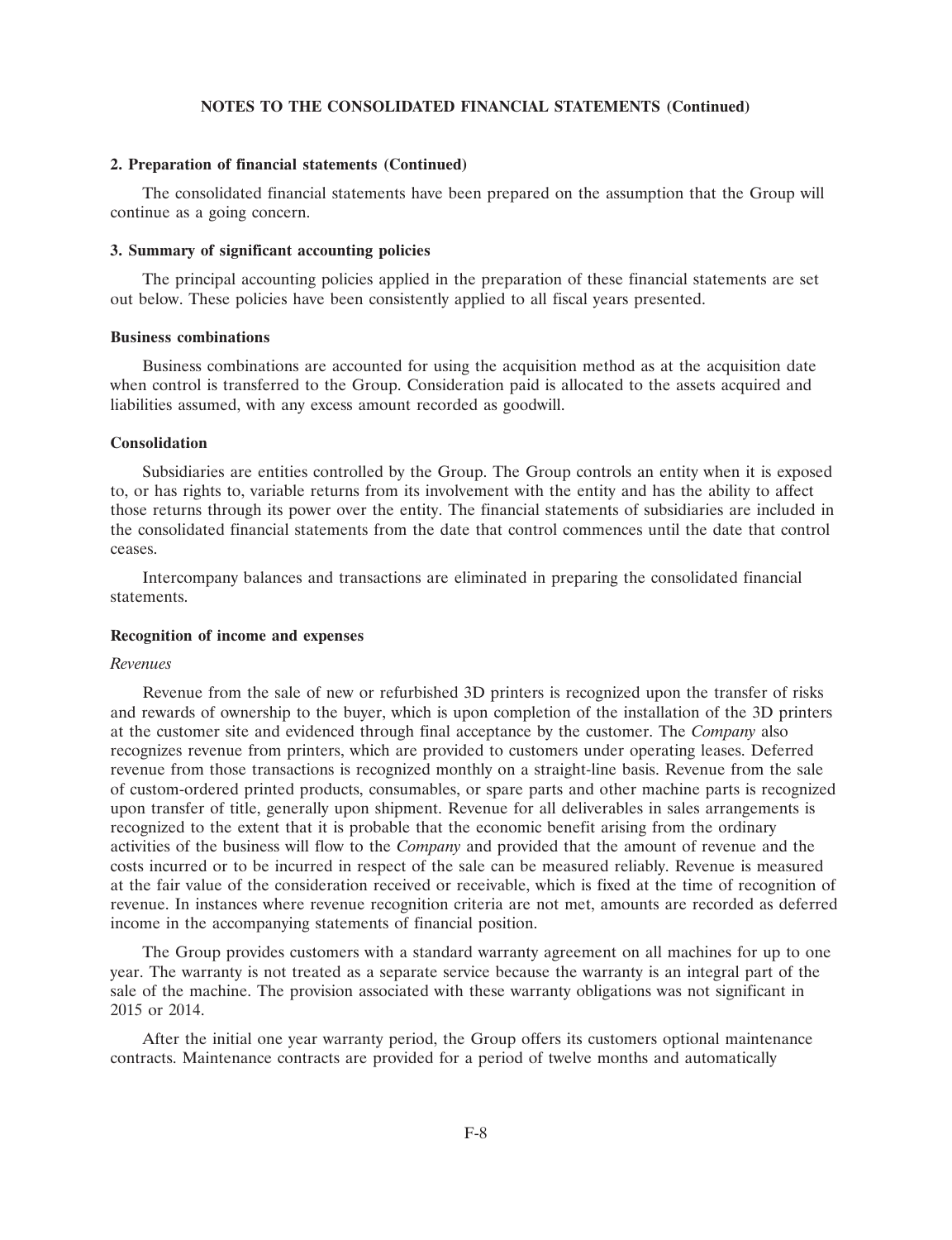## **3. Summary of significant accounting policies (Continued)**

extended for another twelve months if not cancelled on a timely basis. Maintenance service revenue is recognized on a straight-line basis under the contractual term.

Shipping, packaging and handling costs billed to customers for machine sales and sales of printed products and consumables are included in revenue in the consolidated statements of comprehensive loss. Costs incurred by the *Company* associated with shipping, packaging and handling are included in selling expenses in the consolidated statements of comprehensive loss.

The *Company's* terms of sale generally require payment within 30 to 60 days after shipment of a product, although the *Company* also recognizes that longer payment periods are customary in some countries where it transacts business. To reduce credit risk in connection with machine sales, the *Company* may, depending upon the circumstances, require significant deposits prior to shipment. In some circumstances, the *Company* may require payment in full for its products prior to shipment and may require international customers to furnish letters of credit. These deposits are reported as customer deposits included in other liabilities and provisions in the accompanying statements of financial position. Occasionally, the *Company* provides loans for all or a portion of the purchase price of a machine sold by the Systems segment. Services under maintenance contracts are billed to customers in advance on a monthly, quarterly, or annual basis, depending on the contract and are included in deferred income in the statement of financial position.

In the course of the *Company's* ordinary business activities refurbished 3D printers, which were operating in the Services segment on average for 1.5 to 2.5 years, are routinely sold to customers. These 3D printers were operated in the production of manufacturing products ordered by customers. Prior to their sale, these 3D printers are generally fully refurbished, which includes setting up a new printhead. Proceeds from the sale of such refurbished 3D printers are recognized as revenue. The incurred costs and revenues are reported within the Systems segment.

Sales agents are used in connection with the sale of 3D printers. These sales agents receive a sales commission based on a percentage of the sale price for each sale initiated by them. Generally, the commission is paid only after the customer has paid the final invoice.

## *Research and development expenses*

The *Company* is continuously involved in the research and development of new methods and technologies relating to its products. All research and development costs are charged to expense as incurred.

#### **Government grants**

Government grants awarded for project funding are recorded within other operating income in the consolidated statement of comprehensive loss if the related research and development costs have been incurred and provided that the conditions for the funding have been met. Until then, amounts received under government grants are recorded as deferred income in the statement of financial position.

## **Leases**

Finance leases consist primarily of borrowings associated with sale and leaseback transactions involving 3D printers that were manufactured and used within the Services segment. Additionally, the *Company* has entered into finance lease agreements for 3D printers manufactured by others. Maturities of the finance leases extend to 2020. Leased assets are recognized at the lower of fair value or the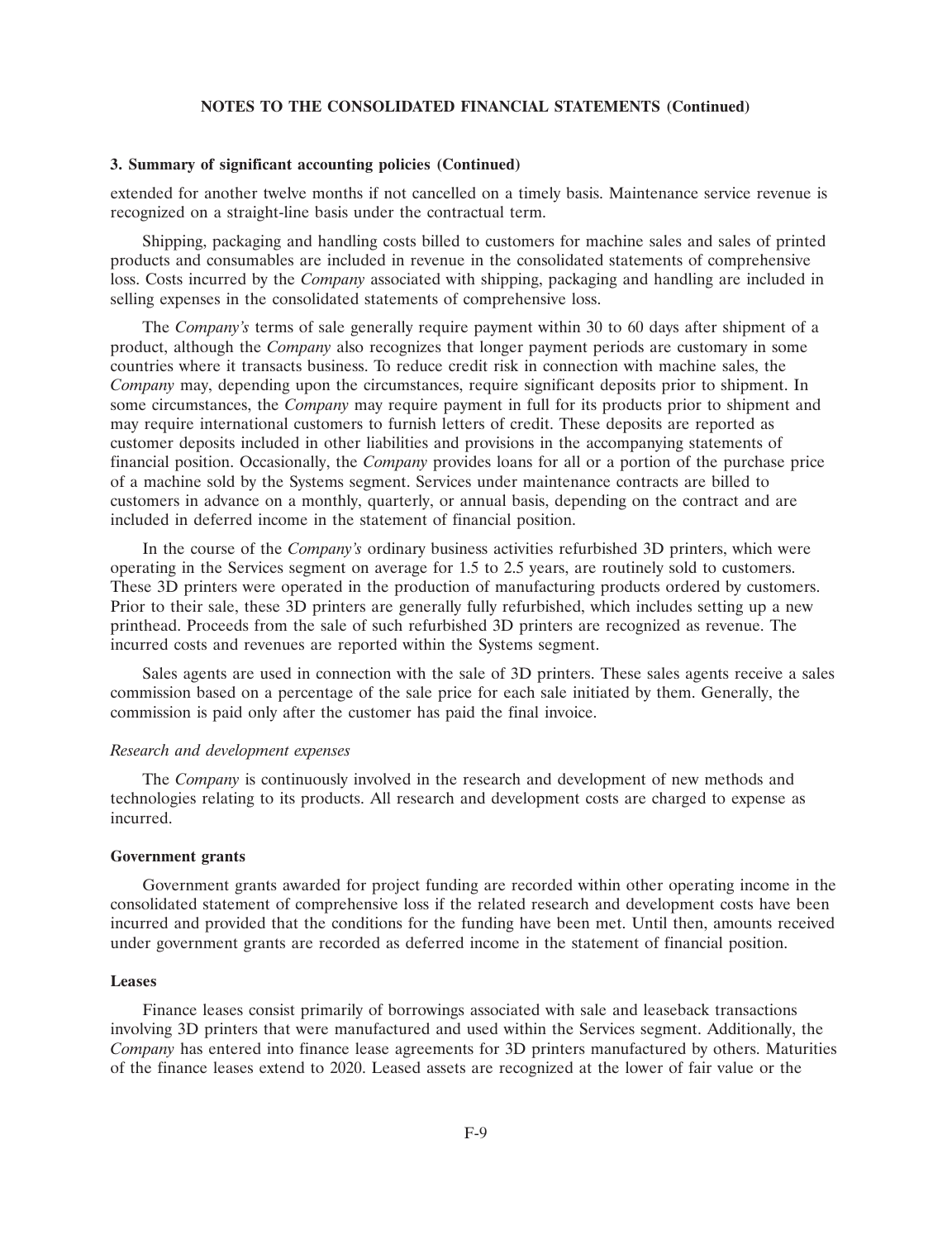## **3. Summary of significant accounting policies (Continued)**

present value of minimum lease payments and depreciated over the asset's estimated useful life. Assets under finance leases are included in "Property, plant and equipment" in the statement of financial position. Gains on sale and leaseback transactions are recorded as deferred income in the statement of financial position and recognized as ''Other operating income'' over the respective lease term.

Operating leases consist of various lease agreements for the rental of manufacturing facilities, office and warehouse space, vehicles, and office and IT equipment, expiring in various years through 2020. Rent expense under operating leases is charged to profit or loss on a straight-line basis over the term of the lease. *voxeljet* also rents certain of its 3D printers to customers under operating leases.

In 2015, *voxeljet* leased five 3D printers (2014: three 3D printers and 2013: four 3D printers) to customers under operating leases. Rental income is recognized on a straight-line basis over the term of the lease as revenue and is reported within the Systems segment.

## **Long Term Cash Incentive Plan**

*voxeljet* has a Long-Term Cash Incentive Plan (''LTCIP''), a cash-settled share-based payment arrangement, that provides for cash awards to non-executive employees. Compensation cost is determined based on the grant-date fair value of the awards and recognized, net of estimated forfeitures due to termination of employment, on a straight-line basis over the requisite service period of the award and depending on the evaluation of certain performance and market conditions. The requisite service period is generally the vesting period stated in the award. The liability for these awards is measured at fair value at each reporting date until settlement and is classified within ''other liabilities and provisions in the consolidated statement of financial position.

#### **Foreign currencies**

The financial statements are presented in Euros, the functional currency of *voxeljet AG*.

Monetary transactions denominated in foreign currencies are translated to Euros at the exchange rates prevailing on the transaction date.

The financial statements of foreign subsidiaries are translated using the concept of the functional currency in accordance with IAS 21. The assets and liabilities of foreign subsidiaries are translated at the spot rate at the end of the period, while their income statement items are translated at average exchange rates for the respective periods. All resulting exchange differences are recognized in other comprehensive income. Gains and losses on foreign currency transactions are shown within other operating income and other operating expenses, respectively, in the consolidated statement of comprehensive loss.

The loans provided to *voxeljet AG*'s subsidiaries *voxeljet UK* and *voxeljet America* are not considered as net investment. Consequently, gains or losses from foreign exchange differences thereon are recognized in other operating income or expenses.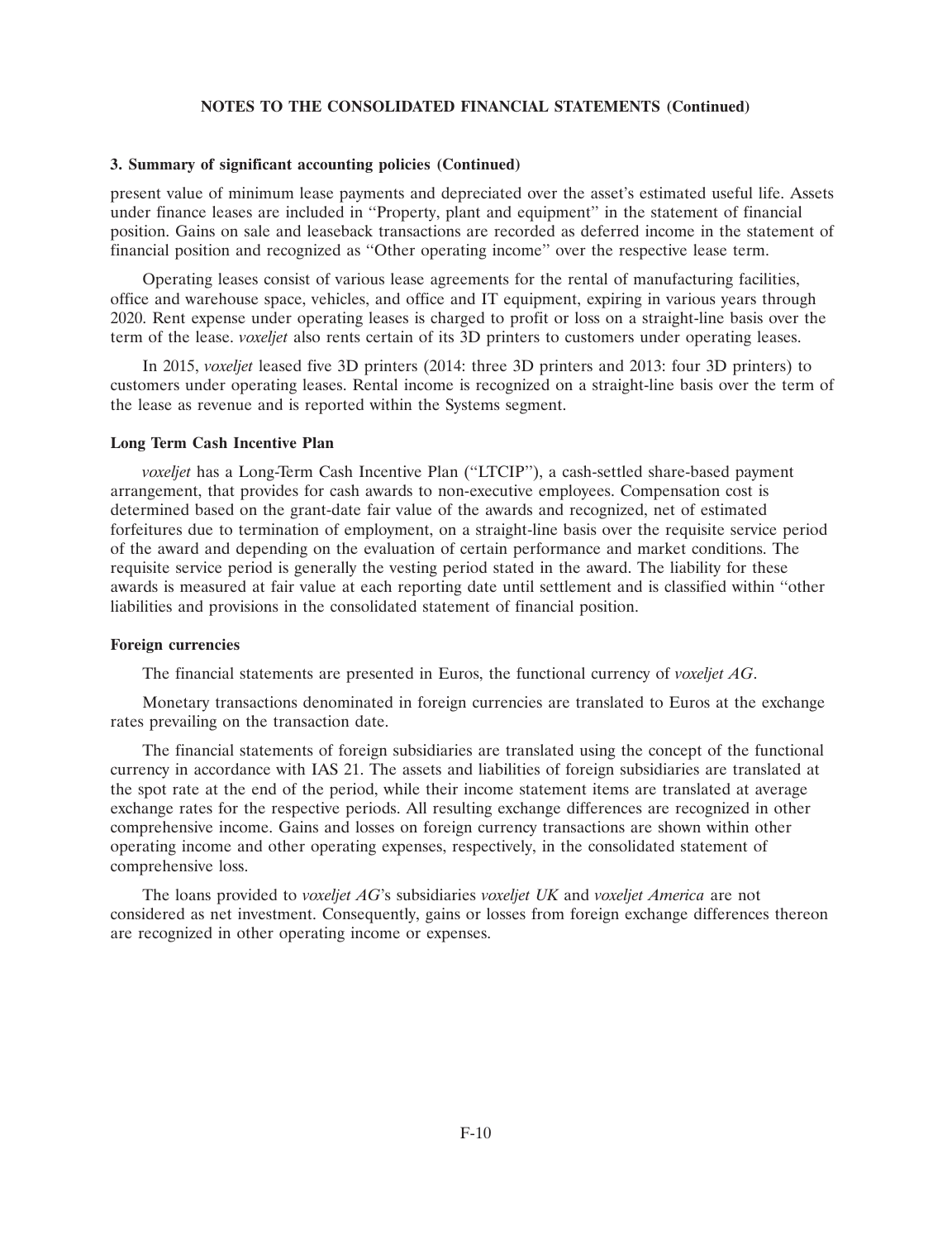#### **3. Summary of significant accounting policies (Continued)**

The exchange rates that are most relevant for *voxeljet's* consolidated financial statements are as follows:

Average exchange rates to Euro

| Year Ended December 31, |         | <b>Average Rate</b> |
|-------------------------|---------|---------------------|
|                         | USD GBP |                     |
|                         |         |                     |
|                         |         |                     |
|                         |         |                     |

Year end exchange rates to Euro

| Year Ended December 31, |         | <b>Year End Rate</b> |
|-------------------------|---------|----------------------|
|                         | USD GBP |                      |
|                         |         |                      |
|                         |         |                      |
|                         |         |                      |

#### **Income Tax**

Income tax expense (benefit) consists of current and deferred tax expense and benefit in accordance with IAS 12.

Current income tax expense (benefit) is based on taxable profit (loss) for the year. Taxable profit (loss) differs from profit (loss) as reported in the statements of comprehensive income (loss) because it excludes items of income or expense that are taxable or deductible in other years and further excludes items that are never taxable or deductible. Current income tax expense (benefit) is calculated using tax rates that have been enacted or substantively enacted by the end of the respective reporting period.

Deferred income tax expense (benefit) is recognized on temporary differences between the carrying amounts of assets and liabilities in the statement of financial position and the corresponding tax basis used in the computation of taxable profit (loss).

Deferred tax liabilities are generally recognized for all taxable temporary differences and deferred tax assets, including for carry forward losses to the extent that it is probable that taxable profits will be available against which deductible temporary differences can be utilized. The carrying amount of deferred tax assets is reviewed at the end of each reporting period and reduced to the extent that it is no longer more probable than not that sufficient taxable profits will be available to allow all or a part of the assets to be recovered.

Deferred tax expense (benefit) is calculated at the tax rates that are expected to apply in the periods when the liability is settled or the asset is realized, based on tax rates (and tax regulations) that have been enacted or substantively enacted by the end of the reporting period. The measurement of deferred tax liabilities and assets reflects the tax consequences that would follow from the manner in which the *Company* expects, at the end of the reporting period, to recover or settle the carrying amount of its assets and liabilities. Deferred tax expense (benefit) is charged or credited to profit or loss, except when it relates to items charged or credited directly to equity, in which case the deferred taxation is also recorded to equity.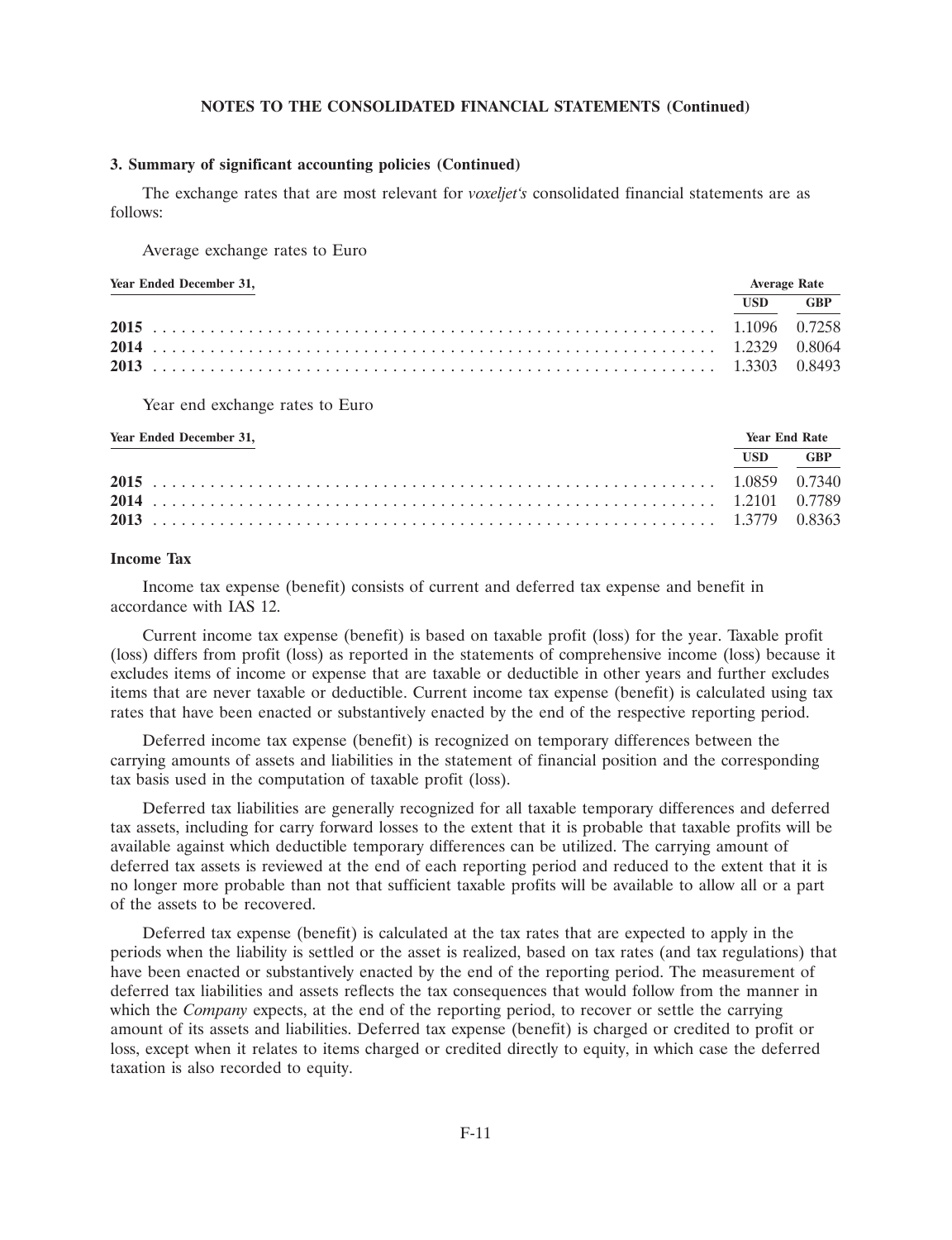## **3. Summary of significant accounting policies (Continued)**

Deferred tax assets and liabilities are offset when there is a legally enforceable right to set off tax assets against tax liabilities and when they relate to income taxes levied by the same taxation authority and the *Company* intends to settle its current tax assets and liabilities on a net basis.

#### **Intangible Assets**

Intangible assets, including software, licenses and customer relationships, that are acquired by the *Company* and have a finite useful life are measured at cost less accumulated amortization and any impairment losses. Amortization for intangible assets with finite useful lives is recognized on a straight-line basis over their useful lives. The amortization for the customer list and digital library arising from the purchase price allocation related to the acquisition of our subsidiary *voxeljet UK*, was presented within selling expenses and cost of sales, respectively. Goodwill arising from the acquisition of subsidiaries is not amortized and is measured at cost less accumulated impairment losses. Goodwill is tested annually for impairment.

The estimated useful economic lives of acquired intangible assets are presented in the following table:

## **USEFUL LIFE OF INTANGIBLE ASSETS**

An intangible asset is derecognized upon disposal or when no future economic benefits are expected to arise from the continued use of the asset. Any gain or loss arising on derecognition of the asset (calculated as the difference between the net disposal proceeds and the carrying amount of the item) is included in profit or loss in the period in which the item is derecognized.

## **Property, Plant and Equipment**

Property, plant and equipment is carried at acquisition or manufacturing cost (for internally manufactured printers used in the Services segment) and depreciated on a straight-line basis over the estimated useful lives of the related assets, taking into account estimated residual values. Realized gains and losses are recognized upon disposal or retirement of the related assets and are reflected within other operating income or other operating expenses in the consolidated statement of comprehensive loss. Subsequent expenditures are capitalized only if it is probable that *voxeljet* will receive additional economic benefits from the particular asset associated with these expenditures, and the costs can be determined reliably. Repair and maintenance expenditures are expensed as incurred. Leased assets are depreciated over the shorter of the lease term and their useful lives unless it is reasonably certain that the *Company* will obtain ownership by the end of the lease term. Land is not depreciated. Additions to property, plant and equipment relating to self-constructed 3D printers are considered non-cash transactions.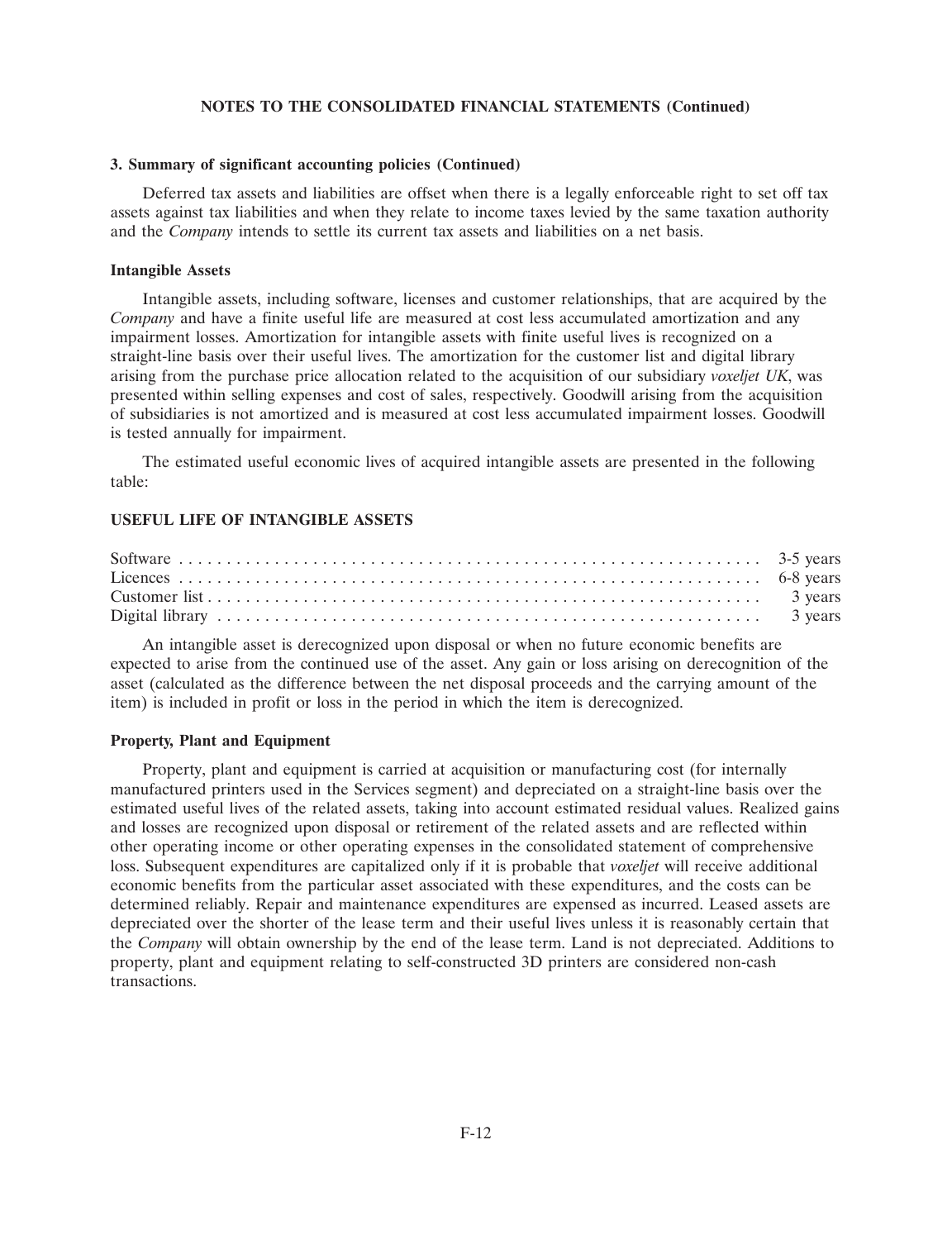## **3. Summary of significant accounting policies (Continued)**

The estimated useful economic lives of items of property, plant and equipment are as follows:

## **USEFUL LIFE OF PROPERTY, PLANT AND EQUIPMENT**

Useful lives, depreciation methods and residual values are reviewed at least annually and, in case they change significantly, depreciation charges for current and future periods are adjusted accordingly.

#### **Inventories**

## *Raw materials*

Raw materials are measured at the lower of acquisition cost, as determined on the first-in, first-out (FIFO) method, and net realizable value.

## *Work in progress and finished goods*

Work in progress and finished goods are measured at the lower of manufacturing cost and net realizable value. Manufacturing costs comprise all costs that are directly attributable to the manufacturing process, such as direct material and labor, and production related overheads (based on normal operating capacity and normal consumption of material, labor and other production costs), including depreciation charges.

Net realizable value is defined as the estimated selling price in the ordinary course of business less the estimated costs of completion and the estimated costs necessary to make the sale. For purposes of determining net realizable value, selling expenses include all costs expected to be incurred to make the sale, primarily shipping, packaging and handling as well as commissions.

Obsolete inventories are written off directly into cost of sales.

## **Impairment of non-financial assets**

The *Company* assesses at the end of each reporting period whether there is an indication that a non-financial asset may be impaired. The asset is tested for impairment if there are indicators that the carrying amounts may not be recoverable. An impairment loss is recognized in the amount by which the asset's carrying amount exceeds its recoverable amount. The recoverable amount is defined as the higher of an asset's fair value less cost to sell and its value in use.

If the fair value less cost to sell cannot be determined, or if it is lower than the carrying amount, the value in use is calculated. The value in use is calculated by discounting the future expected cash flows at a risk-adequate pre-tax interest rate, current and expected future cash flows are taken into account, together with technological, economic and general development trends, on the basis of approved and adjusted financial plans.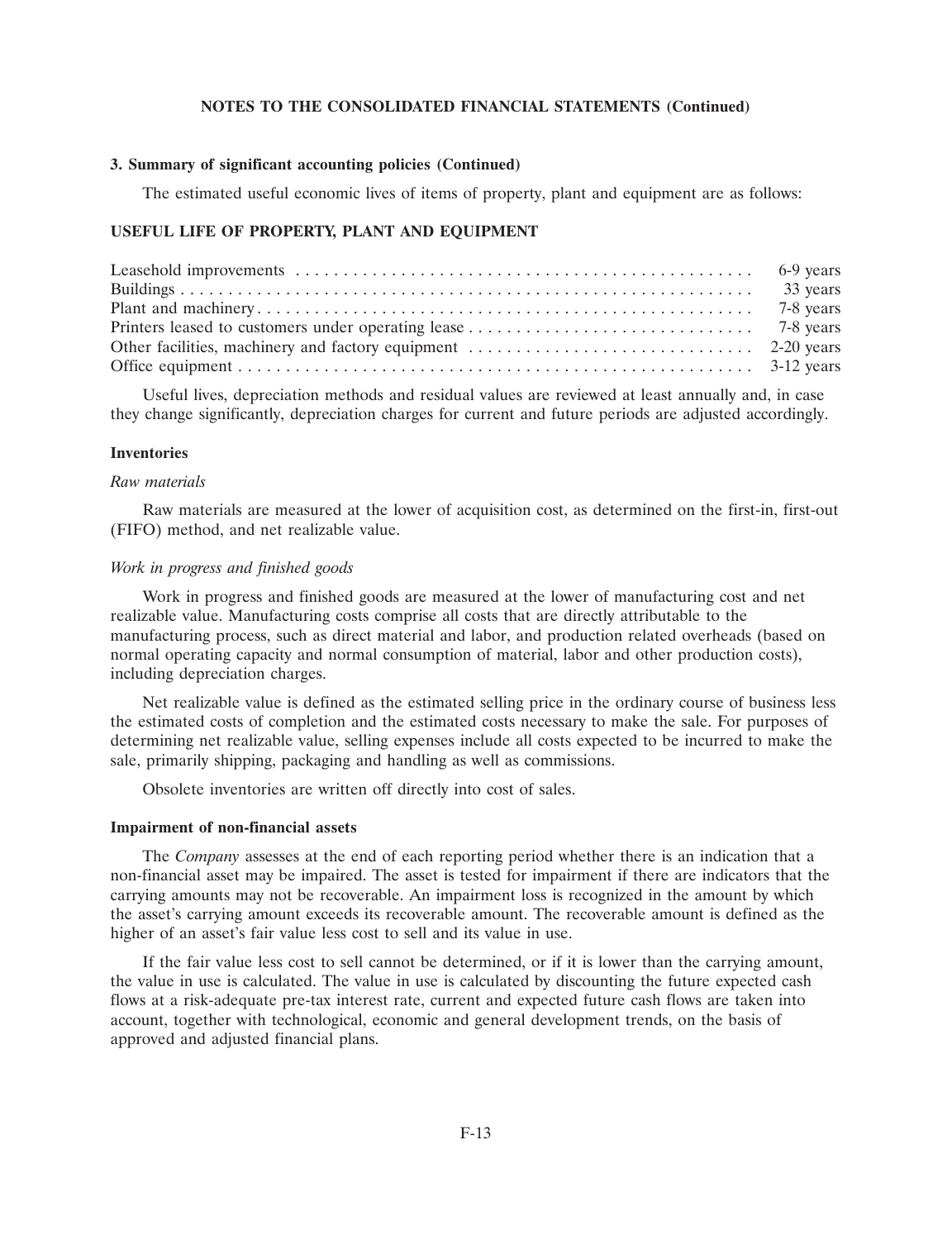#### **3. Summary of significant accounting policies (Continued)**

## **Financial instruments**

## *Non-derivative financial assets and liabilities*

The *Company* classifies non-derivative financial assets into the following categories: financial assets at fair value through profit or loss, held-to-maturity financial assets, loans and receivables and available-for-sale financial assets.

Available-for-sale financial assets are initially measured at fair value plus any directly attributable transaction costs. Subsequent to initial recognition, they are measured at fair value and changes therein, other than impairment losses and foreign currency differences on debt instruments, are recognized in other comprehensive income and accumulated in the fair value reserve. When these assets are derecognized, the gain or loss accumulated in equity is reclassified to profit or loss in other operating income or expense.

Loans and receivables are financial assets with fixed or determinable payments that are not quoted in an active market. Such assets are recognized initially at fair value. Subsequent to initial recognition, loans and receivables are measured at amortized cost using the effective interest method, less any impairment losses.

Non-derivative financial liabilities are initially measured at fair value less any directly attributable transaction costs. Subsequent to initial recognition, these liabilities are measured at amortized cost using the effective interest method. The *Company* does not elect to measure financial liabilities at fair value through profit or loss.

#### *Impairment*

Financial assets not classified as at fair value through profit or loss are assessed at each reporting date to determine whether there is objective evidence of impairment.

For financial assets measured at amortized cost, an impairment loss is calculated as the difference between an asset's carrying amount and the present value of the estimated future cash flows discounted at the asset's original effective interest rate. Losses are recognized in profit or loss and reflected in an allowance account. When the Group considers that there are no realistic prospects of recovery of the asset, the relevant amounts are written off. If the amount of impairment loss subsequently decreases and the decrease can be related objectively to an event occurring after the impairment was recognized, then the previously recognized impairment loss is reversed through profit or loss.

Impairment losses on available-for-sale financial assets are recognized by reclassifying the losses accumulated in the fair value reserve to profit or loss. The amount reclassified is the difference between the acquisition cost (net of any principal repayment and amortization) and the current fair value, less any impairment loss previously recognized in profit or loss.

#### *Cash and cash equivalents*

Cash and cash equivalents are short-term bank deposits and are not subject to a significant risk of change in value.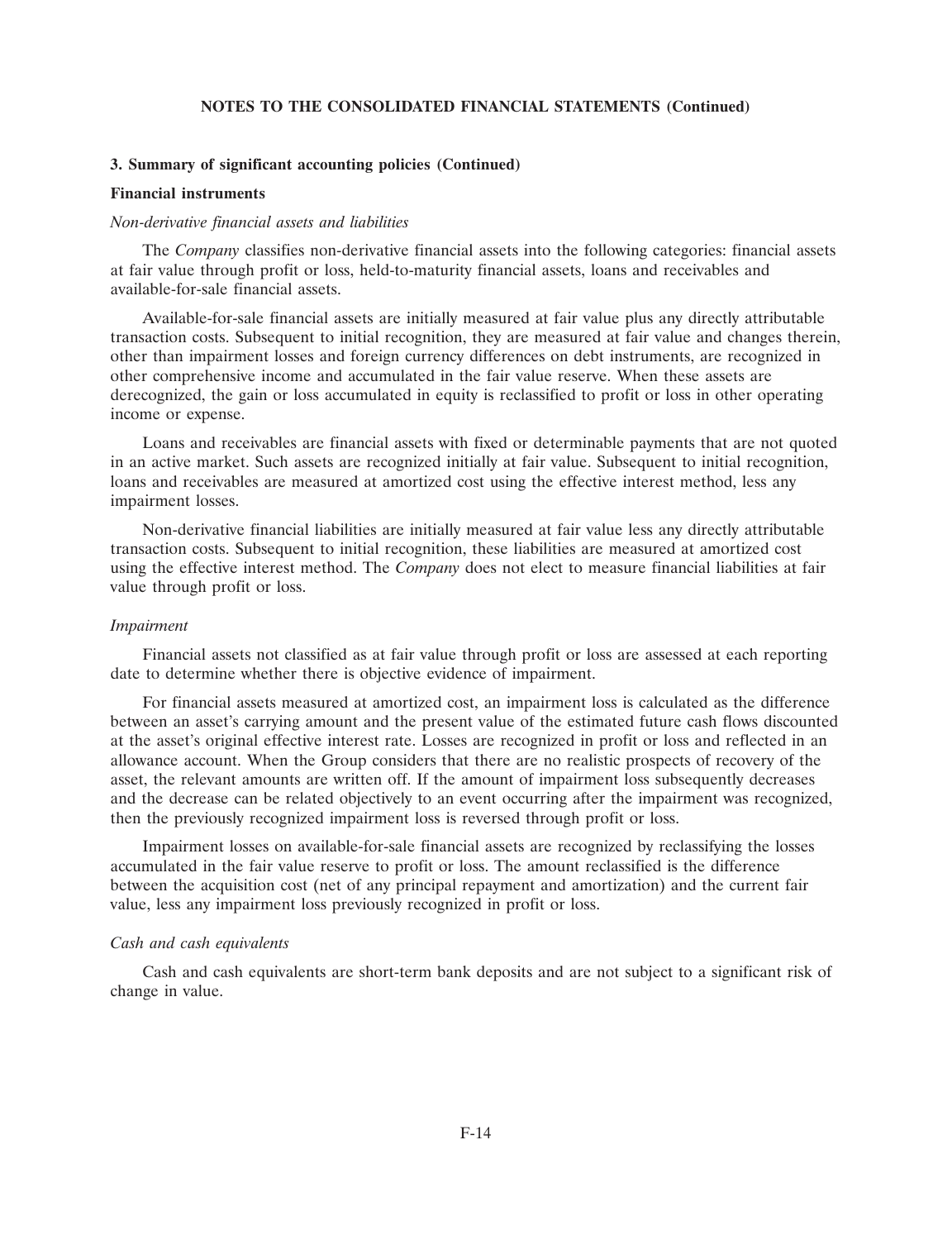## **3. Summary of significant accounting policies (Continued)**

## **Deferred income**

## *Deferred income from sale and leaseback*

Gains resulting from deferred income from 3D printers sold and leased back under finance leases are recognized within other operating income in the consolidated statement of comprehensive loss over the respective lease term.

## *Deferred income from extended warranty contracts*

Extended warranty contract revenue is recognized on a straight-line basis per month as the costs of providing services incurred under the contracts generally do not vary significantly over the contract term.

#### **Earnings (loss) per share**

Basic earnings per share amounts are calculated by dividing profit (loss) by the weighted average number of ordinary shares outstanding. There are no dilutive instruments issued and outstanding.

#### **4. New standards and interpretations not yet adopted**

The IASB issued a number of new IFRS standards which are required to be adopted in annual periods beginning after December 31, 2015.

| <b>Standard</b>                             | <b>Effective date</b> | <b>Descriptions</b>                                     |
|---------------------------------------------|-----------------------|---------------------------------------------------------|
| IFRS 10,12, IAS $28$                        | 01/2016               | Amendments Investment Entities: Applying the            |
|                                             |                       | <b>Consolidation Exception</b>                          |
| IFRS $14$                                   | 01/2016               | <b>Regulatory Deferral Accounts</b>                     |
| IAS 1 $\dots\dots\dots\dots\dots\dots\dots$ | 01/2016               | Amendments Disclosure Initiative                        |
| IAS 16, IAS $38 \ldots \ldots \ldots$       | 01/2016               | Clarification of Acceptable Methods of Depreciation and |
|                                             |                       | Amortisation                                            |
| IFRS $11$                                   | 01/2016               | Amendment Accounting for Acquisitions of Interests in   |
|                                             |                       | Joint Operations                                        |
| IAS $27 \ldots \ldots \ldots \ldots \ldots$ | 01/2016               | Amendment Equity Method in Separate Financial           |
|                                             |                       | <b>Statements</b>                                       |
| IAS 16, IAS $41 \ldots \ldots \ldots$       | 01/2016               | Amendment Agriculture: Bearer Plants                    |
| Improvements to IFRS                        |                       |                                                         |
| $(2012 - 2014) \ldots \ldots$               | 01/2016               | IFRS 5, 7, IAS 19, 34                                   |
| IAS 12                                      | 01/2017               | Amendments Recognition of Deferred Tax Assets for       |
|                                             |                       | <b>Unrealised Losses</b>                                |
| IFRS $15 \ldots \ldots \ldots \ldots$       | 01/2018               | Revenue from Contracts with Customers                   |
| IFRS $9 \ldots \ldots \ldots \ldots \ldots$ | 01/2018               | <b>Financial Instruments</b>                            |
| IFRS $16$                                   | 01/2019               | Leases                                                  |
| IFRS 10, IAS $28$                           | indefinite            | Amendment Sale or Contribution of Assets between        |
|                                             |                       | Investor and its Associate or Joint Venture             |

The *Company* has not yet determined what impact the new standards, amendments or interpretations will have on the financial statements.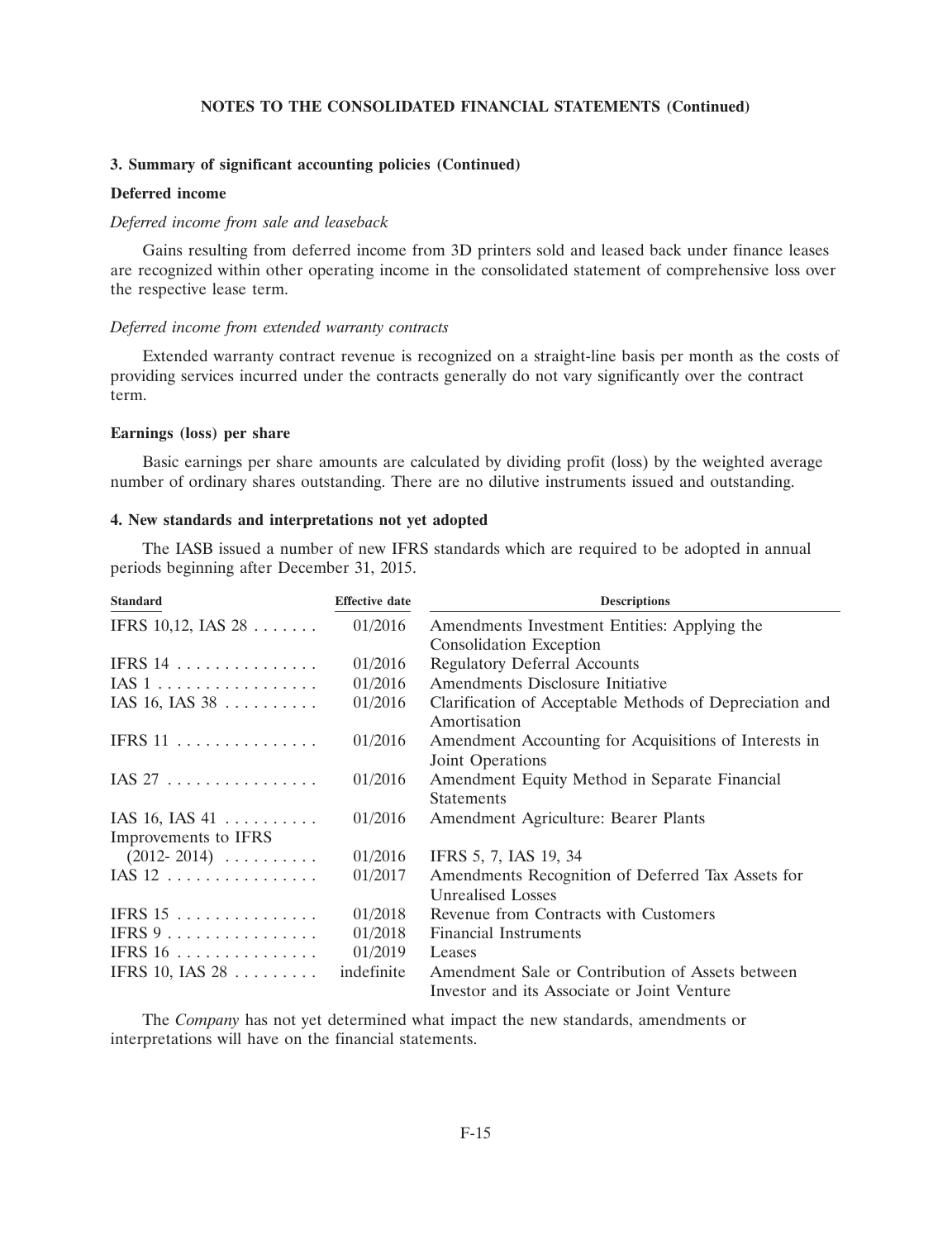## **5. Critical accounting judgment and key sources of estimation and uncertainty**

In the process of applying the *Company'*s accounting policies, Management is required to make judgments, estimates and assumptions about the carrying amounts of assets and liabilities that are not readily apparent from other sources. These estimates and associated assumptions are based on the knowledge available as of the preparation date of the financial statements and historical experiences as well as other factors that are considered to be relevant. The estimates and underlying assumptions are reviewed on an ongoing basis.

Developments outside Management's control may cause actual amounts to differ from the original estimates. In that case, the underlying assumptions and, if necessary, the carrying amounts of the pertinent assets and liabilities are adjusted accordingly. Revisions to accounting estimates are recognized in the period in which the estimate is revised, if the revision affects only that period, or in the period of the revision and future periods, if the revision affects both current and future periods.

The assumptions and estimates refer primarily to the recognition of revenue, the determination of the useful lives of property, plant and equipment, the application of the criteria for recognizing finance leases, the realization of receivables and customer loans, measurement of inventory, the recognition and measurement of provisions, the recognition and measurement of share based payment liabilities (LTCIP), and the impairment of goodwill.

The key assumptions concerning the future and other key sources of estimation uncertainty at the end of the reporting period, that have a significant risk of causing a material adjustment to the carrying amounts of assets and liabilities within the next financial year are discussed below.

#### **Revenue recognition**

Revenue on sales of machines is recognized when the significant risks and rewards of ownership are transferred to the customer, the amount of revenue and cost incurred or to be incurred can be measured reliably and it is probable that the economic benefits associated with the sale will flow to the *Company.* On occasion, we grant a loan for a portion or all of the purchase price of a machine to a customer. We recognize revenue on such sales when it is probable that we will obtain the economic benefits from the transaction. In these situations, we analyze the credit risk associated with the customer based on all available information and the outstanding balance to determine the risk. The amount of revenue comprises the fair value of the consideration received, including future payments under the loan agreement. We typically retain legal title to our machines until receipt of all consideration to protect the collectability of any outstanding balances due, which does not preclude a conclusion that the significant risks and rewards of ownership have transferred.

#### **Useful lives of intangible assets and property, plant and equipment**

The estimated useful lives and amortization or depreciation methods for intangible assets and property, plant and equipment are based on the experience of the *Company* with similar assets that are used in a similar way. Additional amortization or depreciation, as applicable, is recorded if the estimated useful lives and/or the residual values are different from the previous estimation.

#### **Criteria for classifying leases**

A finance lease is an arrangement that transfers substantially all the risks and rewards incident to ownership of an asset to the lessee. Whether a lease is a finance lease or an operating lease depends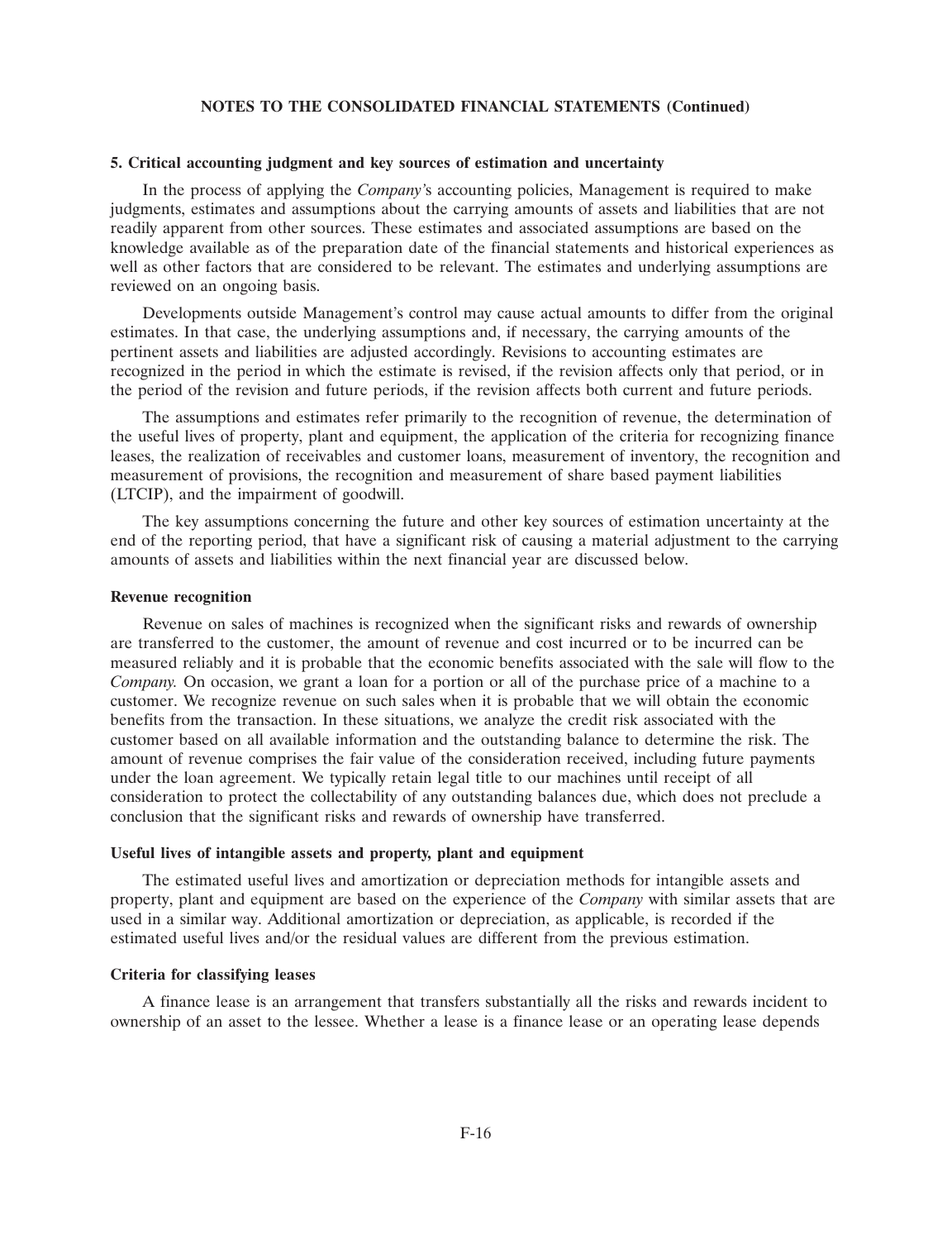## **5. Critical accounting judgment and key sources of estimation and uncertainty (Continued)**

on the substance of the transaction rather than the form of the contract. The criteria to classify a lease as a finance lease are as follows (one criterion is sufficient to meet the classification as a finance lease):

- 1. the lease transfers ownership of the asset to the lessee by the end of the lease term;
- 2. the lessee has a bargain purchase option and it is reasonably certain at the date of inception that the option will be exercised;
- 3. the lease term is for the major part of the economic life of the asset even if title is not transferred;
- 4. at the inception of the lease the present value of the minimum lease payments amounts to substantially all of the fair value of the leased asset;
- 5. the leased asset is of such a specialized nature that only the lessee can use it without major modifications;
- 6. gains or losses from the fluctuation in the fair value of the residual accrue to the lessee;
- 7. the lessee has the ability to continue the lease for a secondary period at a rent that is substantially lower than market rent; and
- 8. if the lessee can cancel the lease, our associated losses are borne by the lessee.

All of our leaseback arrangements for 3D printers transfer ownership of the asset to the *Company* at the end of the lease term, therefore, these leases are accounted for as finance leases.

## **Trade receivables**

The *Company* evaluates customer accounts with past-due outstanding balances or specific accounts for which it has information that the customer may be unable to meet its financial obligations. Based upon a review of these accounts and Management's analysis and judgment, the *Company* estimates the future cash flows expected to be recovered from these receivables. The amount of the impairment on doubtful receivables is measured individually and recorded as a specific allowance against that customer's receivable balance so as to equal the amount expected to be recovered. The allowance is re-evaluated and adjusted periodically as additional information is received.

#### **Inventories**

Management reviews inventories on a product-by-product basis at the end of each reporting period to identify obsolete inventory items that are no longer suitable for use in production. Management estimates the net realizable value of finished goods, work-in progress and raw materials primarily based on current market conditions and on its experience in manufacturing and selling products of a similar nature. If net realizable value is lower than cost, an allowance is recorded.

## **Provisions and other liabilities**

Provisions are recognized and measured on the basis of the estimate and probability of future outflows of resources embodying benefits, as well as based on the circumstances known at the end of the reporting period. Assumptions also are made as to the probabilities whether and within what ranges the provisions may be used. The assessment of whether a present obligation exists is generally based on assessments of internal experts. Estimates can change on the basis of new information and the actual charges may affect the performance and financial position of the *Company*.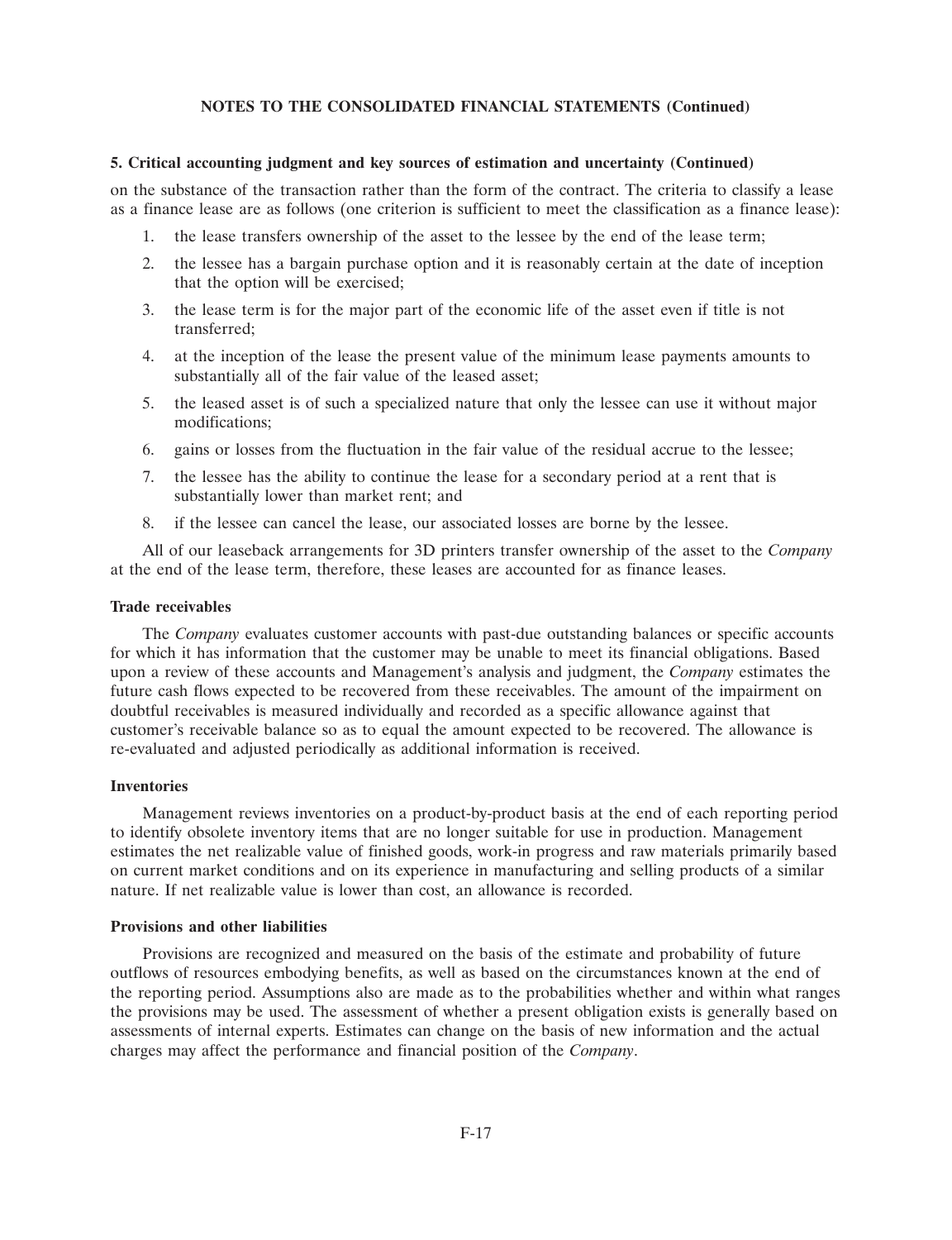#### **Impairment of goodwill**

The estimates related to the impairment of goodwill arising from the acquisition of *voxeljet UK* included the consideration of revenue and expenses in the underlying business plan. In addition, the interest rate used in the discounted cash flow model as well as the growth rate applied in the terminal value are subject to assumptions, uncertainties and judgments. As part of the preparation of the impairment test, Management used historical data regarding revenues, sale prices and expenses as well as forecasts related to the UK economy and its industry. Information regarding comparable companies in the *Company's* peer group was also considered.

## **Notes to the Statement of Financial Position**

## **6. Trade receivables**

Credit terms provided to customers are determined individually and are dependent on already existing customer relationships and the customer's payment history. The aging of trade receivables was as follows at each reporting date:

## **AGING STRUCTURE OF TRADE RECEIVABLES**

|                                                                                       | <b>Year Ended</b><br>December 31, |                           |  |
|---------------------------------------------------------------------------------------|-----------------------------------|---------------------------|--|
|                                                                                       | 2015                              | 2014                      |  |
|                                                                                       |                                   | $(\epsilon$ in thousands) |  |
| Not due at the end of the reporting period $\ldots \ldots \ldots \ldots \ldots$ 2,108 |                                   | 2,370                     |  |
| Amount past due for the following time ranges                                         |                                   |                           |  |
|                                                                                       | 1.191                             | 619                       |  |
|                                                                                       | 44                                | 150                       |  |
|                                                                                       |                                   | 8                         |  |
|                                                                                       |                                   |                           |  |
|                                                                                       |                                   |                           |  |
| Total                                                                                 | 3.348                             |                           |  |

The change in the allowance for doubtful accounts was as follows:

### **Change in the allowance for doubtful accounts**

|                                                                                  | <b>Year Ended</b>         | December 31, |  |
|----------------------------------------------------------------------------------|---------------------------|--------------|--|
|                                                                                  | 2015                      | 2014         |  |
|                                                                                  | $(\epsilon$ in thousands) |              |  |
| Balance at beginning of period $\dots \dots \dots \dots \dots \dots \dots \dots$ | 94                        | -38          |  |
|                                                                                  | - 52                      | 79           |  |
|                                                                                  | (89)                      | (23)         |  |
|                                                                                  | - 57                      | 94           |  |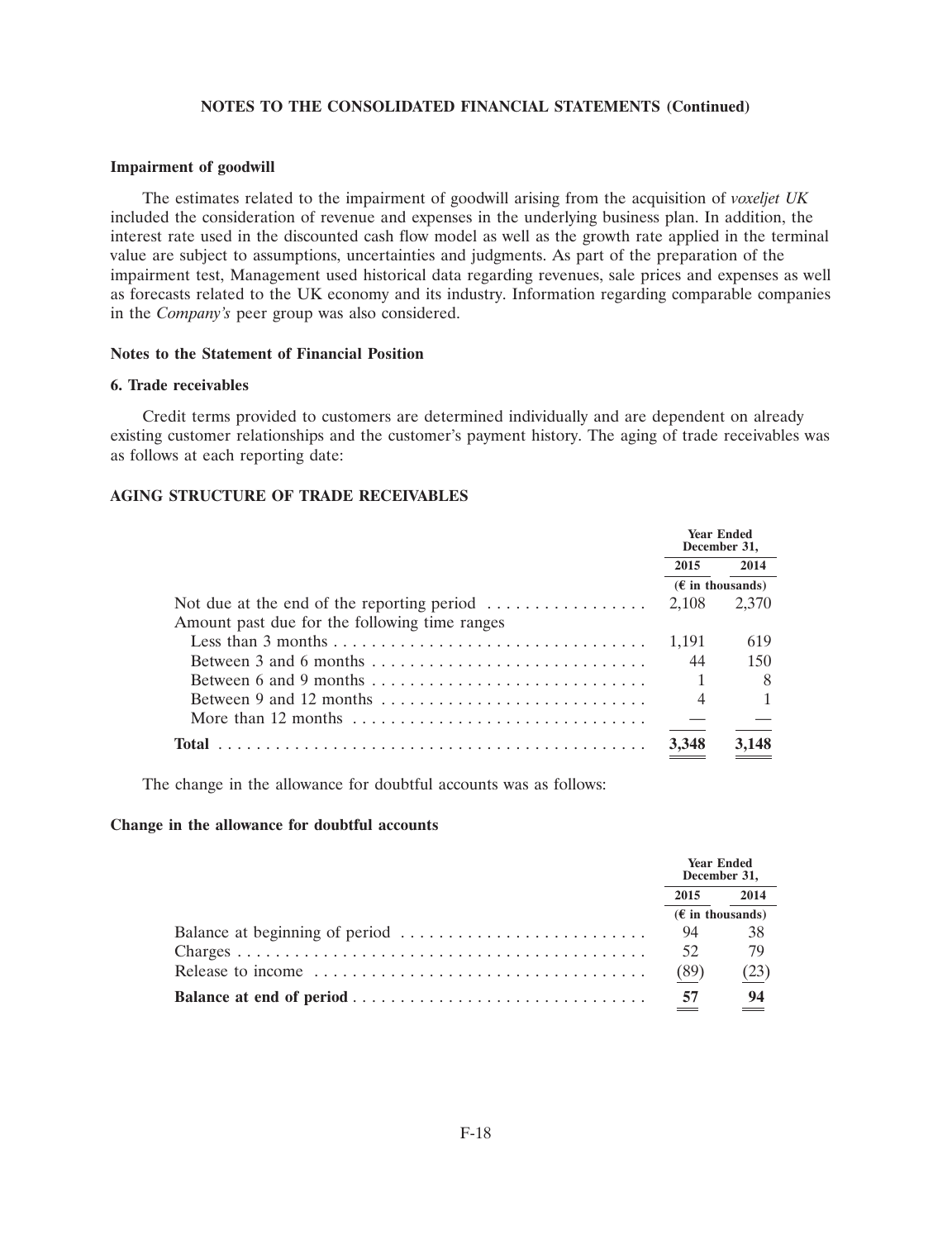## **7. Inventories**

Inventories consisted of the following for the years reported:

## **INVENTORIES BY CATEGORY**

|       | <b>Year Ended</b><br>December 31. |
|-------|-----------------------------------|
| 2015  | 2014                              |
|       | $(\epsilon$ in thousands)         |
|       | 621 473                           |
| 6.095 | 3,735                             |
|       | 1,039                             |
|       | 5,247                             |

As a result of the restructuring of the *voxeljet UK* business, an impairment of raw materials and work in progress in the amount of  $\epsilon$ 1.1 million was recognized in 2015. No impairments of inventories were recorded in 2014 and 2013.

As of December 31, 2014, within work in progress there was one unfinished VX4000 3D printer with a carrying amount of  $E(0.7)$  million that served as collateral for a bank loan of the *Company*. In 2015 this 3D printer was installed in our German service center and transferred to property, plant and equipment with a carrying amount of  $\epsilon 0.6$  million as of December 31, 2015 and continued to serve as collateral for such bank loan.

#### **8. voxeljet UK**

#### *Business acquisition*

On October 1, 2014, we completed the acquisition of all outstanding shares of Propshop (Model Makers) Limited (''Propshop'') which became voxeljet UK Ltd. (''voxeljet UK''), a wholly-owned subsidiary of the *Company*, supporting the film and entertainment industry, as well as the consumer market for on-demand 3D printing services.

*voxeljet* performed a preliminary purchase price allocation as of December 31, 2014 with respect to certain separately identified intangible assets. As of March 31, 2015, the *Company* adjusted the purchase price allocation according to the fair values of the intangible assets and deferred taxes. Intangible assets were reduced by kEUR 118 with a corresponding increase of the goodwill while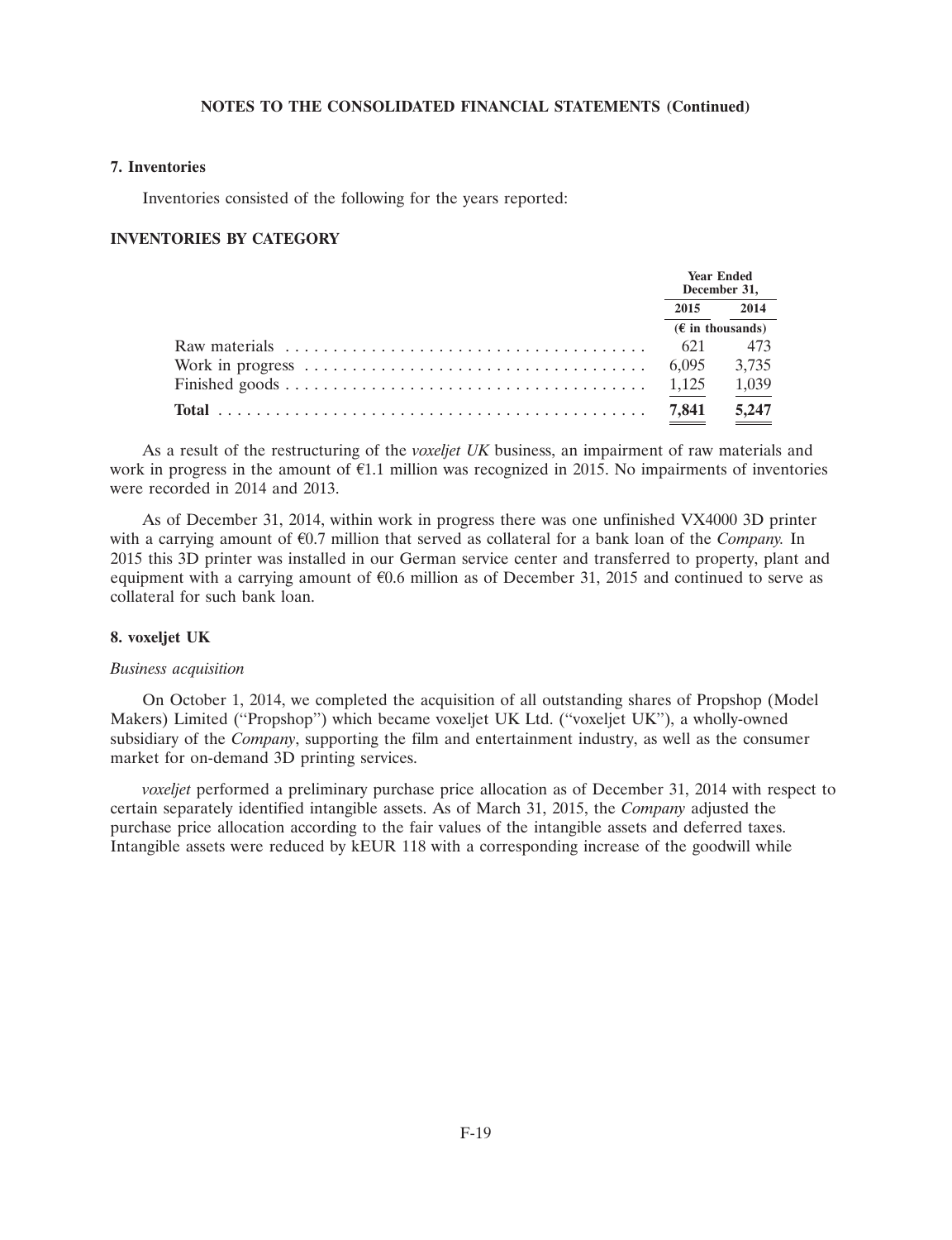## **8. voxeljet UK (Continued)**

deferred tax adjustments decreased goodwill by kEUR 263. The acquired assets and liabilities comprised the following items based on the adjusted purchase price allocation:

|                                                                                                    | October 1, 2014             |
|----------------------------------------------------------------------------------------------------|-----------------------------|
|                                                                                                    | <b>Fair value</b>           |
|                                                                                                    | $(\epsilon$ in thousands)   |
|                                                                                                    | 514                         |
|                                                                                                    | $\mathcal{D}_{\mathcal{L}}$ |
|                                                                                                    | 211                         |
|                                                                                                    | 301                         |
| Non-current assets $\dots \dots \dots \dots \dots \dots \dots \dots \dots \dots \dots \dots \dots$ | 3,936                       |
|                                                                                                    | 1,134                       |
|                                                                                                    | 2,802                       |
|                                                                                                    | 4,450                       |
|                                                                                                    | 3,466                       |
|                                                                                                    | 1,542                       |
|                                                                                                    | 1,126                       |
|                                                                                                    | 200                         |
|                                                                                                    | 71                          |
|                                                                                                    | 527                         |
|                                                                                                    | 1,430                       |
|                                                                                                    | 1,430                       |
|                                                                                                    | 4,896                       |
|                                                                                                    | (446)                       |
|                                                                                                    | 967                         |
|                                                                                                    | 1,413                       |

The intangible assets acquired in the business combination consisted of order backlog (kEUR 48), customer list (kEUR 622) and digital library (kEUR 464).

The order backlog was amortized until December 31, 2014. The customer relations and digital library were to be amortized over a period of three years.

The excess of the purchase price over the assets acquired and liabilities assumed was recorded as goodwill of  $E1.4$  million. The goodwill resulted from synergies which relate to the expanded competencies obtained by *voxeljet* in the UK market and the skills of the *voxeljet UK* workforce.

In the fourth quarter of 2014, Propshop's operations contributed revenues of  $\epsilon$ 0.9 million and a net loss of  $\epsilon$ 1.1 million. The *Company* incurred acquisition costs of  $\epsilon$ 0.2 million, which were recorded as administrative expense.

## *Restructuring of voxeljet UK*

Following a review of the financial performance of *voxeljet UK* and its current market environment, Management decided in October 2015 to focus *voxeljet UK's* activities in the future solely on selling high-speed, large-format 3D printers and on-demand parts services to industrial and commercial customers.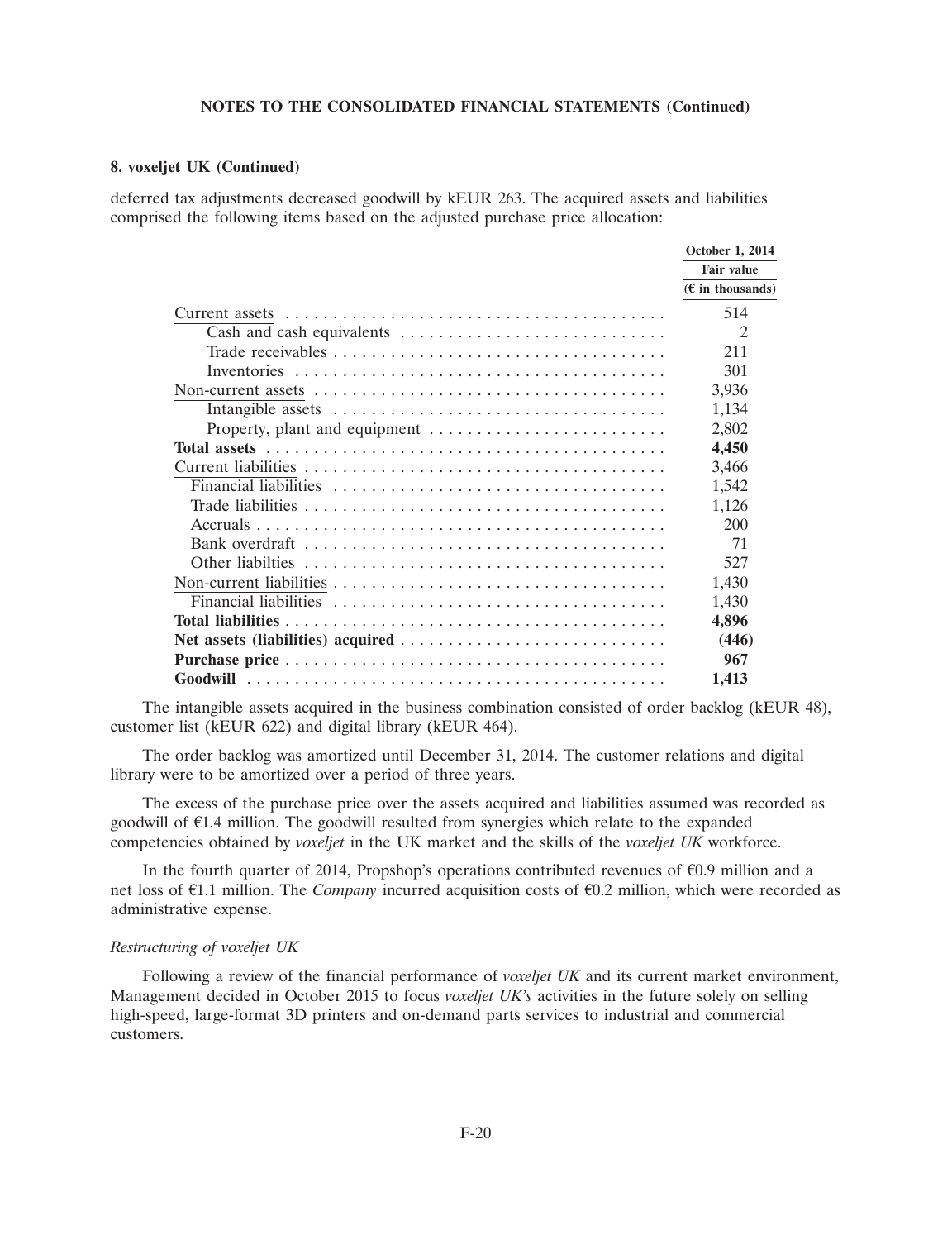#### **8. voxeljet UK (Continued)**

As a result, the *Company* entered into an agreement in November 2015 with an investor group that includes the founder of Propshop to sell certain assets supporting certain business lines that serve customers in the film and entertainment industry (the DPM business), transfer certain employees and contractual arrangements and settle the earnout and employment agreement with the managing director entered into in connection with the acquisition of *voxeljet UK* in exchange for net cash consideration of kEUR 365.

The charges from the restructuring of *voxeliet UK* amounted to  $\epsilon$ 2.7 million and include a loss from the sale of fixed assets, the impairments of certain intangible assets separately identified in the business acquisition and inventories as well as payments for early termination of contracts and the transfer of employees. The following table summarizes the amounts relating to the restructuring charges.

|                                                                                      |                                               | Year Ended December 31,   |
|--------------------------------------------------------------------------------------|-----------------------------------------------|---------------------------|
|                                                                                      |                                               | 2015                      |
| Components of restructuring charges                                                  | Line items in statement of comprehensive loss | $(\epsilon$ in thousands) |
|                                                                                      |                                               | 309                       |
|                                                                                      |                                               | 1.068                     |
|                                                                                      |                                               | 380                       |
| Separation and breach of contract Administrative expenses                            |                                               | 260                       |
|                                                                                      |                                               | 79                        |
| Settlement of rent agreements Research and development expenses                      |                                               | 67                        |
| Loss on disposal of fixed assets $\dots \dots \dots \dots$ . Other operating expense |                                               | 67                        |
|                                                                                      |                                               | 275                       |
| Derecognition of goodwill due to disposed business Other operating expense           |                                               | 129                       |
| Settlement of loan agreements Finance expense                                        |                                               | 29                        |

With respect to the remaining goodwill arising from the acquisition of *voxeliet UK* of kEUR 1,273, an impairment test was triggered by the sale of the DPM business. *voxeljet UK* is considered as one cash-generating unit (CGU), which forms part of the Services segment.

The recoverable amount of this CGU was based on its value in use, determined by discounting the future expected cash flows to be generated from the continuing use of the CGU. The recoverable amount of the CGU of kGBP 2,975 was higher than its carrying amount of kGBP 2,263.

The key assumptions used in the estimation of the recoverable amount are set out below. The key assumptions represent Management's assessment of future trends in the relevant industries and have been based on historical data from both external and internal sources. Further, the recoverable amount is particularly sensitive to the achievement of the forecasted revenue.

| In percent | 2015 |
|------------|------|
|            |      |
|            |      |

The discount rate was a pre-tax measure based on the rate of 10-year UK government bonds, adjusted for a risk premium to reflect both the increased risk of investing in equities generally and the systematic risk of the specific CGU.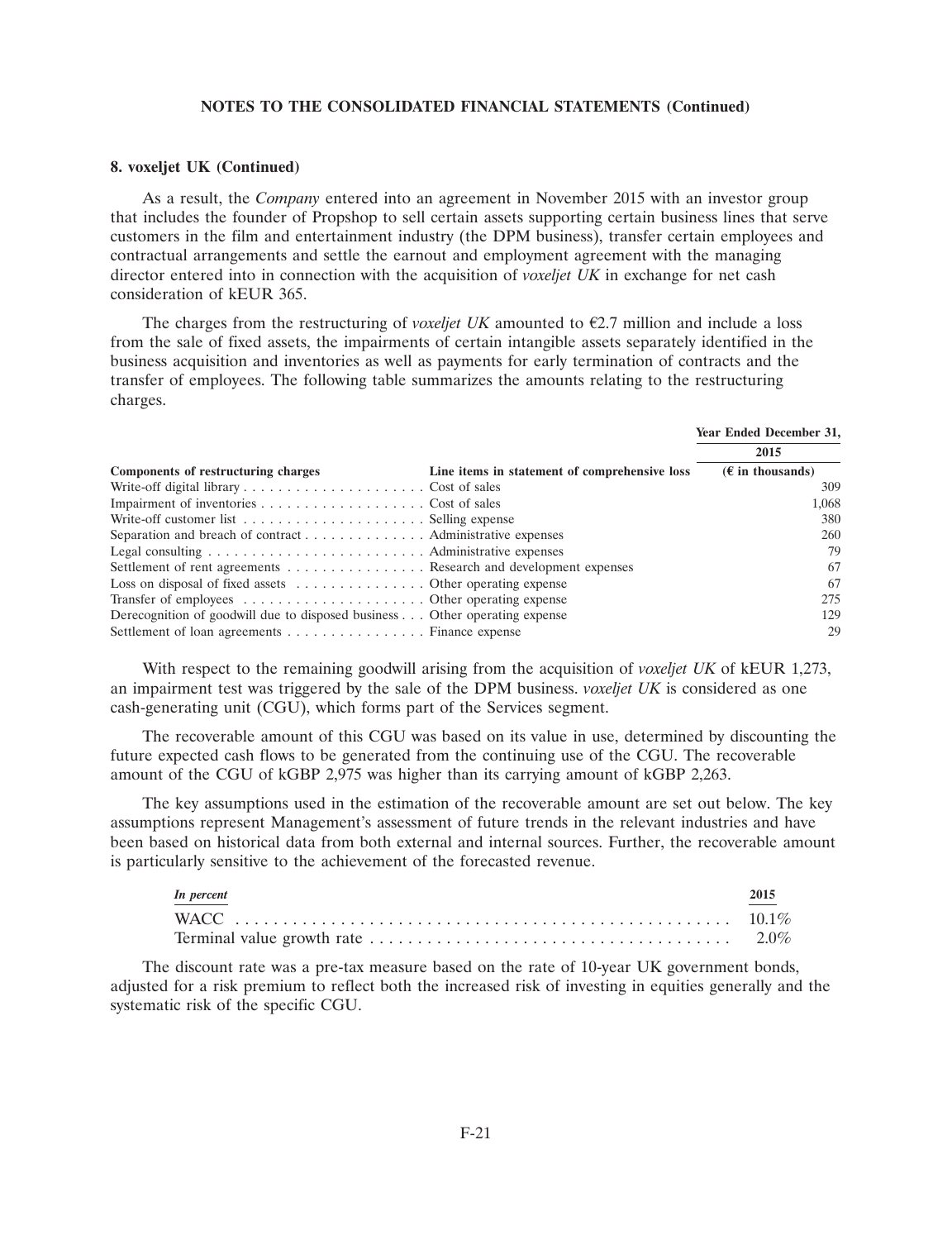#### **8. voxeljet UK (Continued)**

Five years of cash flows were included in the discounted cash flow model. A long-term growth rate into perpetuity has been determined with the comparable nominal gross domestic product (GDP) rates in the UK.

The forecasted projection on free cash flow was estimated taking into account past experience in the UK and the *Company's* service centers in Germany and the United States.

The estimated recoverable amount of the CGU exceeded its carrying amount by kGBP 712. Management has identified that a reasonably possible change in either the WACC or the revenue forecast could result in an impairment. In order to capture the sensitivity in revenues, the estimated revenue for the last year of the plan (2020) was adjusted, while keeping the assumed growth rate in terminal value unchanged. The following table shows the amount by which these assumptions would need to change individually for the estimated recoverable amount to be equal to the carrying amount.

| <b>Key assumptions</b> | 2015 |
|------------------------|------|
|                        |      |
|                        |      |

#### **9. Intangible assets and goodwill**

| <b>Year Ended</b><br>December 31, |                           |
|-----------------------------------|---------------------------|
| 2015                              | 2014                      |
|                                   | $(\epsilon$ in thousands) |
| 279                               | 74                        |
| 189                               |                           |
|                                   | 601                       |
| $\sim$ $-$                        | 453                       |
| 159                               | - 187                     |
| 627                               | 1,315                     |

Due to the restructuring of the *voxeljet UK* business, the intangibles which arose from the business acquisition were impaired (refer to Note 8). The increase in software occurred as a result of the purchase of software licenses in connection with our new ERP system as well as related capitalized customizing cost. The increase regarding licenses was due to the acquisition of a specific license from a third party.

|                           | <b>Year Ended</b><br>December 31, |
|---------------------------|-----------------------------------|
| 2015                      | 2014                              |
| $(\epsilon$ in thousands) |                                   |
|                           |                                   |

The decrease in goodwill mainly relates to the portion of goodwill allocated to the sold DPM business of *voxeljet UK* as well as the adjustment to the purchase price allocation as of March 31, 2015. (refer to Note 8).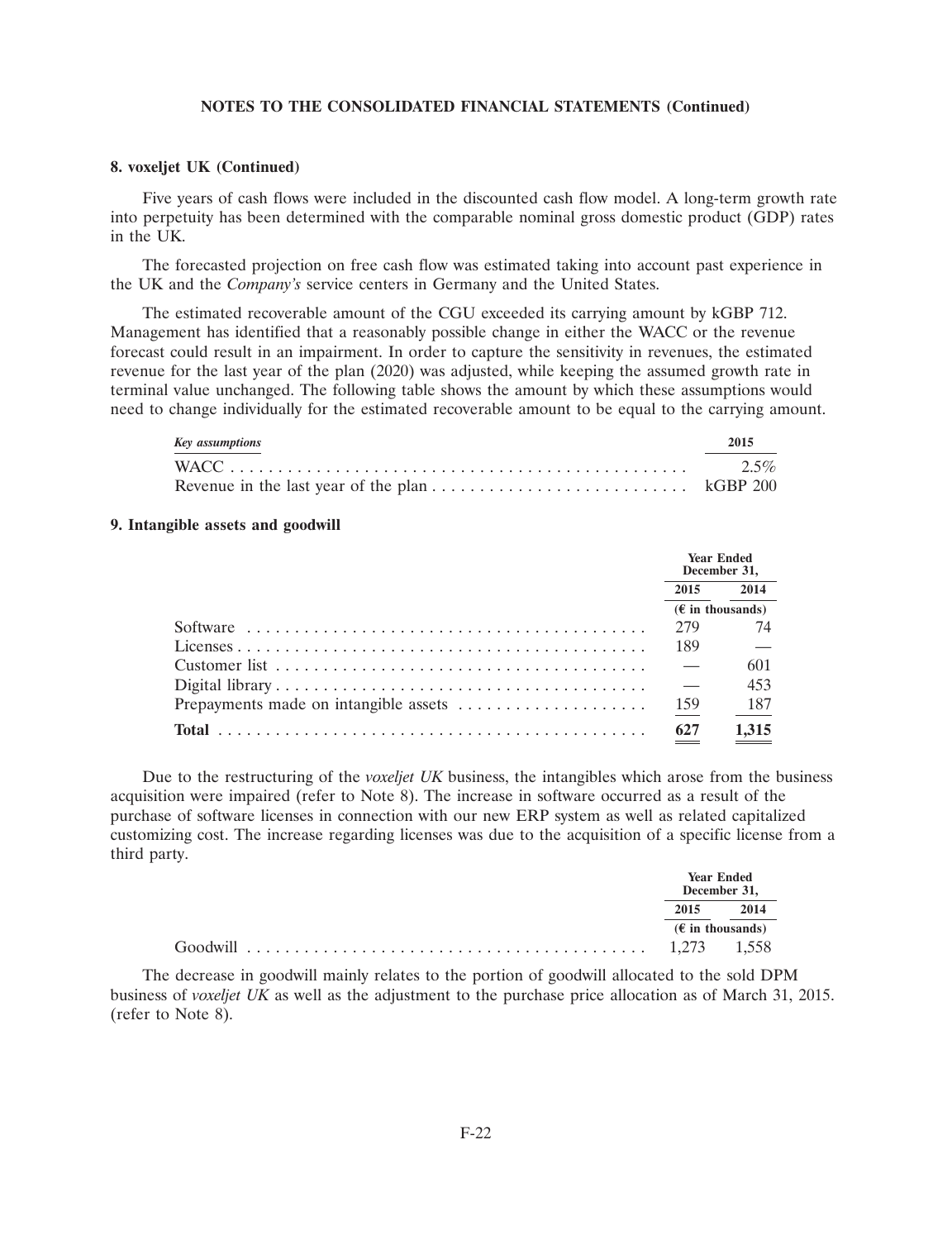## **10. Property, plant and equipment**

|                                                           |        | <b>Year Ended</b><br>December 31, |
|-----------------------------------------------------------|--------|-----------------------------------|
|                                                           | 2015   | 2014                              |
|                                                           |        | $(\epsilon$ in thousands)         |
| Land, buildings and leasehold improvements                | 12,167 | 11,212                            |
| Plant and machinery (includes assets under finance lease) | 7.702  | 6.486                             |
| Other facilities, factory and office equipment            | 1,413  | 1,240                             |
| Assets under construction and prepayments made            | 101    | 528                               |
|                                                           | 21,383 | 19,466                            |
| Thereof pledged assets of Property, Plant and Equipment   | 592    |                                   |
| Leased assets included in Property, Plant and Equipment:  | 2,059  | 2,927                             |
|                                                           | 1.490  | 2,246                             |
| Printers leased to customers under operating lease        | 500    | 645                               |
|                                                           | 69     | 36                                |

The pledged assets consists of one 3D printer that serves as security for a certain credit line. Amounts added to plant and machinery relating to self-constructed 3D printers are considered non-cash transactions, which totaled to kEUR 3,943 and kEUR 392 in the financial years 2015 and 2014, respectively. During 2015, the Group acquired equipment with a carrying amount of kEUR 39 (2014: kEUR 0) under a finance lease.

The following table presents the composition of, and annual movement in, intangible assets and property, plant and equipment for the financial years 2015 and 2014, respectively:

## **2015**

|                                              | $(\epsilon$ in thousands)          |          |              |                                            |              |              |        |                               |                 |          |                                             |              |          |                    |            |
|----------------------------------------------|------------------------------------|----------|--------------|--------------------------------------------|--------------|--------------|--------|-------------------------------|-----------------|----------|---------------------------------------------|--------------|----------|--------------------|------------|
|                                              | Acquisition and manufacturing cost |          |              |                                            |              |              |        | Depreciation and amortisation |                 |          |                                             |              |          | Carrying<br>amount |            |
|                                              | 01/01/2015                         |          |              | Additions Disposals Adjustment Transfer FX |              |              |        | 12/31/2015 01/01/2015         | Current<br>vear |          | Disposals Impairment Transfer FX 12/31/2015 |              |          |                    | 12/31/2015 |
| Intangible assets                            |                                    |          |              |                                            |              |              |        |                               |                 |          |                                             |              |          |                    |            |
| Software<br>and a straight and               | 183                                | 124      | $\mathbf{0}$ | $\theta$                                   | 154          | $\theta$     | 461    | 109                           | 74              | $\theta$ | $\theta$                                    | $\theta$     | (1)      | 182                | 279        |
| Licences                                     | 36                                 | 209      | $\theta$     | $\theta$                                   | $\mathbf{0}$ | $\mathbf{0}$ | 245    | 36                            | 20              | $\theta$ | $\theta$                                    | $\theta$     | $\Omega$ | 56                 | 189        |
| Order backlog                                | 103                                | $\Omega$ | $\mathbf{0}$ | $\theta$                                   | $\Omega$     | $\mathbf{0}$ | 103    | 103                           | $\theta$        | $\theta$ | $\theta$                                    | $\Omega$     | $\theta$ | 103                | $\theta$   |
| Customer list                                | 655                                | $\Omega$ | $\mathbf{0}$ | (33)                                       | $\mathbf{0}$ | $\theta$     | 622    | 55                            | 187             | $\theta$ | 380                                         | $\theta$     | $\theta$ | 622                | $\Omega$   |
| Digital library $\ldots$ $\ldots$ .          | 494                                | $\Omega$ | $\mathbf{0}$ | (30)                                       | $\theta$     | $\Omega$     | 464    | 41                            | 113             | $\theta$ | 309                                         | $\theta$     |          | 464                | $\theta$   |
| Prepayments made on                          |                                    |          |              |                                            |              |              |        |                               |                 |          |                                             |              |          |                    |            |
| intangible assets                            | 187                                | 119      | $\theta$     | $\boldsymbol{0}$                           | (147)        | $\mathbf{0}$ | 159    | $\mathbf{0}$                  | $\theta$        | $\theta$ | $\theta$                                    | $\theta$     | $\Omega$ | $\theta$           | 159        |
| Goodwill                                     | 1,558                              | $\theta$ | 274          | $\boldsymbol{0}$                           | $\theta$     | (11)         | 1,273  | $\bf{0}$                      | 0               | $\theta$ | $\mathbf{0}$                                | $\theta$     | $\Omega$ | $\mathbf{0}$       | 1,273      |
| Total<br>.                                   | 3,217                              | 452      | 274          | (63)                                       |              | (11)         | 3,328  | 344                           | 394             | $\bf{0}$ | 689                                         | $\mathbf{0}$ | $\bf{0}$ | 1,427              | 1,900      |
| Property, plant and                          |                                    |          |              |                                            |              |              |        |                               |                 |          |                                             |              |          |                    |            |
| equipment                                    |                                    |          |              |                                            |              |              |        |                               |                 |          |                                             |              |          |                    |            |
| Land, buildings and                          |                                    |          |              |                                            |              |              |        |                               |                 |          |                                             |              |          |                    |            |
| leasehold improvements                       | 11,485                             | 761      | $\theta$     | $\theta$                                   | 491          | 14           | 12,751 | 273                           | 288             | $\theta$ | $\theta$                                    | 23           | $\theta$ | 584                | 12,167     |
| Plant and machinery                          | 10.833                             | 4,337    | 1,931        | $\theta$                                   | (612)        | 195          | 12,822 | 6,630                         | 1,221           | 1,009    | $\theta$                                    | (284)        | 52       | 6,610              | 6,212      |
| Other facilities, factory                    |                                    |          |              |                                            |              |              |        |                               |                 |          |                                             |              |          |                    |            |
| and office equipment                         | 2,114                              | 694      | 738          | $\overline{0}$                             | 625          | 32           | 2,727  | 875                           | 672             | 468      | $\theta$                                    | 293          | 11       | 1,383              | 1,344      |
| Assets under construction                    |                                    |          |              |                                            |              |              |        |                               |                 |          |                                             |              |          |                    |            |
| and prepayments made.                        | 528                                | 96       | $\theta$     | $\theta$                                   | (524)        |              | 101    | $\theta$                      | $\theta$        | $\Omega$ | $\theta$                                    | $\theta$     | $\Omega$ | $\Omega$           | 101        |
| Subtotal $\ldots$ $\ldots$ $\ldots$ $\ldots$ | 24,960                             | 5,888    | 2,670        | $\boldsymbol{0}$                           | (20)         | 242          | 28,402 | 7,778                         | 2,181           | 1,477    | $\bf{0}$                                    | 32           | 63       | 8,577              | 19,824     |
| Leased products                              | 3,290                              | $\bf{0}$ | 503          | $\bf{0}$                                   | 13           | $\bf{0}$     | 2,800  | 1,007                         | 407             | 142      | $\bf{0}$                                    | (32)         |          | 1,241              | 1,559      |
| Total<br>.                                   | 28,250                             | 5,888    | 3,173        | $\bf{0}$                                   | (7)          | 242          | 31,202 | 8,785                         | 2,588           | 1,619    | $\bf{0}$                                    | $\bf{0}$     | 64       | 9,818              | 21,383     |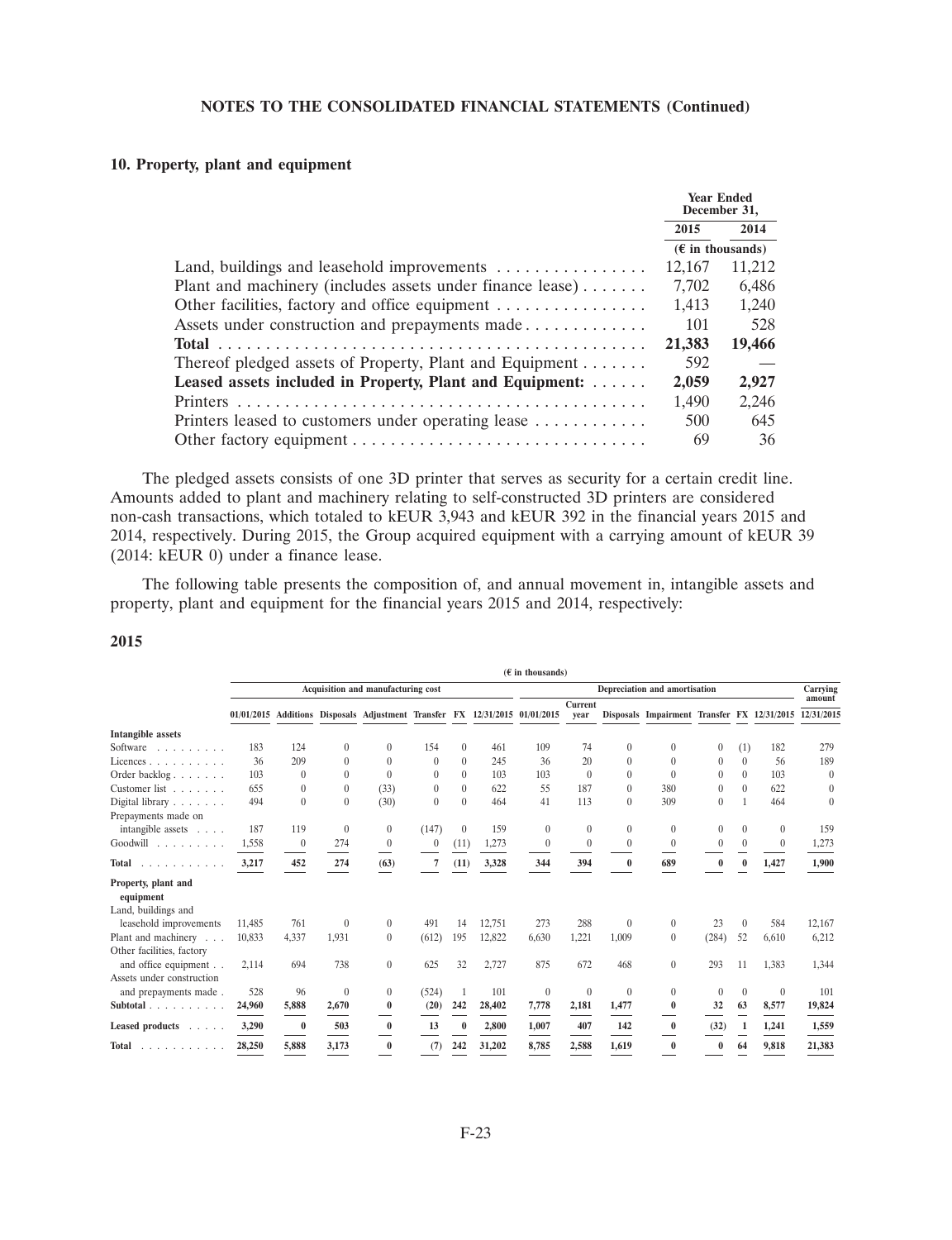## **10. Property, plant and equipment (Continued)**

## **2014**

|                                  | $(E$ in thousands) |          |                                                                                              |          |                  |        |                               |                 |                                                              |          |              |          |                      |
|----------------------------------|--------------------|----------|----------------------------------------------------------------------------------------------|----------|------------------|--------|-------------------------------|-----------------|--------------------------------------------------------------|----------|--------------|----------|----------------------|
|                                  |                    |          | Acquisition and manufacturing cost                                                           |          |                  |        | Depreciation and amortisation |                 |                                                              |          |              | Carrying |                      |
|                                  |                    |          | <b>Business</b><br>01/01/2014 Additions combination Disposals Transfer 12/31/2014 01/01/2014 |          |                  |        |                               | Current<br>year | <b>Business</b><br>combination Disposals Transfer 12/31/2014 |          |              |          | amount<br>12/31/2014 |
| Intangible assets                |                    |          |                                                                                              |          |                  |        |                               |                 |                                                              |          |              |          |                      |
| Software                         | 155                | 28       | $\boldsymbol{0}$                                                                             | $\Omega$ | $\mathbf{0}$     | 183    | 93                            | 16              | $\mathbf{0}$                                                 | $\theta$ | $\Omega$     | 109      | 74                   |
| Licences $\ldots$                | 36                 | $\theta$ | $\theta$                                                                                     |          | $\mathbf{0}$     | 36     | 36                            | $\mathbf{0}$    | $\theta$                                                     | $\theta$ | $\theta$     | 36       | $\theta$             |
| Order backlog                    | $\theta$           | $\theta$ | 103                                                                                          | $\theta$ | $\mathbf{0}$     | 103    | $\theta$                      | 103             | $\theta$                                                     | $\Omega$ | $\theta$     | 103      | $\theta$             |
| Customer list                    | $\theta$           | $\theta$ | 655                                                                                          | $\theta$ | $\theta$         | 655    | $\theta$                      | 55              | $\theta$                                                     | $\theta$ | $\theta$     | 55       | 601                  |
| Digital library                  | $\mathbf{0}$       | $\theta$ | 494                                                                                          | $\theta$ | $\mathbf{0}$     | 494    | $\overline{0}$                | 41              | $\theta$                                                     | $\theta$ | $\theta$     | 41       | 453                  |
| Prepayments made on              |                    |          |                                                                                              |          |                  |        |                               |                 |                                                              |          |              |          |                      |
| intangible assets                | $\theta$           | 187      | $\boldsymbol{0}$                                                                             | $\theta$ | $\boldsymbol{0}$ | 187    | $\theta$                      | $\theta$        | $\theta$                                                     | $\theta$ | $\theta$     | $\theta$ | 187                  |
| Goodwill                         | $\theta$           | 1,558    | $\theta$                                                                                     | $\theta$ | $\theta$         | 1,558  | $\boldsymbol{0}$              | $\theta$        | $\theta$                                                     | $\theta$ | $\theta$     | $\theta$ | 1,558                |
| Total $\ldots$                   | 191                | 1,773    | 1,253                                                                                        | $\bf{0}$ | $\bf{0}$         | 3,217  | 129                           | 215             | $\bf{0}$                                                     | $\bf{0}$ | $\bf{0}$     | 344      | 2,873                |
| Property, plant and<br>equipment |                    |          |                                                                                              |          |                  |        |                               |                 |                                                              |          |              |          |                      |
| Land, buildings and<br>leasehold |                    |          |                                                                                              |          |                  |        |                               |                 |                                                              |          |              |          |                      |
| improvements                     | 7,580              | 881      | $\theta$                                                                                     | $\theta$ | 3,024            | 11,485 | 14                            | 259             | $\theta$                                                     | $\theta$ | $\mathbf{0}$ | 273      | 11,212               |
| Plant and machinery              | 5,452              | 392      | 3,179                                                                                        | 540      | 2,350            | 10,833 | 4,011                         | 907             | 656                                                          | 303      | 1,359        | 6,630    | 4,204                |
| Other facilities, factory        |                    |          |                                                                                              |          |                  |        |                               |                 |                                                              |          |              |          |                      |
| and office equipment             | 1,673              | 768      | 402                                                                                          | 798      | 69               | 2,114  | 1,023                         | 246             | 122                                                          | 517      | $\mathbf{0}$ | 875      | 1,240                |
| Assets under<br>construction and |                    |          |                                                                                              |          |                  |        |                               |                 |                                                              |          |              |          |                      |
| prepayments made                 | 2,942              | 752      | $\theta$                                                                                     | $\theta$ | (3,166)          | 528    | $\theta$                      | $\Omega$        | $\theta$                                                     | $\theta$ | $\Omega$     | $\theta$ | 528                  |
| Subtotal                         | 17,647             | 2,793    | 3,581                                                                                        | 1,338    | 2,277            | 24,960 | 5,048                         | 1,412           | 779                                                          | 820      | 1,359        | 7,778    | 17,184               |
| Leased products                  | 5,567              | $\bf{0}$ | $\bf{0}$                                                                                     | $\bf{0}$ | (2,277)          | 3,290  | 1,850                         | 516             | $\bf{0}$                                                     | $\bf{0}$ | (1,359)      | 1,007    | 2,282                |
| Total $\ldots$                   | 23,214             | 2,793    | 3,581                                                                                        | 1,338    | 0                | 28,250 | 6,898                         | 1,928           | 779                                                          | 820      | $\bf{0}$     | 8,785    | 19,466               |
|                                  |                    | $=$      | $=$                                                                                          | $=$      |                  |        | $=$                           | $=$             | $=$                                                          | $=$      |              | $=$      | $\sim$               |

In December 2013, *voxeljet* purchased land, two production halls, and one building under construction in Friedberg, Germany for a total purchase price of  $E10.0$  million. One of the production halls was previously leased by *voxeljet* from the seller; the lease was terminated as of December 31, 2013. The construction of the administrative building was completed by the end of March 2014. The relocation into the new building occurred in April 2014. In 2013, the *Company* committed to purchase additional land for  $\epsilon$ 0.6 million, of which  $\epsilon$ 0.2 million was paid in the second quarter of 2014.

In total, the *Company* has entered into sale and leaseback transactions for 17 self-produced 3D printers, which were sold to banks and leased back with the intention to be used in the Services segment for the purpose of producing custom-ordered printed products and ultimately to sell them to customers as used printers. As of December 31, 2015, the *Company* had six active leasing contracts compared to seven in 2014. In 2015, one contract was terminated, the 3D printer was repurchased from the lessor and sold to a customer.

In 2015 and 2014, there were no new sale and leaseback transactions. In 2013 the *Company* entered into sale and leaseback transactions for four self-produced 3D printers with sales proceeds of kEUR 1,900. In connection with these transactions the *Company* sold 3D printers with manufacturing costs of kEUR 851 in 2013. The gain of kEUR 1,049 from the sale was deferred and is amortized over the respective lease term. Three of the 3D printers are used in the Services segment and one was leased to a customer under an operating lease.

Leases of 3D printers are non-cash transactions for purposes of the cash flow statement.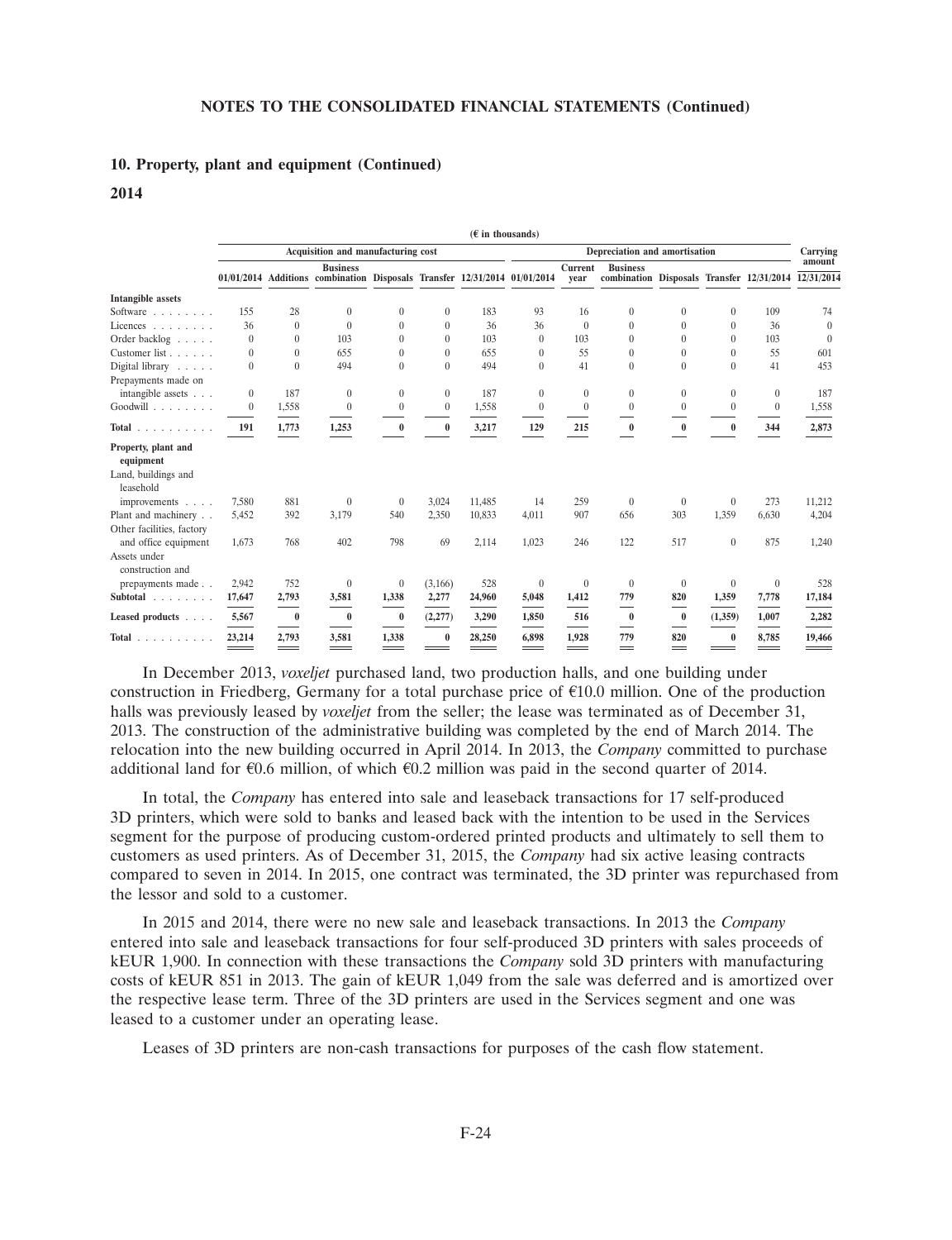#### **10. Property, plant and equipment (Continued)**

In connection with the sale of refurbished 3D printers to customers, the *Company* early terminated one finance lease in 2015 and three in 2014 and repurchased the applicable 3D printer from the lessor. Four other refurbished printers that had been carried as property, plant and equipment were sold to customers in 2015, while in 2014 only one other refurbished printer was sold to a customer.

## **11. Other liabilities and provisions**

| <b>Year Ended</b><br>December 31. |                          |
|-----------------------------------|--------------------------|
| 2015                              | 2014                     |
| $(\epsilon$ in<br>(thousands)     |                          |
| 1.300                             | 294                      |
| 32                                | 123                      |
| 664                               | $\overline{\phantom{m}}$ |
| $\overline{\phantom{0}}$          | 140                      |
| 110                               | 139                      |
| 183                               | 145                      |
| 478                               | 752                      |
| 216                               | -15                      |
| 598                               | 849                      |
|                                   | 2.457                    |

*voxeljet* has a Long-Term Cash Incentive Plan (''LTCIP'') that provides for cash awards to non-executive employees. Under the plan, which was announced on October 2, 2013, the *Company* may grant individual award units of EUR 5,000 each up to a total maximum amount of  $10\%$  of the net proceeds received by the *Company* upon closing of its initial public offering. An initial grant of 684 award units was made to participants on October 2, 2013. The vesting of the awards occurs during three separate performance periods, with 20% of the awards vesting in performance period 1 ended December 31, 2013, 40% of the awards vesting in performance period 2 ended December 31, 2015, and the remaining 40% vesting in performance period 3 ending December 31, 2017. Vesting of the awards during performance period 1 was subject to a revenue growth target and the successful completion of the initial public offering. Both conditions for performance period 1 were met as of December 31, 2013. Therefore the awards regarding performance period 2 were paid in 2014.

On September 30, 2015, Management granted an additional 131 award units to eligible employees. At grant date the fair value measurement of the liability regarding performance period 2 included the assumption, that both the revenue growth as well as the share price target would be achieved. Furthermore, Management expected that the eligible employees would not leave the *Company* before the settlement of performance period 2. For the assumptions of the fair value measurement related to performance period 3 please refer to the section below.

In November 2015, Management decided to reduce the targets for performance periods 2 and 3 of the LTCIP granted awarded in October 2013 which were no longer probable of being achievable based on market conditions at the time of the modification. Although the targets for performance period 2 were adjusted, those targets were not achieved. Therefore there will be no payment related to the LTCIP for performance period 2.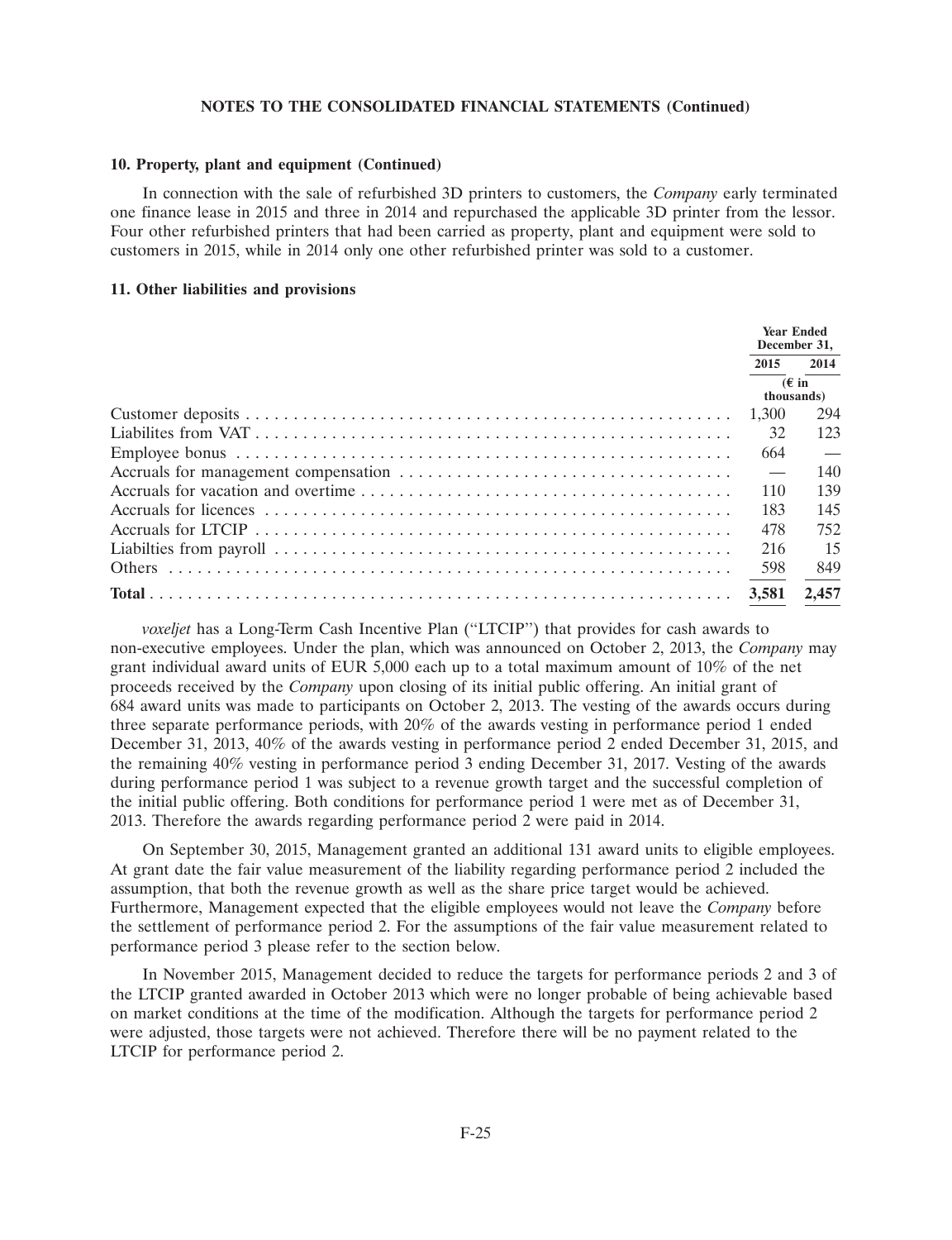## **11. Other liabilities and provisions (Continued)**

Vesting of the award during performance period 3 is subject to performance and market conditions, including revenue growth and market capitalization as of December 31, 2017. In determining the fair value of the liability for the third period of the LTCIP, the *Company* estimates an 80% probability of achievement for each target, revenue growth and market capitalization. This estimation is based on consideration of current market conditions. Moreover, Management expects an employee turnover rate of 5.8% based on past experience (2014: 5.0%). The following table shows the development of the accrual regarding the LTCIP.

|  | $(\epsilon$ in thousands) |                                                                 |
|--|---------------------------|-----------------------------------------------------------------|
|  |                           | December 31,<br>January 1,<br>2015 Usage Addition Reversal 2015 |
|  |                           |                                                                 |

## **12. Financial instruments**

Fair value is the price that would be received upon sale of an asset or paid to transfer a liability in an orderly transaction between market participants at the measurement date. The fair value hierarchy defines the following levels:

- Level 1: Quoted prices of the respective financial asset or financial liability in active markets
- Level 2: Other directly observable input parameters which contribute to establishing the fair value based on a valuation model
- Level 3: Input parameters not based on observable market data

Under IAS 39 there are the following categories:

- (I) A financial asset or financial liability at fair value through profit or loss
- (II) Held-to-maturity investments
- (III) Available-for-sale financial assets
- (IV) Loans and receivables
- (V) Financial liabilities measured at amortized cost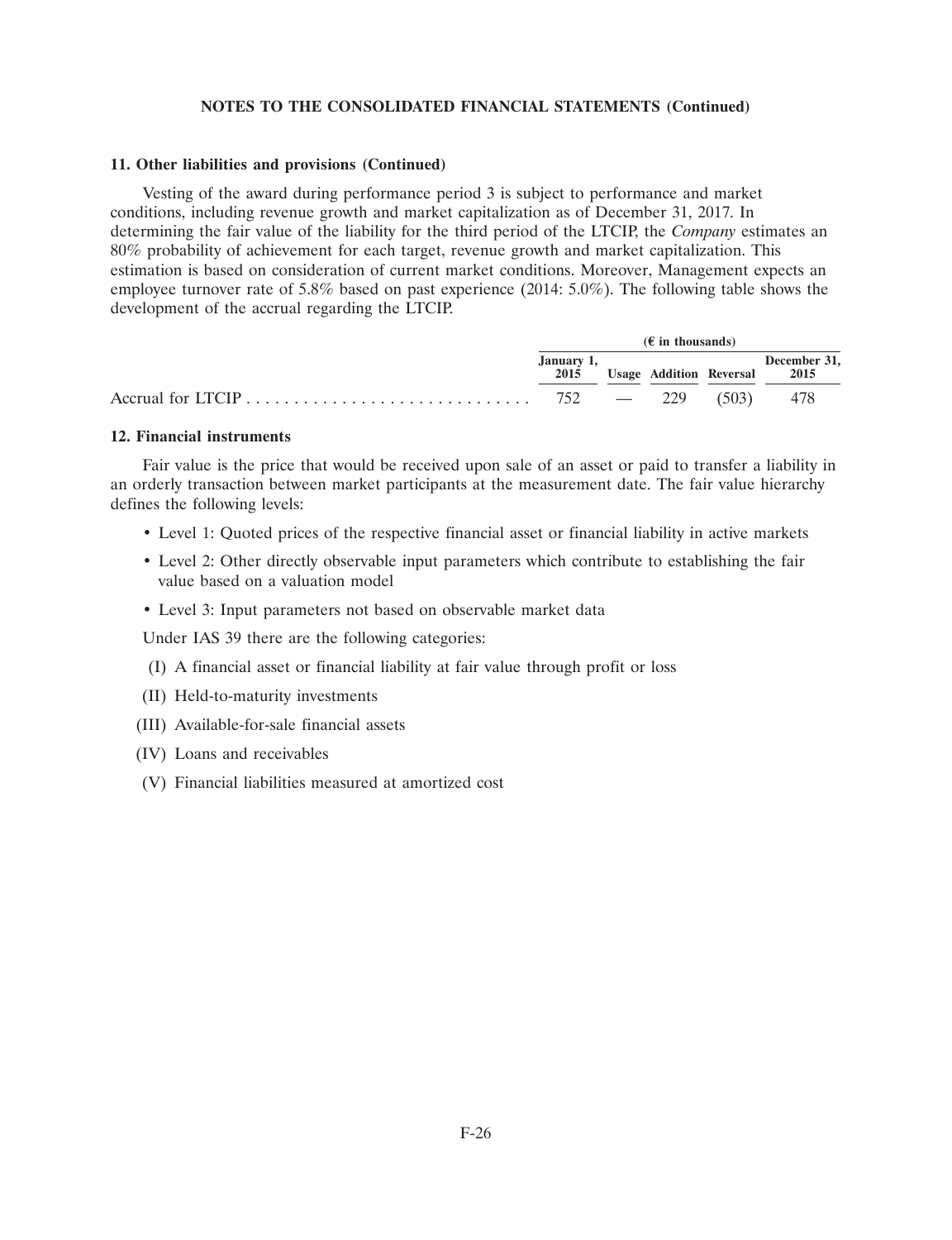## **12. Financial instruments (Continued)**

The following tables list the carrying values and fair values of all financial instruments held by *voxeljet*:

| 12/31/2015                                                             | I.                              | П.                | Ш.     | IV.                      | V.    | <b>Fair Value</b> | Level   |
|------------------------------------------------------------------------|---------------------------------|-------------------|--------|--------------------------|-------|-------------------|---------|
| <b>Assets</b>                                                          |                                 |                   |        |                          |       |                   |         |
| Non-current assets                                                     |                                 |                   |        |                          |       |                   |         |
|                                                                        |                                 |                   |        | 206                      |       | 206               | Level 1 |
| Current assets                                                         |                                 |                   |        |                          |       |                   |         |
|                                                                        |                                 |                   |        | 10                       |       | 10                | Level 2 |
|                                                                        |                                 |                   | 30,661 | $\qquad \qquad$          |       | 30,661            | Level 1 |
|                                                                        |                                 |                   | 1,075  | $\overline{\phantom{m}}$ |       | 1,075             | Level 1 |
| Cash and cash equivalents                                              |                                 |                   |        | 2,086                    |       | 2,086             | Level 1 |
| <b>Liabilities</b>                                                     |                                 |                   |        |                          |       |                   |         |
| Non-current liabilities                                                |                                 |                   |        |                          |       |                   |         |
|                                                                        |                                 |                   |        |                          | 545   | 520               | Level 2 |
|                                                                        |                                 |                   |        |                          | 746   | 701               | Level 2 |
| <b>Current</b> liabilities                                             |                                 |                   |        |                          |       |                   |         |
| Bank overdraft                                                         |                                 |                   |        |                          | 384   | 384               |         |
| Long-term debt $\dots \dots \dots \dots \dots \dots \dots \dots \dots$ | $\overline{\phantom{0}}$        | $\hspace{0.05cm}$ |        | $\qquad \qquad$          | 207   | 206               | Level 2 |
|                                                                        |                                 |                   |        |                          | 559   | 589               | Level 2 |
| 12/31/2014                                                             | L.                              | II.               | III.   | IV.                      | V.    | <b>Fair Value</b> | Level   |
| <b>Assets</b>                                                          |                                 |                   |        |                          |       |                   |         |
| Non-current assets                                                     |                                 |                   |        |                          |       |                   |         |
|                                                                        |                                 |                   |        | 247                      |       | 247               | Level 1 |
| Current assets                                                         |                                 |                   |        |                          |       |                   |         |
|                                                                        |                                 |                   |        | 1,074                    |       | 1,079             | Level 2 |
|                                                                        |                                 |                   | 40,068 |                          |       | 40,068            | Level 1 |
| Cash and cash equivalents $\dots \dots \dots \dots \dots$              | $\hspace{0.1mm}-\hspace{0.1mm}$ |                   |        | 8,031                    |       | 8,031             | Level 1 |
| <b>Liabilities</b>                                                     |                                 |                   |        |                          |       |                   |         |
| Non-current liabilities                                                |                                 |                   |        |                          |       |                   |         |
|                                                                        |                                 |                   |        |                          | 752   | 750               | Level 2 |
|                                                                        |                                 |                   |        |                          | 1,511 | 1,515             | Level 2 |
| <b>Current</b> liabilities                                             |                                 |                   |        |                          |       |                   |         |
|                                                                        | $\hspace{0.1mm}-\hspace{0.1mm}$ |                   |        |                          | 448   | 448               |         |
|                                                                        |                                 |                   |        |                          |       |                   |         |
| Long-term debt $\dots \dots \dots \dots \dots \dots \dots \dots \dots$ |                                 |                   |        |                          | 203   | 198               | Level 2 |

The financial assets with a carrying amount of  $E32.0$  million reported on the *Company's* statement of financial position at December 31, 2015 were comprised of investments in three bond funds ( $630,661$ ), a note receivable (kEUR 1,075) as well as the remaining unpaid interest from a customer loan (kEUR 10), all reported as current financial assets, and restricted cash (kEUR 206) reported as a noncurrent asset.

As of December 31, 2014 the financial assets with a carrying amount of  $\epsilon$ 41.4 million were comprised of investments in three bond funds (kEUR 39,055), a note receivable (kEUR 1,013) and three customer loans (kEUR 1,074), all reported as current financial assets, and restricted cash (kEUR 247) reported as a noncurrent asset.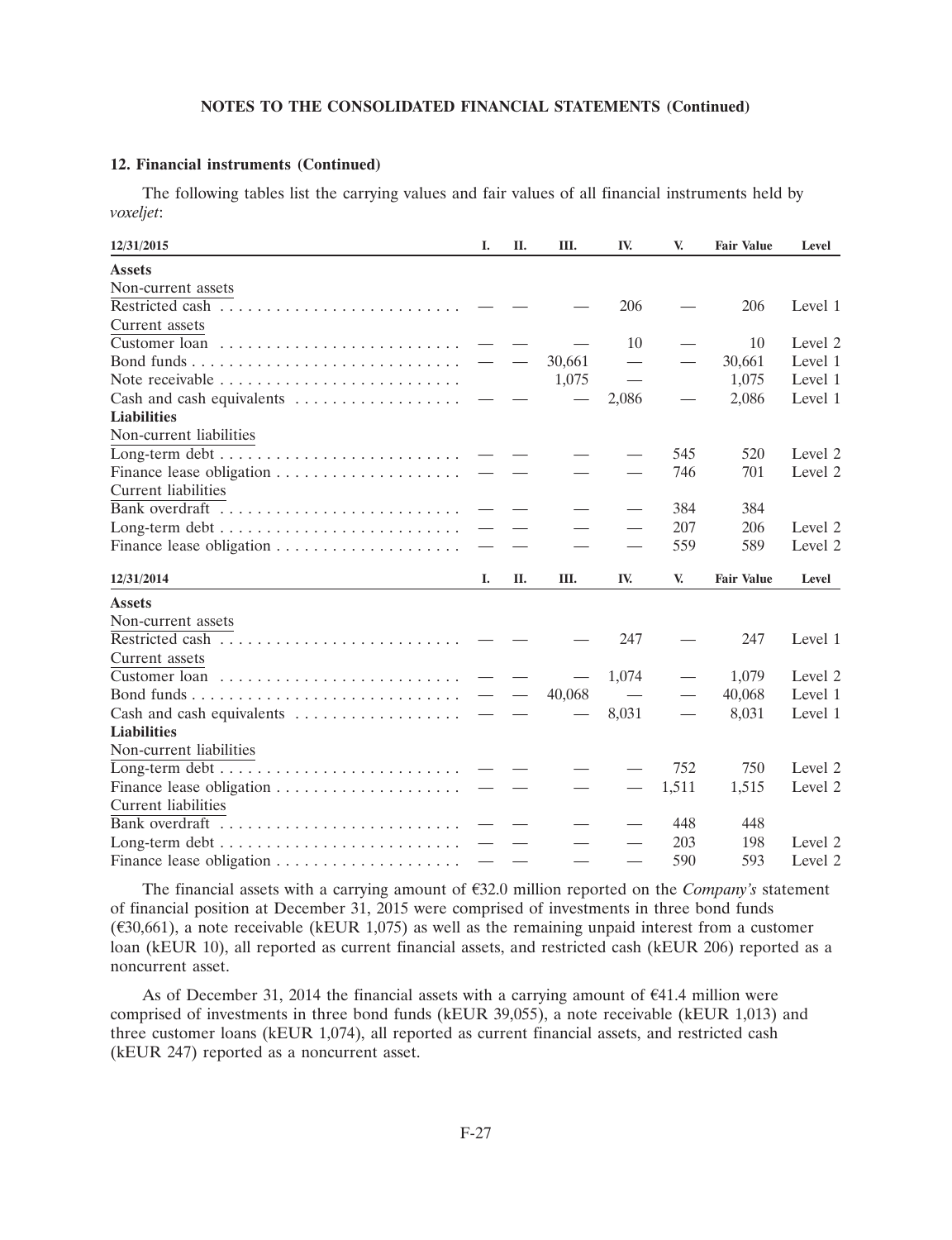#### **12. Financial instruments (Continued)**

The fair value of the *Company's* investments in the bond funds was determined based on the unit prices quoted by the respective fund management company. The funds pursue the goal of daily liquidity and invest in short-term notes. The funds are open-ended; the units can be redeemed to the fund on a daily basis. Unit prices updated by the fund management company on a daily basis represent a quoted price in an active market.

The fair value of the note receivable due January 2016 was based on the secondary market price quoted by a broker.

The fair value of customer loans at December 31, 2014 was determined using a discounted cash flow model based on observable inputs from the relevant forward interest rate yield curve plus an appropriate risk premium.

The fair value of long-term debt was determined using discounted cash flow models based on the relevant forward interest rate yield curves. The fair value of finance lease obligations was determined using discounted cash flow models based on market interest rates available to the *Company* for similar transactions at the relevant date.

Due to the short maturity and the current low level of interest rates, the carrying amount of credit lines and bank overdrafts and customer loan at December 31, 2015 approximate fair value.

#### **13. Cost of sales**

Cost of sales includes personnel expenses, cost of material, purchased services, cost for finished goods and allocated indirect costs related to production.

## **COST OF SALES**

| Year Ended December 31, |                           |  |
|-------------------------|---------------------------|--|
|                         | 2015 2014 2013            |  |
|                         | $(\epsilon$ in thousands) |  |
|                         |                           |  |
|                         |                           |  |
|                         |                           |  |
|                         |                           |  |
|                         |                           |  |

In 2015 other expenses consisted of rental expenses (kEUR 736), license fees (kEUR 440), travel expenses (kEUR 394) and tooling kits (kEUR 211). In 2014 and 2013, other expenses primarily consisted of rental expenses for manufacturing space.

#### **14. Other operating income and expense**

Other operating income includes primarily government grants received for ongoing research and development projects, the recognition of the gain on sale and leaseback transactions upon release from deferred income and gains from foreign exchange transactions.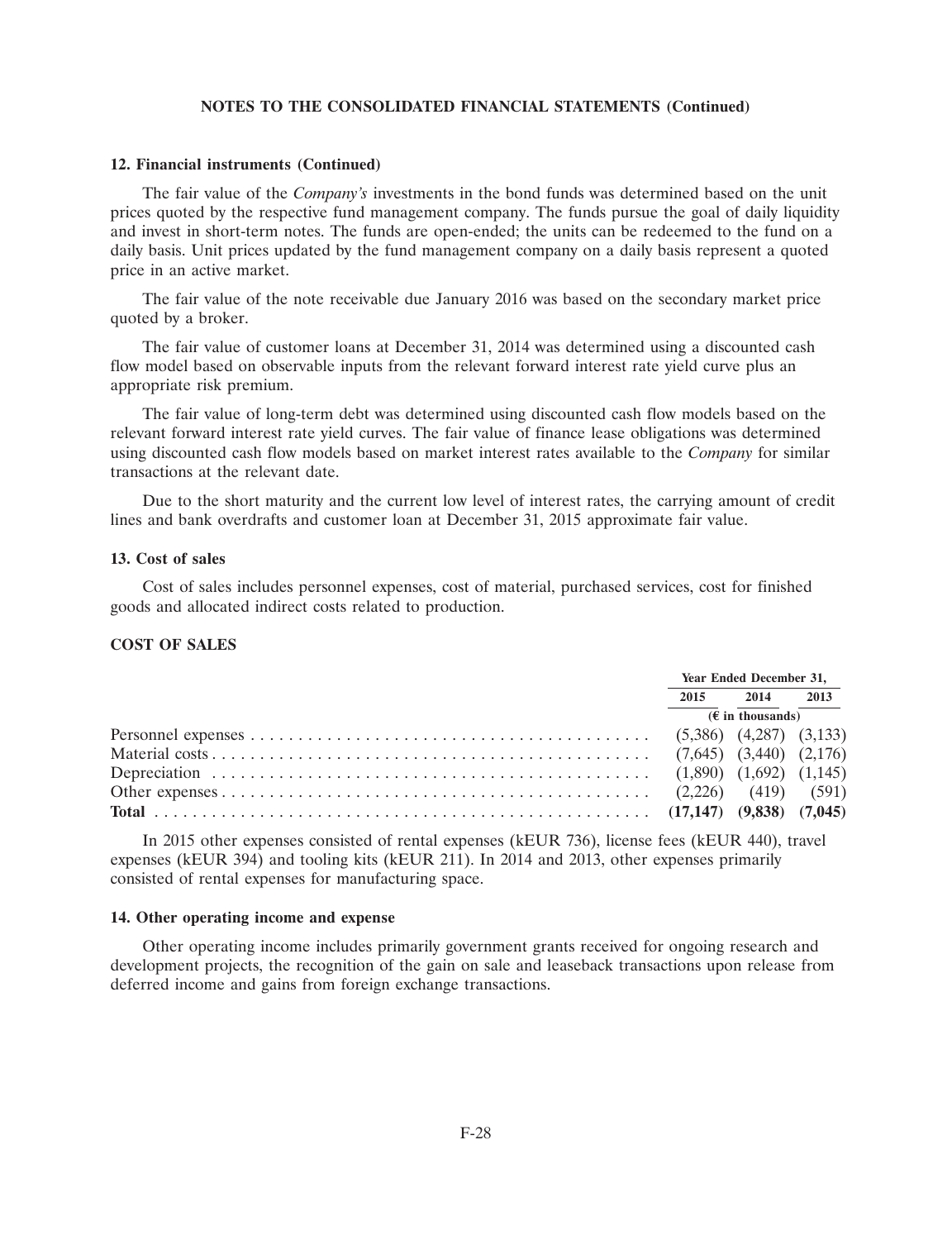## **14. Other operating income and expense (Continued)**

The details of other operating income are presented for the years reported in the table below:

## **OTHER OPERATING INCOME**

|                                                                               | <b>Year Ended</b><br>December 31. |                           |                |
|-------------------------------------------------------------------------------|-----------------------------------|---------------------------|----------------|
|                                                                               | 2015                              | 2014                      | 2013           |
|                                                                               |                                   | $(\epsilon$ in thousands) |                |
|                                                                               | 322                               | 208                       | 260            |
|                                                                               | 310                               | 399                       | 546            |
| Recognition of deferred income due to early termination of sale and leaseback |                                   |                           |                |
|                                                                               | 216                               | 401                       | $\frac{1}{2}$  |
|                                                                               | 108                               | 86                        | $\frac{1}{1}$  |
|                                                                               | 863                               | 290                       | $\overline{4}$ |
|                                                                               | 76                                |                           |                |
|                                                                               | 235                               |                           | 84             |
| Total                                                                         | 2.130                             |                           | 894            |

## **OTHER OPERATING EXPENSES**

|                                                                                                 |              | <b>Year Ended</b><br>December 31, |      |
|-------------------------------------------------------------------------------------------------|--------------|-----------------------------------|------|
|                                                                                                 | 2015<br>2014 |                                   | 2013 |
|                                                                                                 |              | $(\epsilon$ in thousands)         |      |
|                                                                                                 | 342          |                                   |      |
| Expenses related to initial and secondary public offering $\dots \dots \dots \dots \dots \dots$ |              | -101                              | 557  |
|                                                                                                 |              |                                   |      |
| Derecognition of goodwill due to disposed business                                              | 129          |                                   |      |
|                                                                                                 | 207          |                                   | 26   |
|                                                                                                 | 888          | 101                               | 583  |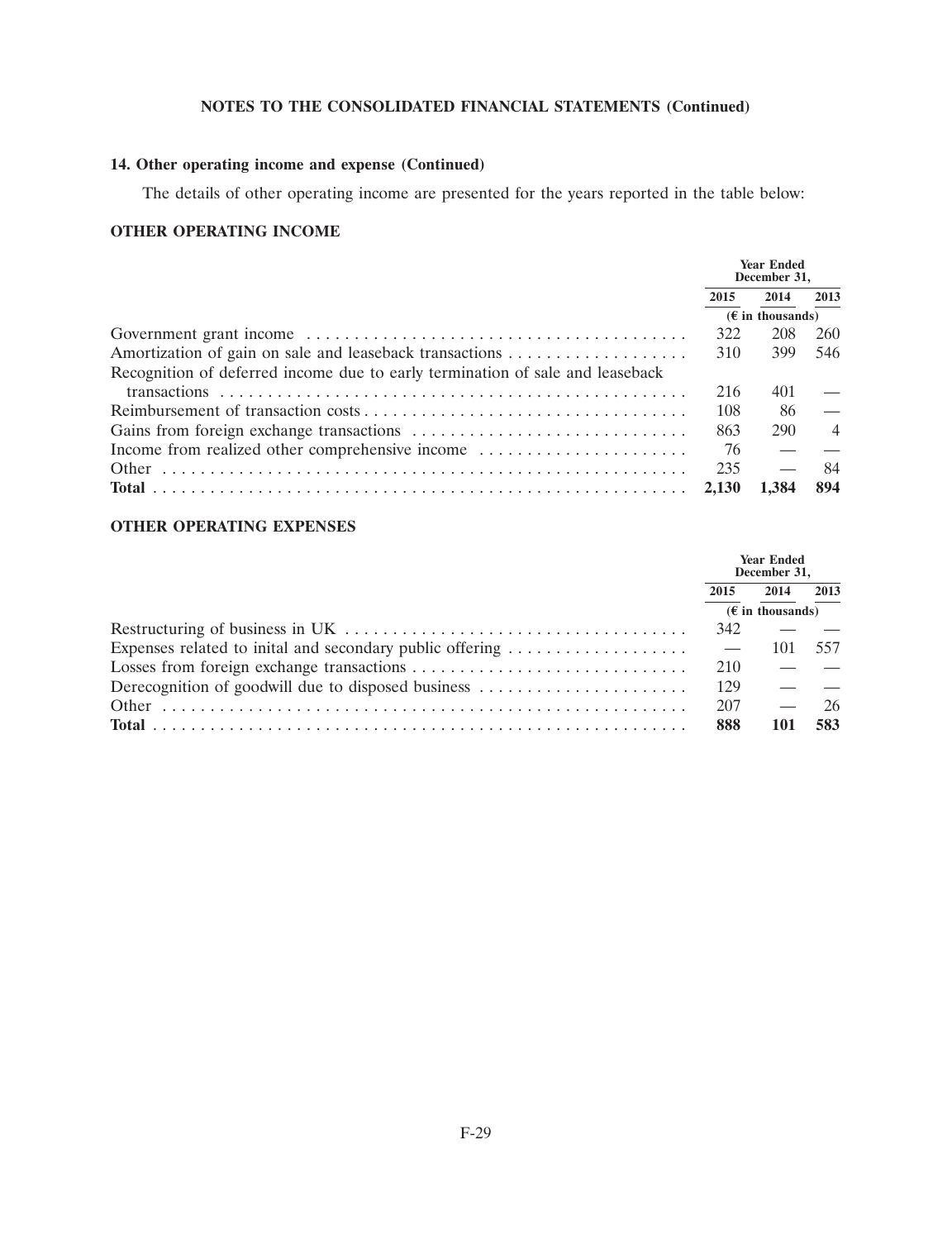## **15. Financial result**

For the periods 2015, 2014 and 2013, the financial result was mainly driven by interest expense on finance leases, bank overdrafts and drawings under credit lines and long-term debt.

|                                                                                                                        | <b>Year Ended</b><br>December 31. |                           |       |
|------------------------------------------------------------------------------------------------------------------------|-----------------------------------|---------------------------|-------|
|                                                                                                                        | 2015                              | 2014                      | 2013  |
|                                                                                                                        |                                   | $(\epsilon$ in thousands) |       |
|                                                                                                                        | (277)                             | (472)                     | (380) |
|                                                                                                                        |                                   |                           |       |
|                                                                                                                        | (5)                               | (37)                      | (80)  |
| $Long-term debt \dots \dots \dots \dots \dots \dots \dots \dots \dots \dots \dots \dots \dots \dots \dots \dots \dots$ | (41)                              | (195)                     | (73)  |
|                                                                                                                        | (30)                              | (126)                     | (29)  |
|                                                                                                                        | 158                               | 299                       | 37    |
|                                                                                                                        |                                   | 116 201                   |       |
|                                                                                                                        | $7\phantom{0000}$                 | 50                        | 18    |
|                                                                                                                        | 35                                | 48                        | -19   |
|                                                                                                                        | (119)                             |                           | (343) |

## **16. Income taxes**

Income taxes consist of the following for the years reported:

## **Income tax (expense) benefit**

|                                                                                                                        | <b>Year Ended</b><br>December 31, |                           |
|------------------------------------------------------------------------------------------------------------------------|-----------------------------------|---------------------------|
|                                                                                                                        | 2015 2014 2013                    |                           |
|                                                                                                                        |                                   | $(\epsilon$ in thousands) |
|                                                                                                                        |                                   |                           |
| Deferred tax (expense) benefit $\dots \dots \dots \dots \dots \dots \dots \dots \dots \dots \dots \dots$ (64) 32 (358) |                                   |                           |
|                                                                                                                        |                                   | (358)                     |

In 2015, 2014 and 2013, deferred tax (expense) benefit resulted from changes in deferred tax assets and liabilities on temporary differences.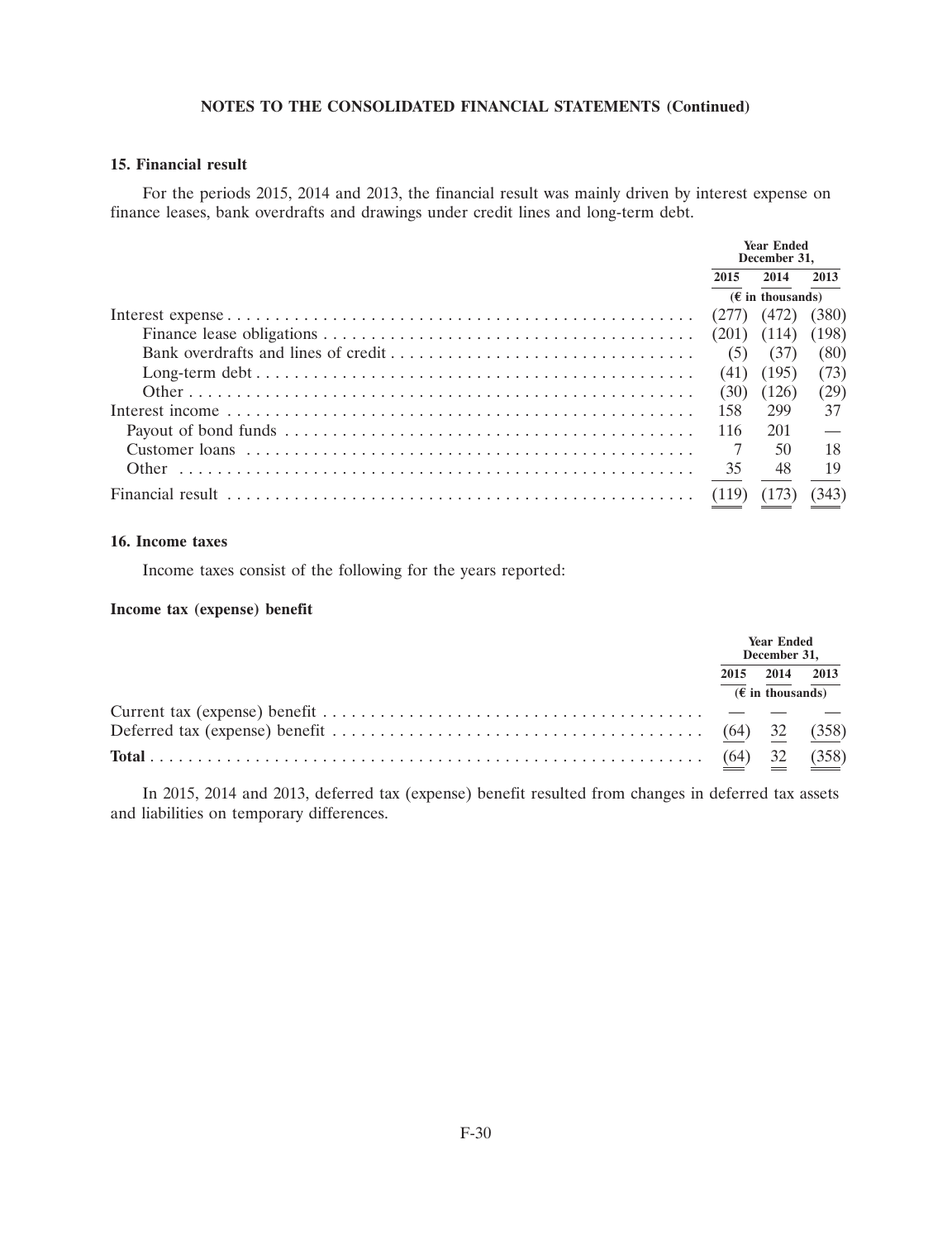## **16. Income taxes (Continued)**

## **Deferred tax assets and liabilities**

The components of net deferred income taxes at the end of the respective reporting periods were as follows:

## **SOURCES OF DEFERRED TAX ASSETS AND LIABILITIES**

|                                                                                                                                                                                                                                                                  | Year Ended December 31, |                            |                           |                                   |  |
|------------------------------------------------------------------------------------------------------------------------------------------------------------------------------------------------------------------------------------------------------------------|-------------------------|----------------------------|---------------------------|-----------------------------------|--|
|                                                                                                                                                                                                                                                                  | 2015                    |                            |                           | 2014                              |  |
|                                                                                                                                                                                                                                                                  |                         |                            | $(\epsilon$ in thousands) |                                   |  |
| Other receivables and current assets $\dots \dots \dots$<br>Property, Plant & Equipment<br>Current deferred income<br>Other current financial liabilities<br>Current financial assets<br>Other current liabilities and provisions<br>Non-current deferred income | Deferred tax<br>assets  | Deferred tax<br>liabilties | Deferred tax<br>assets    | Deferred tax<br><b>liabilties</b> |  |
|                                                                                                                                                                                                                                                                  |                         | (14)                       |                           | (13)                              |  |
|                                                                                                                                                                                                                                                                  |                         |                            |                           |                                   |  |
|                                                                                                                                                                                                                                                                  | 299                     | (704)                      | 53                        | (664)                             |  |
|                                                                                                                                                                                                                                                                  | 170                     |                            | 106                       |                                   |  |
|                                                                                                                                                                                                                                                                  |                         | (1)                        |                           |                                   |  |
|                                                                                                                                                                                                                                                                  |                         |                            | 165                       |                                   |  |
|                                                                                                                                                                                                                                                                  |                         | (3)                        |                           | (80)                              |  |
|                                                                                                                                                                                                                                                                  | 28                      |                            |                           |                                   |  |
|                                                                                                                                                                                                                                                                  |                         |                            | 211                       |                                   |  |
| Non-current financial liabilities $\ldots \ldots \ldots \ldots \ldots$                                                                                                                                                                                           | 356                     |                            | 423                       | (16)                              |  |
| Non-current financial assets                                                                                                                                                                                                                                     |                         |                            |                           | (17)                              |  |
| Intangible assets                                                                                                                                                                                                                                                |                         |                            |                           | (213)                             |  |
|                                                                                                                                                                                                                                                                  |                         |                            |                           |                                   |  |
| Valuation allowance                                                                                                                                                                                                                                              | (132)                   |                            | (168)                     |                                   |  |
| Tax assets (liabilities) $\dots \dots \dots \dots \dots \dots \dots$                                                                                                                                                                                             | 721                     | (722)                      | 790                       | (1,003)                           |  |
| Set off of tax                                                                                                                                                                                                                                                   | (721)                   | 721                        | (790)                     | 790                               |  |
|                                                                                                                                                                                                                                                                  |                         | (1)                        |                           | (213)                             |  |

At December 31, 2015 *voxeljet* had gross loss carry-forwards for corporation tax and trade tax losses of kEUR 10,335 and kEUR 10,090, respectively, for which no deferred taxes have been recognized. These tax losses can be carried forward without restriction for future offset against taxable profits. In addition, there are foreign tax loss carry-forwards of kEUR 9,309.

In addition, a valuation allowance of kEUR 132 on net deferred tax assets related to sale and leaseback transactions was recorded in 2015.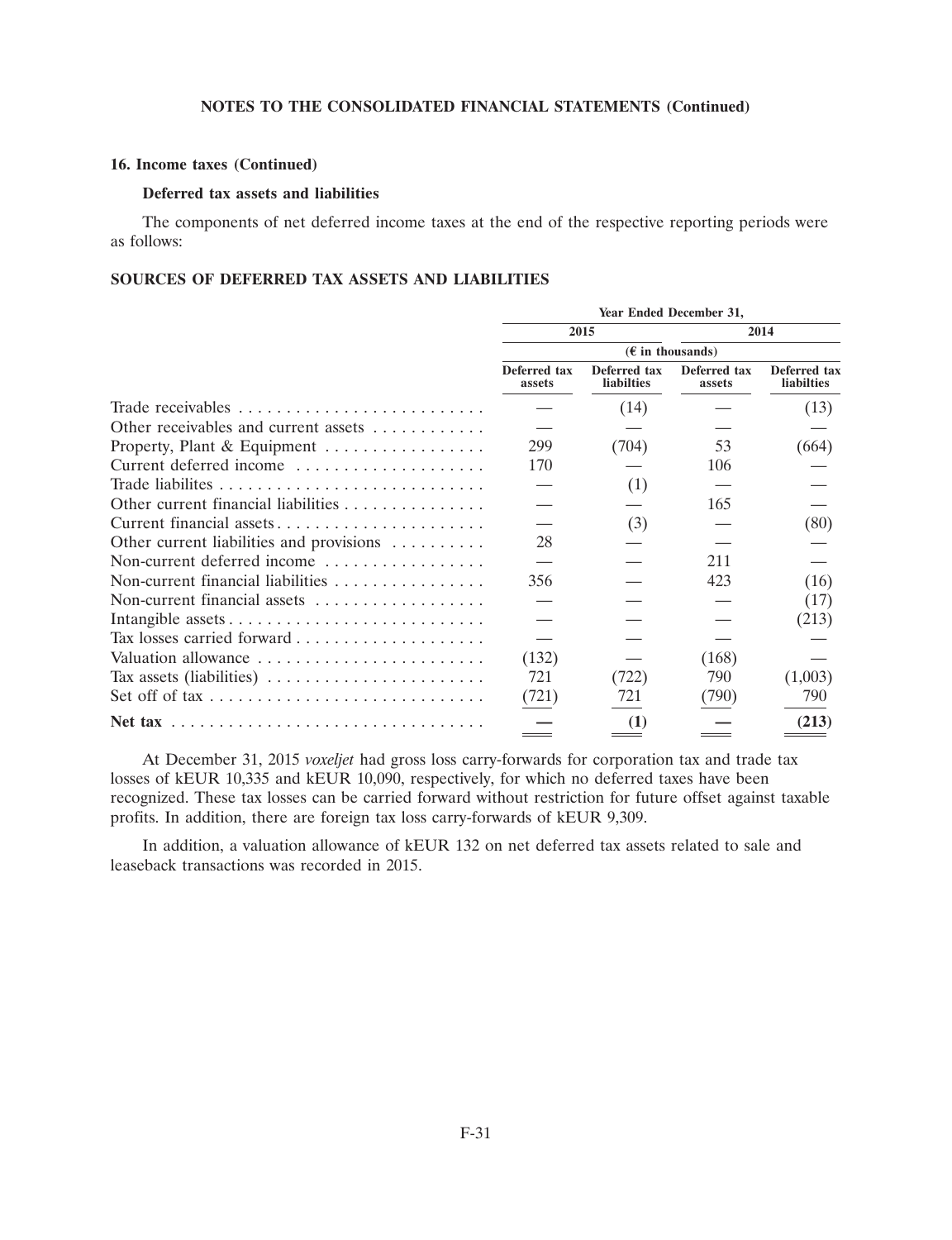#### **16. Income taxes (Continued)**

#### **Reconciliation of profit before income taxes to income tax**

The reconciliation between profit before income taxes and income tax benefit (expense) for the reporting periods presented was as follows:

### **RECONCILIATION OF INCOME TAX BENEFIT (EXPENSE)**

|       | Year Ended December 31,   |                          |
|-------|---------------------------|--------------------------|
| 2015  | 2014                      | 2013                     |
|       | $(\epsilon$ in thousands) |                          |
|       |                           |                          |
|       |                           | 660                      |
|       | (25)                      | (23)                     |
| (259) | (44)                      | $\overline{\phantom{a}}$ |
|       |                           | (995)                    |
|       | 32                        | (358)                    |

## **17. Personnel expenses**

Personnel expenses included in cost of sales, research and development, and selling and administrative expenses are comprised of the following:

#### **PERSONNEL EXPENSES**

| <b>Year Ended December 31,</b> |                           |       |  |
|--------------------------------|---------------------------|-------|--|
|                                | 2015 2014 2013            |       |  |
|                                | $(\epsilon$ in thousands) |       |  |
|                                |                           |       |  |
|                                |                           |       |  |
|                                |                           |       |  |
|                                |                           | 5.509 |  |

*voxeljet AG* offers to its employees a defined contribution plan called ''MetallRente''. The contributions paid by the *Company* amounted to kEUR 41, kEUR 30 and kEUR 23 for the years ended December 31, 2015, 2014, and 2013, respectively. The employer's contribution into the mandatory German state plan amounted to kEUR 511, kEUR 389 and kEUR 266 for the years ended December 31, 2015, 2014, and 2013, respectively.

## **18. Segment reporting**

*voxeljet* operates in two reportable segments—Systems and Services—which reflect the internal organizational and management structure according to the distinct nature of the two businesses. The Systems business derives its revenues from the manufacture and sale of 3D printers, from the sale of consumables as well as lease and maintenance agreements with customers, while the Services business provides custom-ordered printed product to customers.

The measurement principles used by *voxeljet* in preparing this segment reporting are also the basis for segment performance assessment. The Chief Executive Officer of *voxeljet* acts as a chief operating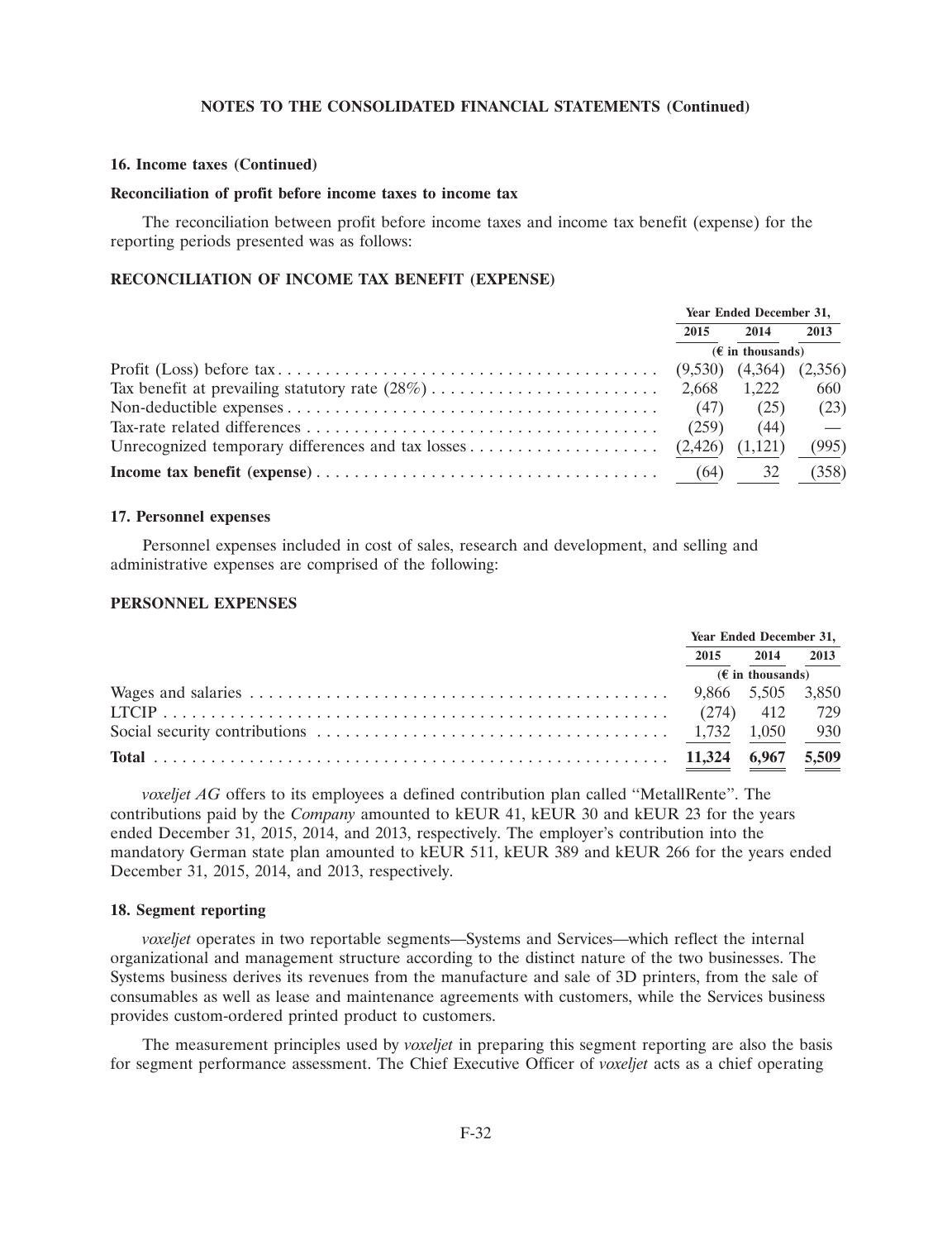## **18. Segment reporting (Continued)**

decision maker. As a performance indicator, the chief operating decision maker mainly monitors the *Company's* revenues and gross profit.

The following table summarizes segment reporting for each of the reporting periods ended December 31. As Management's controlling instruments are mainly revenue-based, the reporting information does not include a detailed breakdown of all assets and liabilities by category. The sum of the amounts for the two segments equals the total for the *Company* for each of the years presented.

## **SEGMENT REPORTING**

|                                                          |                |                           |                | Year Ended December 31, |                |                 |
|----------------------------------------------------------|----------------|---------------------------|----------------|-------------------------|----------------|-----------------|
|                                                          | 2015           |                           |                | 2014                    |                | 2013            |
|                                                          |                | $(\epsilon$ in thousands) |                |                         |                |                 |
|                                                          | <b>SYSTEMS</b> | <b>SERVICES</b>           | <b>SYSTEMS</b> | <b>SERVICES</b>         | <b>SYSTEMS</b> | <b>SERVICES</b> |
|                                                          | 11.113         | 12.951                    | 9.057          | 7.106                   | 6,343          | 5,345           |
| Gross profit $\ldots \ldots \ldots \ldots \ldots \ldots$ | 3.849          | 3,068                     | 3.301          | 3.024                   | 2,505          | 2,138           |
| Gross profit in $\%$                                     | 34.6%          | $23.7\%$                  | $36.4\%$       | 42.6%                   | 39.5%          | $40.0\%$        |
| PPE                                                      | 9,002          | 12.381                    | 7.322          | 12,144                  | 4.913          | 11,403          |
| Trade receivables $\dots \dots \dots \dots \dots$        | 1.639          | 1.709                     | 1.055          | 2.093                   | 558            | 445             |
| Trade payables $\dots \dots \dots \dots \dots \dots$     | 984            | 775                       | 1.031          | 1.295                   | 632            | 870             |
| Depreciation and amortization (excl.)                    |                |                           |                |                         |                |                 |
| Intangible assets) $\dots \dots \dots \dots$             | 775            | 1.813                     | 425            | 1.503                   | 174            | 1,309           |
| Loss on disposal of DPM business $\dots$ .               |                | 2.663                     |                |                         |                |                 |

Systems revenues include revenues from the sales of used 3D printers of kEUR 1,224, kEUR 393, and kEUR 300 for the years ended December 31, 2015, 2014, and 2013, respectively.

## **Geographic information**

## **REVENUES BY GEOGRAPHICAL REGION**

*voxeljet's* revenues and non-current assets are presented below by geographic region. For purposes of this presentation, revenues are based on the geographic location of customers and assets are based on their geographic location.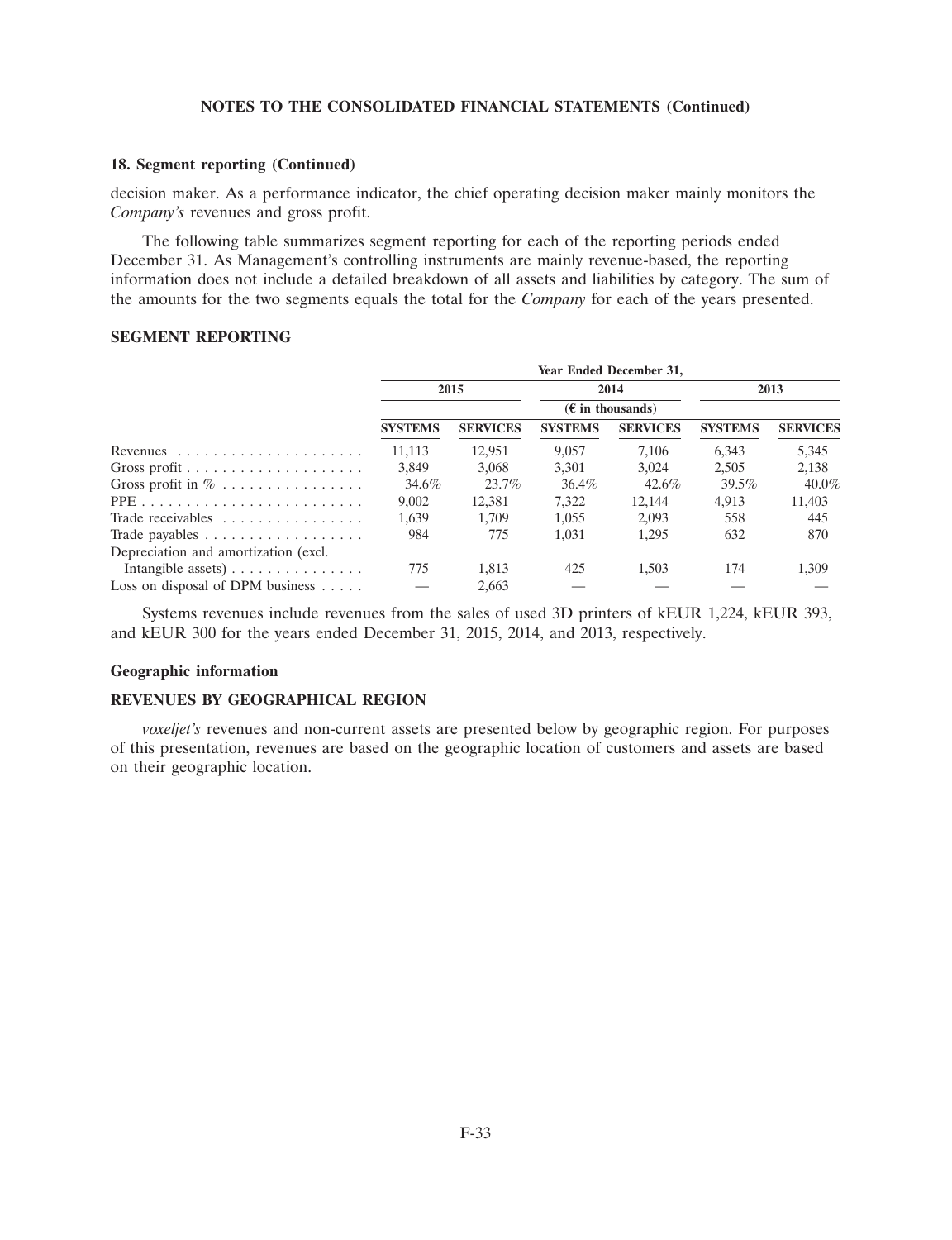## **18. Segment reporting (Continued)**

*voxeljet's* revenues were generated in the following geographical regions for the years reported:

|        | <b>Year Ended December 31.</b> |                           |        |
|--------|--------------------------------|---------------------------|--------|
|        | 2015                           | 2014                      | 2013   |
|        |                                | $(\epsilon$ in thousands) |        |
|        | 18.214                         | 10.571                    | 11.286 |
|        | 6.984                          | 4.587                     | 4.486  |
|        | 4.464                          | 2.276                     | 2,236  |
|        | 6.766                          | 3.708                     | 4.564  |
|        | 2.703                          | 4.306                     | 142    |
|        | 1.277                          | 2.042                     | 78     |
|        | 1.426                          | 2,264                     | 64     |
|        | 3.147                          | 1.286                     | 260    |
|        | 3.110                          | 893                       | 253    |
| Others | 37                             | 393                       | 7      |
|        | 24,064                         | 16.163                    | 11.688 |

In 2015 and 2014 no customer represented 10% or more of total revenue. In 2013, the *Company* had one customer who represented 13% of total revenues.

In 2014, on two occasions the *Company* provided loans to customers to cover a portion of the purchase price of a 3D printer. The *Company* recognized revenue from the sale of these 3D printers upon acceptance by the customer at the fair value of the consideration received which was comprised of cash and the loan.

## **NON-CURRENT ASSETS BY GEOGRAPHICAL REGION**

| <b>Year Ended</b><br>December 31. |                           |
|-----------------------------------|---------------------------|
|                                   | 2015 2014                 |
|                                   | $(\epsilon$ in thousands) |
|                                   |                           |
|                                   | 19,195                    |
|                                   | 2.628                     |
|                                   | 763                       |
|                                   | 763                       |
| 23.570                            | 22,586                    |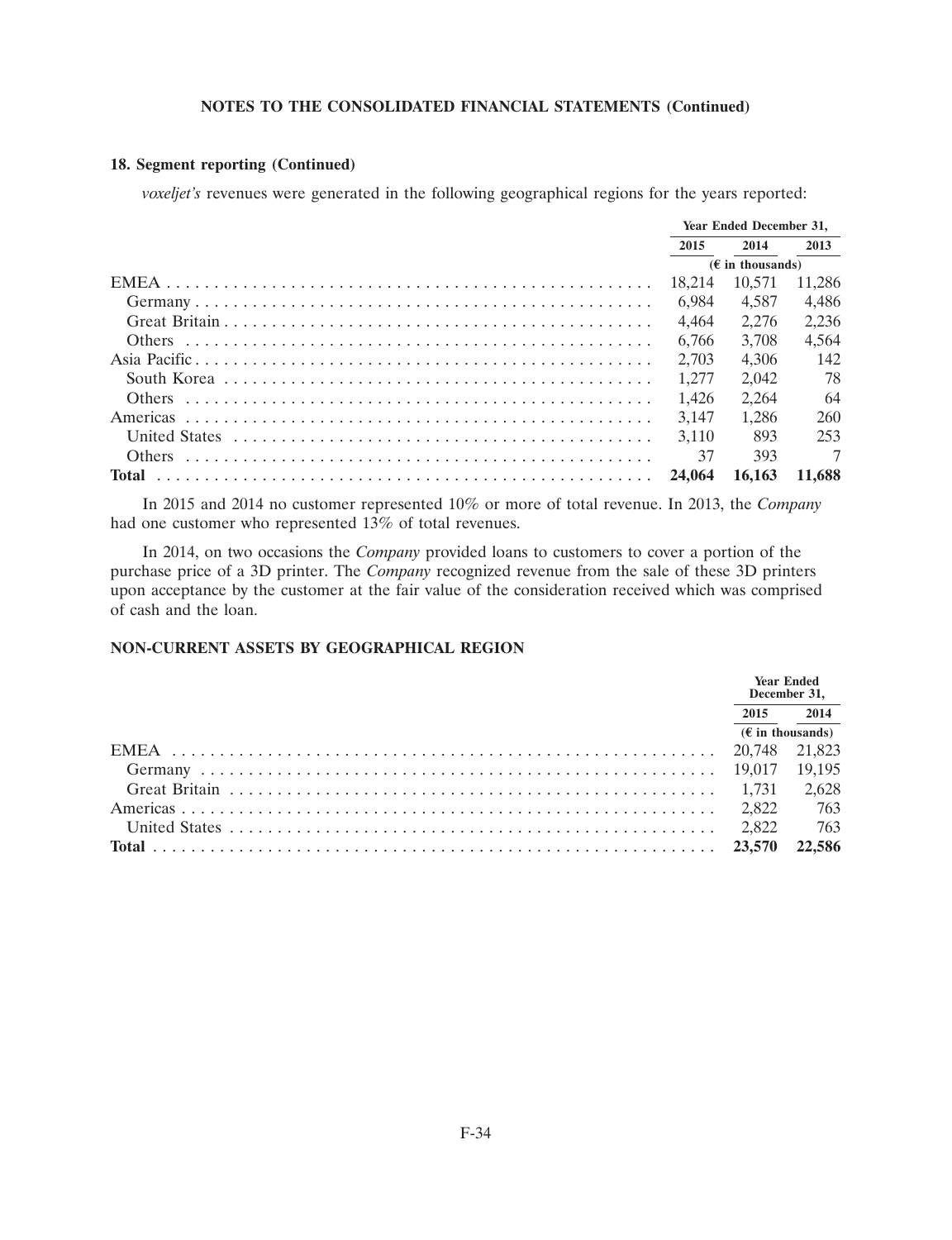#### **19. Financial risk management**

The *Company's* Management Board is responsible for implementing the finance policy and for ongoing financial risk management. Therefore the Management Board has established a Risk Management Committee, which is responsible for developing and monitoring of the Group's risk management policies especially regarding financial risks. Generally the committee provides an overview of financial risks on a quarterly basis to the Management Board as part of the *Company's* quarterly management reporting procedures.

The *Company's* principal financial instruments are comprised of short-term bank deposits at commercial institutions, bond funds, a note receivable, lease obligations and long-term debt. The main purpose of the financial asset instruments is to provide a return on investments with minimal risk. The main purpose of the financial liability instruments is to help fund the *Company's* operations. The *Company* has various other financial assets and liabilities including trade receivables and trade payables, which arise directly from its operations.

The main risks arising from the Group's financial instruments are foreign exchange risk and credit risk. The measures taken by Management to manage each of these risks are summarized below.

Transactions related to activities in the area of financial instruments require the prior approval of the Chief Financial Officer. The *Company* did not enter into any derivative financial instruments for hedging purposes in 2015.

Management receives a weekly reporting of the current liquidity of the Group by entity. Furthermore, a monthly cash flow plan meeting has been established, where Management reviews the cash forecasts and the future development of flows of funds on an ongoing basis.

#### *Foreign exchange risk*

The *Company* is exposed to foreign exchange risk to the extent that there is a mismatch between the currencies in which sales, purchases and borrowings are denominated and the respective functional currencies of subsidiaries of the Group. The functional currencies of the parent company *voxeljet AG* and its subsidiaries are Euro, US Dollars and British Pound Sterling. The majority of the sale, purchase and borrowing transactions are denominated in the functional currency of the parent company or its subsidiaries. The primarily driver of foreign exchange risk derives from the intercompany loans made to subsidiaries and the note receivable each as summarized below.

*voxeljet* has provided intercompany loans to its subsidiaries to finance their operations. The loans were granted in the local currency of the subsidiaries. Gains and losses from movements in exchange rates are recorded within other operating income or expense in the consolidated statement of comprehensive loss. As of December 31, 2015 the amount borrowed to *voxeljet UK* totaled GBP 6.6 million ( $\epsilon$ 9.0 million). A relative increase in the value of the Euro against British Pound Sterling of 10% would lead to a loss of  $E(0.8 \text{ million})$ . The amount of loans granted to *voxeliet America* totaled to USD 4.5 million ( $\epsilon$ 4.1 million) as of December 31, 2015. A relative increase in the value of the Euro against US Dollars of 10% would lead to a loss of  $\epsilon$ 0.4 million.

*voxeljet's* financial assets include one note receivable denominated in British Pound Sterling in the amount of GBP 0.8 million ( $\epsilon$  1.1 million). A relative increase in the value of the Euro against British Pound Sterling of 10% would lead to a loss of  $\epsilon$ 0.1 million.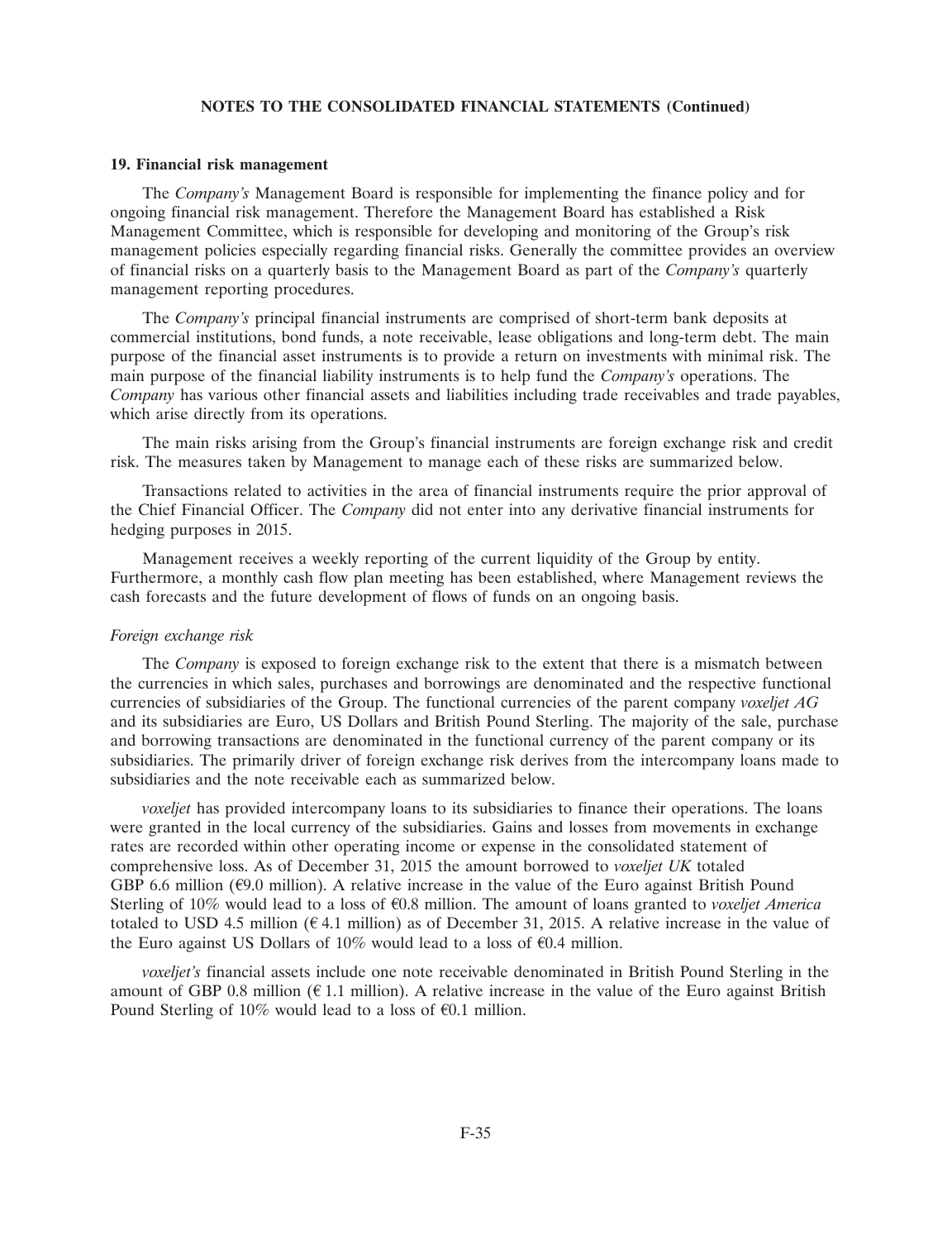#### **19. Financial risk management (Continued)**

For the year ended December 31, 2015, *voxeljet* generated 44.85% of its revenues in the eurozone. Additionally, the majority of the *Company's* sourcing transactions are also transacted in Euros in that zone.

The *Company* invoiced 75% in 2015, 90% in 2014 and 100% in 2013 of total revenues in Euro. As revenues in foreign currency usually correspond to costs which are incurred in the same currency, we consider the risk as minor.

The significant exchange rates which have been applied during the years presented are disclosed in Note 3.

## *Interest rate risk*

*voxeljet's* principal interest-bearing positions are liabilities for bank borrowings and finance lease obligations. These liabilities are entirely at a fixed interest rate. As such, changes in market interest rates have no effect on future interest expenses.

## *Credit risk*

Credit risk is the risk of the *Company* suffering a financial loss as the result of its counterparties being unable to perform their obligations. The *Company* is exposed to credit risk from its operating activities (mainly trade receivables and customer loans) and from its financing activities, including deposits and investments with financial institutions. Therefore, the carrying amount of cash and cash equivalents, financial assets, and trade receivables represents the maximum credit exposure of  $\widehat{637.4}$  million (2014:  $\widehat{6}$  52.6 million).

*The Company's* exposure to credit risk is influenced by the individual characteristics of each customer. However, Management also considers factors that influence the credit risk of its customer base, including the default risk of the industry and the country in which the customer operates. *voxeljet* seeks to minimize such risk by entering into transactions with counterparties that are believed to be creditworthy business partners or with financial institutions which meet high credit rating requirements. In addition, the portfolio of receivables and customer advances is monitored on a continuous basis. Credit risk is limited to a specified amount with regard to individual receivables. As of December 31, 2015 there was only one customer loan, with only the current year interest payment unpaid and outstanding. The interest was fully settled in January 2016. As of December 31, 2014 there were three customer loans of  $E1.1$  million in total. For an overview of the aging of receivables and the allowance for doubtful accounts refer to note 7.

The Group limits its exposure to credit risk by investing only in bond funds and note receivables which are fully guaranteed by the financial institutions and therefore represents short term credit rating of A-3 based on Standard & Poor's or P-2 based on Moody's.

The bank deposit are held with financial institutions, which are rated BBB to A2 based on Standard & Poor's and Moody's.

## *Liquidity risk*

Liquidity risk is the risk that *voxeljet* might not have sufficient cash to meet its payment obligations associated with its financial liabilities that are settled by delivering cash or another financial asset. *The Company's* approach to managing liquidity is to ensure, as far as possible, that it will have sufficient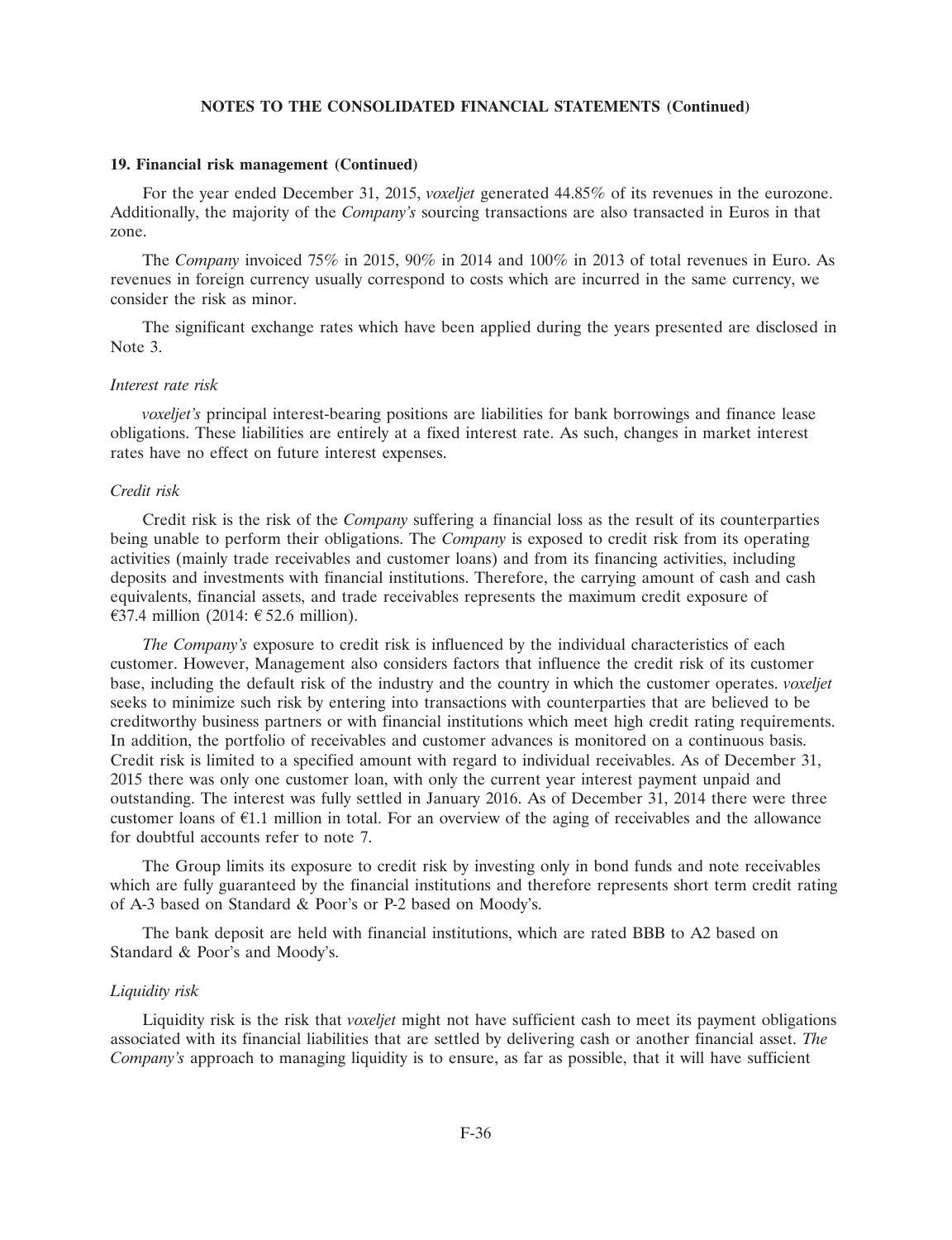#### **19. Financial risk management (Continued)**

liquidity to meet its liabilities when they are due, under both normal and stressed conditions, without incurring unacceptable losses or risking damage to the reputation of the *Company*. Liquidity risk is countered by systematic, day-by-day liquidity management whose fundamental requirement is that solvency must be guaranteed at all times. A major responsibility of management is to monitor the cash balances and to set up and update cash planning on a monthly basis to ensure liquidity. At all times cash and cash equivalents are projected on the basis of a regular financial and liquidity planning. The monitoring includes the expected cash inflows on trade and other receivables together with expected cash outflows from trade and other payables.

The following are the remaining contractual maturities of financial liabilities and trade payables at the reporting date. The amounts are gross and undiscounted and include contractual interest payments.

## **Year Ended December 31, 2015 (**E **in thousands)**

|                                                                | <b>Contractual cash flow</b> |       |                                                               |                |            |                                                   |           |
|----------------------------------------------------------------|------------------------------|-------|---------------------------------------------------------------|----------------|------------|---------------------------------------------------|-----------|
|                                                                | carrying<br>amount           |       | 2 months 2-12 1-3<br>Total or less months years years 5 years |                |            | $3 - 5$                                           | More than |
| Bank overdrafts and lines of credit $\ldots \ldots \ldots$ 384 |                              | (384) |                                                               | $(36)$ $(348)$ |            | $\overline{\phantom{a}}$ $\overline{\phantom{a}}$ |           |
|                                                                |                              | (807) | (25)                                                          | (206)          | (355)(221) |                                                   |           |
|                                                                |                              |       |                                                               |                |            |                                                   |           |
|                                                                |                              |       |                                                               |                |            |                                                   |           |
|                                                                |                              |       |                                                               |                |            |                                                   |           |

## **Year Ended December 31, 2014**  $(E$  in thousands)

|                                                             | Contractual cash flow |  |                                                               |  |  |  |                          |
|-------------------------------------------------------------|-----------------------|--|---------------------------------------------------------------|--|--|--|--------------------------|
|                                                             | carrying<br>amount    |  | 2 months 2-12 1-3<br>Total or less months years years 5 years |  |  |  | 3-5 More than            |
| Bank overdrafts and lines of credit $\dots \dots \dots$ 448 |                       |  | $(448)$ $ (448)$ $  -$                                        |  |  |  |                          |
|                                                             |                       |  |                                                               |  |  |  | (73)                     |
|                                                             |                       |  |                                                               |  |  |  | $\overline{\phantom{a}}$ |
|                                                             |                       |  |                                                               |  |  |  |                          |
|                                                             |                       |  |                                                               |  |  |  | (73)                     |

The *Company*'s short- and mid-term liquidity needs are currently covered. Due to the proceeds from the initial public offering as well as the follow-on offering, the *Company* considers the mid-term liquidity risk as minor.

## **20. Capital management**

Management's aim is to maintain a strong capital base so as to maintain investor, creditor and market confidence and to sustain future development of the business.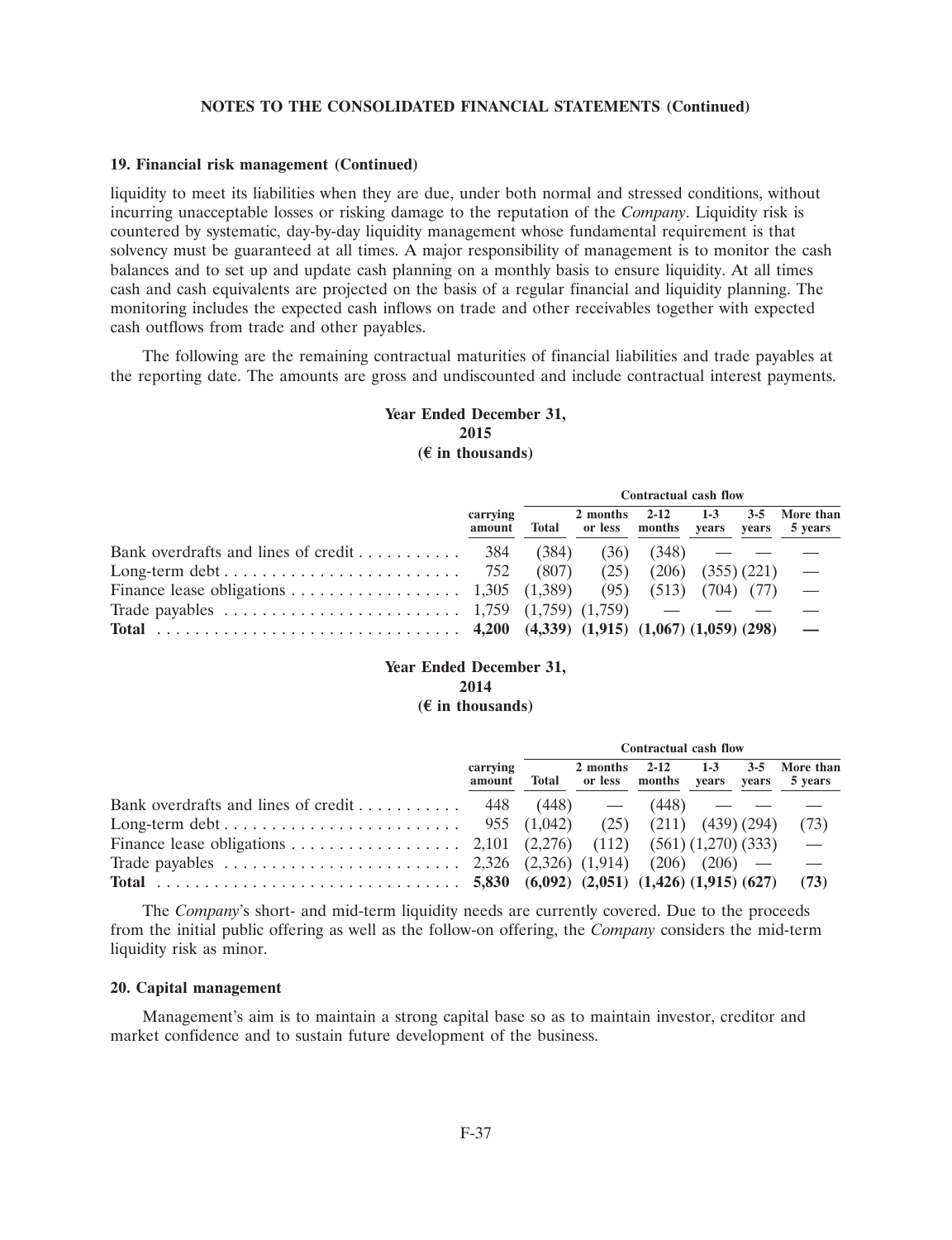## **20. Capital management (Continued)**

Equity is monitored by the *Company* using financial ratios. The equity used as a basis for determining the equity ratio corresponds to the equity disclosed in the Consolidated Statement of Financial Position.

Part of the capital management strategy is to reduce the number of sale and leaseback transactions for 3D printing equipment used in the production of printed products for customers. As a result of the *Company's* increased liquidity from its public equity offerings, certain lease contracts will be terminated prior to their scheduled maturity.

*voxeljet's* capital structure as of the end of the reporting periods 2015 and 2014 was as follows:

## **CAPITAL STRUCTURE**

| <b>Year Ended</b><br>December 31. |         |
|-----------------------------------|---------|
| 2015                              | 2014    |
| $(\epsilon$ in thousands)         |         |
| 61.469                            | 71.300  |
| 87.7%                             | 87.9%   |
| 1.150                             | 1.241   |
| 1.291                             | 2.263   |
| 2.441                             | 3.504   |
|                                   | $4.3\%$ |
| 70,120                            | 81,095  |

## **21. Leases**

## **Finance leases**

## *Lessee*

Future minimum lease payments under financing lease arrangements at the end of the considered reporting periods were as follows:

## **PRESENT VALUE OF MINIMUM LEASE PAYMENTS**

|                                                | Year Ended December 31, 2015                |                                        |                                                                        |  |
|------------------------------------------------|---------------------------------------------|----------------------------------------|------------------------------------------------------------------------|--|
|                                                | Minimum future lease<br>payments obligation | <b>Unamortized</b><br>interest expense | <b>Present value of minimum</b><br>future lease payments<br>obligation |  |
|                                                |                                             | $(\epsilon$ in thousands)              |                                                                        |  |
| due within $1$ year                            | 608                                         | (49)                                   | 559                                                                    |  |
| due between 1 and 5 years $\dots \dots \dots$  | 781                                         | (35)                                   | 746                                                                    |  |
| due in more than $5$ years $\dots \dots \dots$ |                                             |                                        |                                                                        |  |
|                                                | $\frac{1,389}{ }$                           | $\frac{(84)}{2}$                       | $\frac{1,305}{ }$                                                      |  |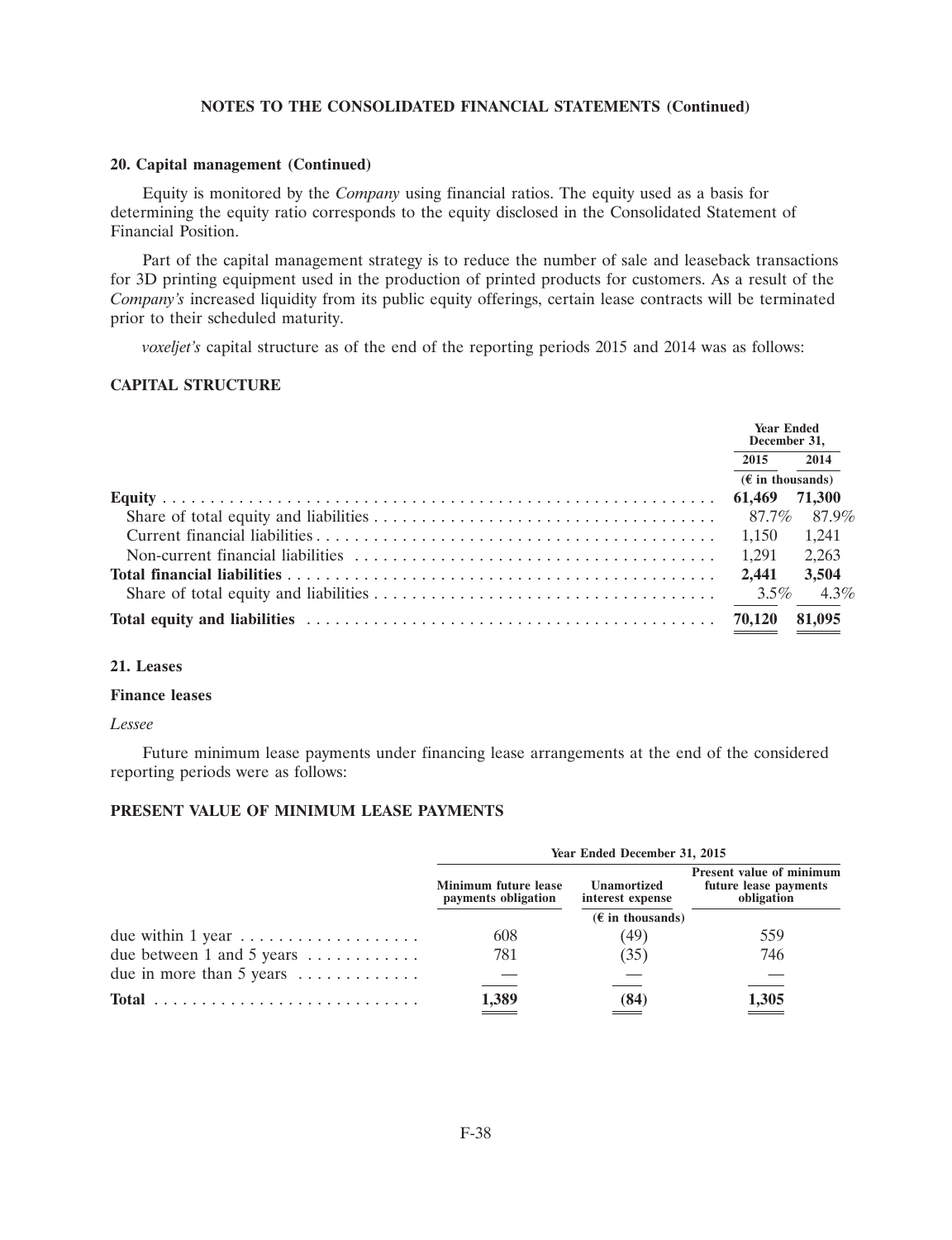## **21. Leases (Continued)**

|                                                           | Year Ended December 31, 2014                |                                        |                                                                        |  |
|-----------------------------------------------------------|---------------------------------------------|----------------------------------------|------------------------------------------------------------------------|--|
|                                                           | Minimum future lease<br>payments obligation | <b>Unamortized</b><br>interest expense | <b>Present value of minimum</b><br>future lease payments<br>obligation |  |
|                                                           |                                             | $(\epsilon$ in thousands)              |                                                                        |  |
| due within $1$ year $\dots \dots \dots \dots \dots \dots$ | 658                                         | (81)                                   | 577                                                                    |  |
| due between 1 and 5 years $\dots \dots \dots$             | 1,572                                       | (91)                                   | 1,481                                                                  |  |
| due in more than $5$ years                                |                                             |                                        |                                                                        |  |
| <b>Total</b>                                              | 2,230                                       | (172)                                  | 2,058                                                                  |  |

#### **Operating Leases**

#### *Lessee*

The estimated payment schedule regarding operating leases at the end of the considered reporting periods was as follows:

## **OPERATING LEASE OBLIGATIONS**

| <b>Year Ended</b><br>December 31. |       |
|-----------------------------------|-------|
| 2015                              | 2014  |
| $(\epsilon$ in thousands)         |       |
| 507                               | 479   |
|                                   |       |
|                                   |       |
|                                   | 1,878 |

Operating lease expenses were kEUR 813, kEUR 348, and kEUR 377 in the financial years 2015, 2014, and 2013, respectively. Operating lease expenses are primarily related to the rental agreements for real estate regarding our foreign operations and a new rented building at our German headquarters put in service in 2015.

#### *Lessor*

*voxeljet* leased five of its self-produced 3D printers to customers. Under the lease contracts, *voxeljet* bears a majority of the substantial risks and rewards of the underlying assets.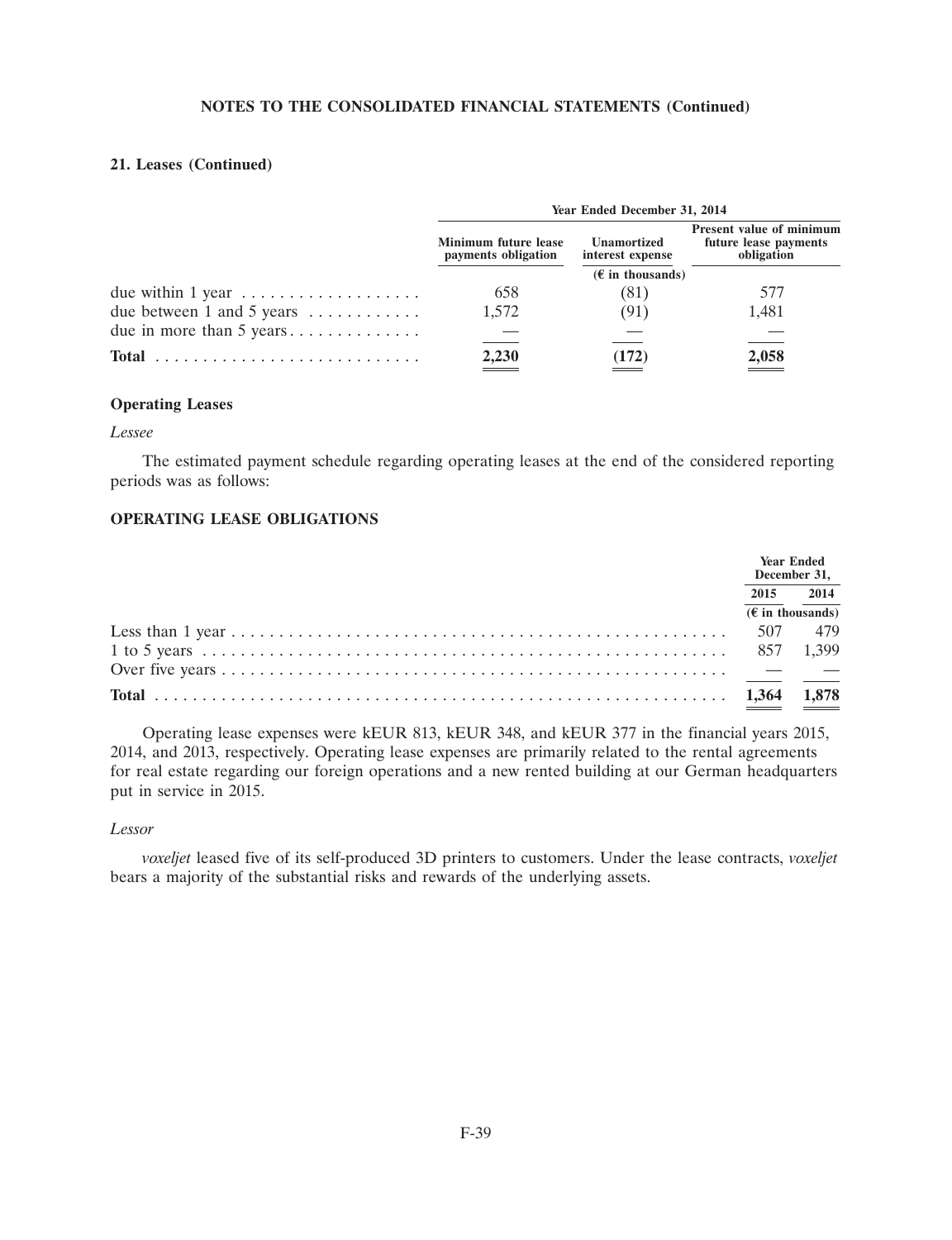## **21. Leases (Continued)**

### **Operating lease payments receivable for subleases**

| <b>Year Ended</b><br>December 31. |            |
|-----------------------------------|------------|
| 2015                              | 2014       |
| $(\epsilon$ in thousands)         |            |
|                                   | 157        |
|                                   | - 183      |
|                                   |            |
|                                   | <b>340</b> |

The operating lease income was kEUR 225, kEUR 169 and kEUR 126 in the financial years 2015, 2014, and 2013, respectively.

## **22. Commitments, contingent assets and liabilities**

In connection with the enforcement of *voxeljet's* intellectual property rights, the acquisition of third-party intellectual property rights, or disputes related to the validity or alleged infringement of the *Company*'s or a third-party's intellectual property rights, including patent rights, *voxeljet* has been and may in the future be subject or party to claims, negotiations or complex, protracted litigation.

On December 1, 2015, the *Company* signed a definitive agreement to form an equity joint venture with Suzhou Meimai Fast Manufacturing Technology Co., Ltd. (''Meimai'') to pursue opportunities in the industrial 3D printing market in China. *voxeljet AG* is committed to make a capital contribution of RMB 19.2 million ( $\epsilon$ 2.7 million) as part of its joint venture arrangement with Meimai. *voxeljet AG's* capital contribution will be made in three tranches of RMB 6.5 million ( $\epsilon$ 0.9 million) in each of 2016, 2017 and 2018.

## **23. Related party transactions**

Related party transactions at *voxeljet* mainly consist of transactions with individuals on the Management Board and Supervisory Board.

Key management is defined as those individuals having authority and responsibility for planning, directing and controlling the activities of the *Company* within their function and within the interest of the *Company*.

The following table presents the amount and components of Management Board compensation:

#### **MANAGEMENT COMPENSATION**

| Year Ended December 31, |                           |      |
|-------------------------|---------------------------|------|
| 2015                    | 2014                      | 2013 |
|                         | $(\epsilon$ in thousands) |      |
|                         | 506 504 352               |      |
|                         | -56.                      | -250 |
| 506                     | 560                       | 602  |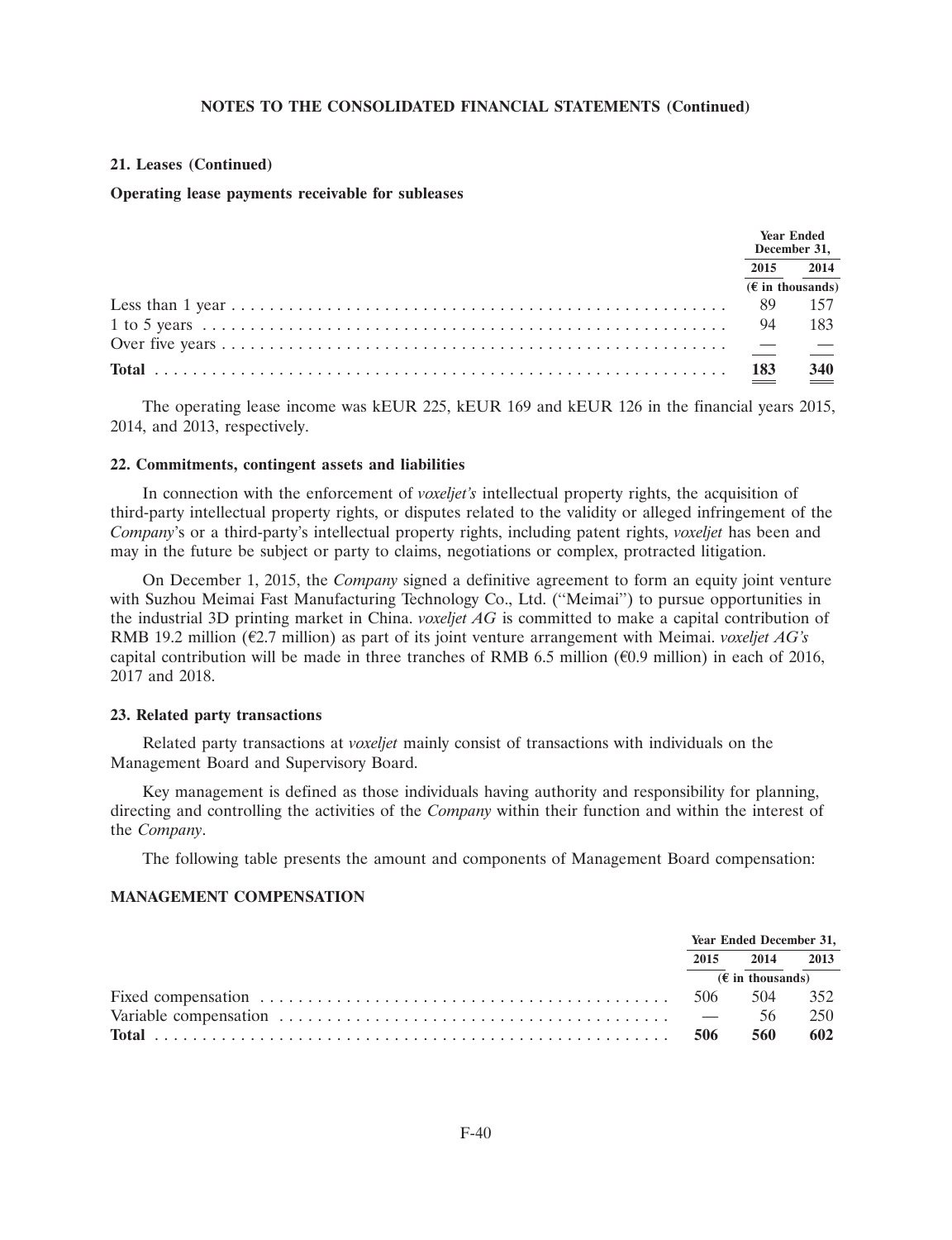#### **23. Related party transactions (Continued)**

Management Board remuneration currently consists of a fixed monetary remuneration, other fixed benefits (including *Company* car allowances and contributions to a direct contribution plan), and a variable bonus.

At December 31, 2015 and 2014, amounts of kEUR 0 and kEUR 276 were accrued for Management Board compensation.

*voxeljet*'s Chief Executive Officer agreed to personally guarantee EUR 75,000 of a loan from Bayerische Hypo- und Vereinsbank AG, Munich, Germany, to the *Company*. Three of the shareholders of *voxeljet* pursuant to an agreement, dated September 1, 2010, each agreed to reimburse the Chief Executive Officer EUR 18,750 in case *voxeljet* defaults on the loan and the Chief Executive Officer was required to pay any sums under his personal guarantee. The *Company* paid an interest rate of 6.00% per annum on the guaranteed amount to each guarantor. The guarantee and the agreement with the shareholders were terminated in March 2014.

#### **Transactions with related parties**

A related party relationship could have an effect on the profit and loss and financial position of the *Company*. Defined as related parties are individuals or other third parties with whom *voxeljet* has common control relationships.

## **OTHER RELATED PARTIES**

| <b>Name</b><br>______                     | Nature of relationship | Duration of relationship |
|-------------------------------------------|------------------------|--------------------------|
| Franz Industriebeteiligungen AG, Augsburg | Owner                  | 10/01/2003-Current       |
| Schlosserei und Metallbau Ederer, Dießen  | Supplier               | 05/01/1999-Current       |

The main transactions with other related individuals were the following:

Franz Industriebeteiligungen AG, Augsburg, Germany, is owned by Mr. Rudolf Franz who worked as an external consultant at *voxeljet* until June 30, 2013. Since July, 1, 2013, he has been the Chief Financial Officer of *voxeljet AG*. For his external consulting services, Franz Industriebeteiligungen AG, received compensation on a regular basis which was split into a fixed and variable component, amounted to the following: kEUR 99 (kEUR 70 fixed and kEUR 29 variable) for 2013. Other transactions with Franz Industriebeteiligungen AG comprise the rental of office space in Augsburg, Germany. Rental expenses amounted to kEUR 2, in each of 2015, 2014 and 2013. In addition, Franz Industriebeteiligungen AG received payments related to the use of certain paintings which are placed in the administrative building in Friedberg. Associated rental expenses amount to kEUR 2 in each of 2015, 2014, and 2013.

Further, *voxeljet* acquired goods amounting to kEUR 38, kEUR 29, and kEUR 20 in 2015, 2014 and 2013 from 'Schlosserei und Metallbau Ederer', which is owned by the brother of Dr. Ingo Ederer, the Chief Executive Officer of *voxeljet*.

## **24. Equity**

On October 23, 2013, the *Company* completed its initial public offering of 7,475,000 American Depositary Shares ("ADSs") at a public offering price of USD 13.00 per ADS. Of the 7,475,000 ADSs sold in the public offering, 5,600,000 were sold by the *Company* and 1,875,000 were sold by its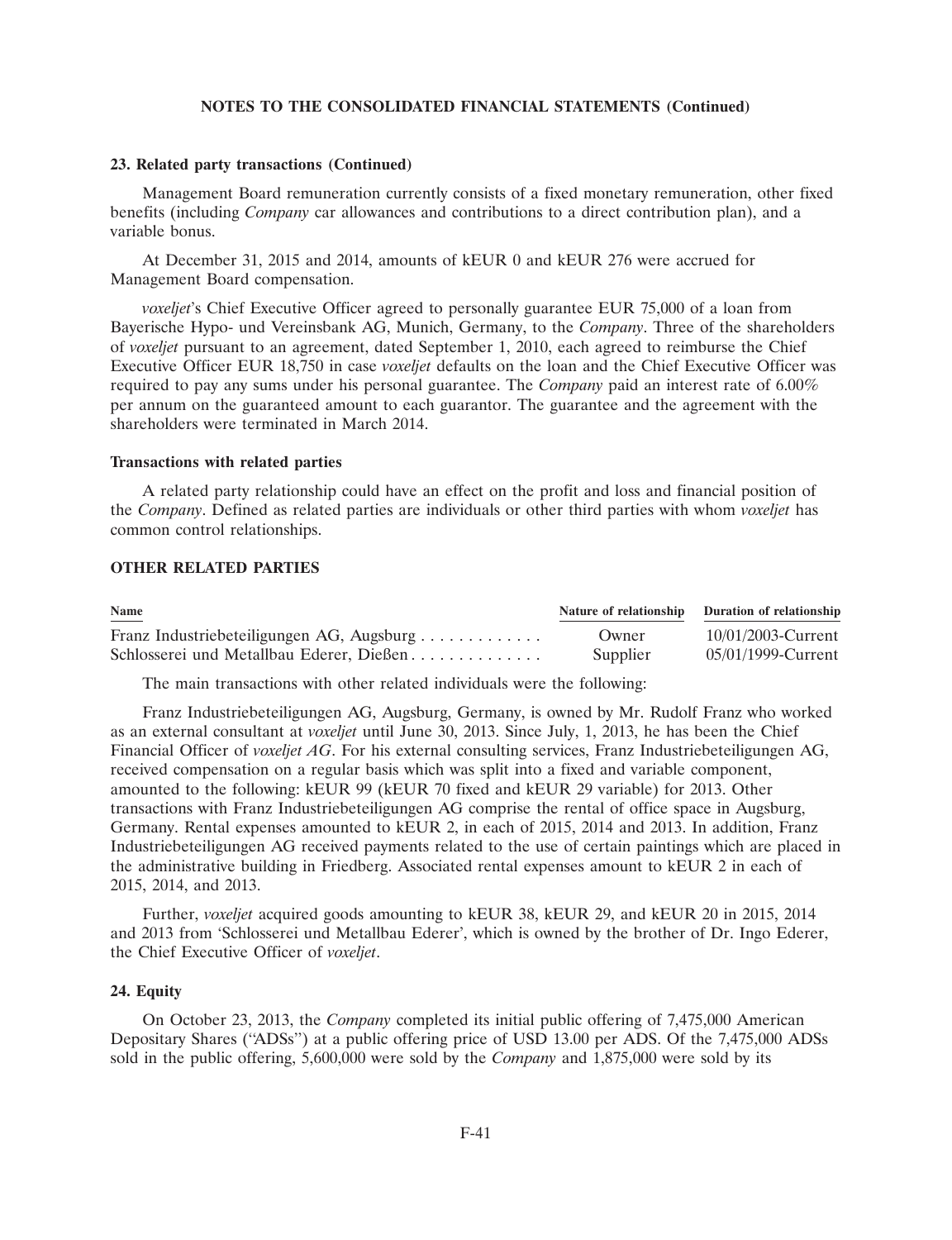#### **24. Equity (Continued)**

shareholders (the ''Selling Shareholders''). As a result of the offering, the *Company* received net proceeds of approximately USD 64.5 million, or approximately  $646.8$  million, after deducting underwriting discounts and commissions and  $E2.2$  million in offering costs.

On April 16, 2014, the *Company* completed a follow-on offering of 3,000,000 ADSs at a public offering price of USD 15.00 per ADS. Net proceeds from the follow-on offering to the *Company* were approximately USD 41.4 million. On April 24, 2014, the underwriters in the follow-on offering purchased 450,000 ADSs from the Selling Shareholders pursuant to the overallotment option they were granted in the follow-on offering. The net proceeds to the Selling Shareholders were approximately USD 6.4 million, or approximately  $64.6$  million. The *Company* did not receive any proceeds from the sale of ADSs by the Selling Shareholders.

At December 31, 2015, 3,720,000 no-par value ordinary shares were issued and outstanding. There is only a single class of ordinary shares with the same rights, preferences and restrictions. Each share entitles the holder to one vote at the shareholders' meeting. Shareholders participate in the profits according to their share in the share capital, based on their number of shares held. The general shareholders' meeting resolves the appropriation of the balance sheet profit established in the annual financial statements and the dividends.

The Articles of Association authorize the Management Board, subject to the consent of the Supervisory Board, to increase the *Company's* registered share capital in one or more tranches by up to kEUR 1,860 new no par value ordinary shares against contribution in cash or in kind until May 26, 2019.

#### **25. Subsequent Events**

In February 2016, *voxeljet* concluded three loan agreements with Kreissparkasse Augsburg, Germany, in an aggregate amount of  $64.0$  million to finance the construction of new office and production facilities in Friedberg comprised of (i) a loan agreement in the amount of  $\epsilon$ 2.0 million with a fixed interest rate of 2.47% per annum due December 30, 2025, (ii) a loan agreement in the amount of  $\epsilon$ 1.0 million with a fixed interest rate of 2.72% per annum due December 30, 2030 and (iii) a loan agreement in the amount of  $E1.0$  million with a variable interest rate of 1.75% per annum, which can be terminated by either party upon three months' notice. Among other terms, the loan agreements contain (i) certain covenants, including that *voxeliet* deposit  $E2.0$  million with Kreissparkasse Augsburg until it has reached certain ratio with respect to its ability to service the debt by the end of 2019, and (ii) change of control provisions concerning the ownership of the Company by its executive officers, Dr. Ingo Ederer and Rudolf Franz. In case *voxeljet* fails to meet that ratio by the end of its business year 2019, *voxeljet* is obliged to pledge  $\epsilon$ 2.0 million for the benefit of the lender. In addition, the land owned by *voxeljet* upon which the facilities will be built will serve as collateral under the loan agreements. Management expects that construction will commence in May 2016.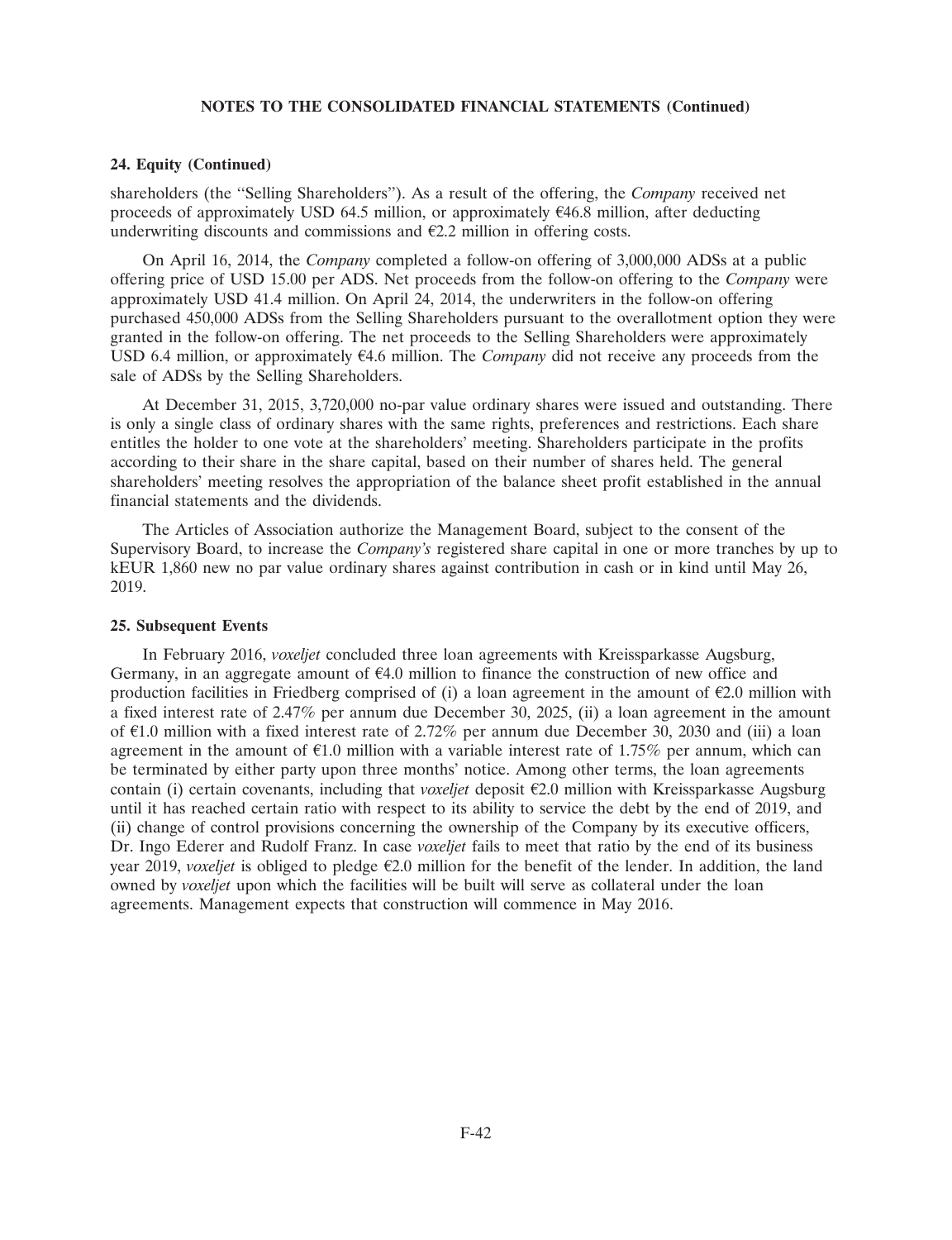## **EXHIBIT 8.1**

## **Subsidiaries of voxeljet AG**

| <b>Business-Entity</b> | First<br>consolidation date Shares |  |
|------------------------|------------------------------------|--|
|                        |                                    |  |
|                        |                                    |  |
|                        |                                    |  |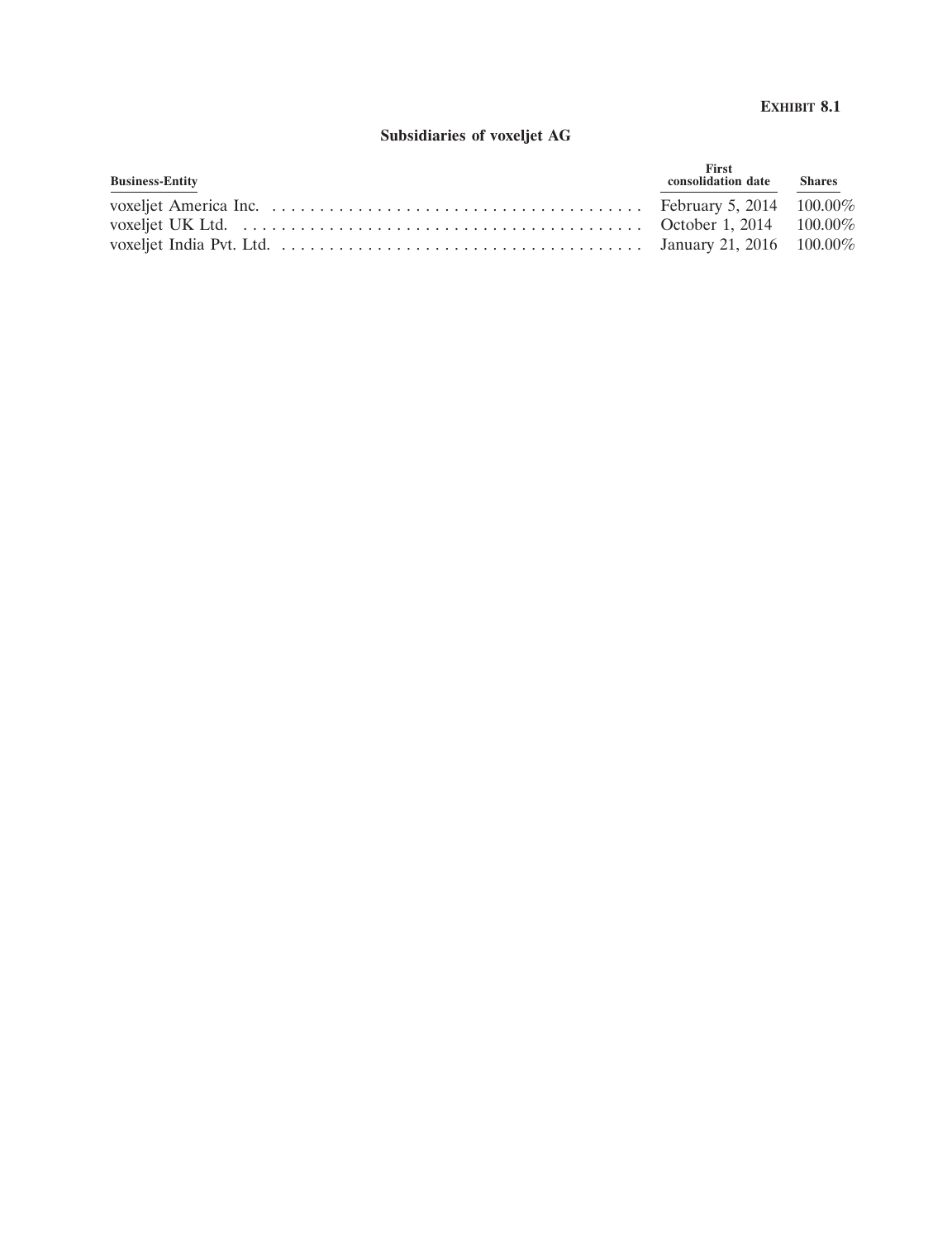## **CERTIFICATION OF CHIEF EXECUTIVE OFFICER PURSUANT TO SECTION 302 OF THE SARBANES-OXLEY ACT OF 2002**

I, Dr. Ingo Ederer, certify that:

- 1. I have reviewed this Annual Report on Form 20-F of voxeljet AG;
- 2. Based on my knowledge, this report does not contain any untrue statement of a material fact or omit to state a material fact necessary to make the statements made, in light of the circumstances under which such statements were made, not misleading with respect to the period covered by this report;
- 3. Based on my knowledge, the financial statements, and other financial information included in this report, fairly present in all material respects the financial condition, results of operations and cash flows of the registrant as of, and for, the periods presented in this report;
- 4. The registrant's other certifying officer and I are responsible for establishing and maintaining disclosure controls and procedures (as defined in Exchange Act Rules 13a-15(e) and 15d-15(e)) and internal control over financial reporting (as defined in Exchange Act Rules 13a-15(f) and 15d-15(f)) for the registrant and have:
	- (a) Designed such disclosure controls and procedures, or caused such disclosure controls and procedures to be designed under our supervision, to ensure that material information relating to the registrant, including its consolidated subsidiaries, is made known to us by others within those entities, particularly during the period in which this report is being prepared;
	- (b) Designed such internal control over financial reporting, or cause such internal control over financial reporting to be designed under our supervision, to provide reasonable assurance regarding the reliability of financial reporting and the preparation of financial statements for external purposes in accordance with generally accepted accounting principles;
	- (c) Evaluated the effectiveness of the registrant's disclosure controls and procedures and presented in this report our conclusions about the effectiveness of the disclosure controls and procedures, as of the end of the period covered by this report based on such evaluation; and
	- (d) Disclosed in this report any change in the registrant's internal control over financial reporting that occurred during the registrant's most recent fiscal quarter (the registrant's fourth fiscal quarter in the case of an annual report) that has materially affected, or is reasonably likely to materially affect, the registrant's internal control over financial reporting.
- 5. The registrant's other certifying officer and I have disclosed, based on our most recent evaluation of internal control over financial reporting, to the registrant's auditors and the audit committee of the registrant's board of directors (or other persons performing the equivalent functions):
	- (a) All significant deficiencies and material weaknesses in the design or operation of internal control over financial reporting which are reasonably likely to adversely affect the registrant's ability to record, process, summarize and report financial information; and
	- (b) Any fraud, whether or not material, that involves management or other employees who have a significant role in the registrant's internal control over financial reporting.

/s/ DR. INGO EDERER

Dr. Ingo Ederer *Chief Executive Officer (Principal Executive Officer)*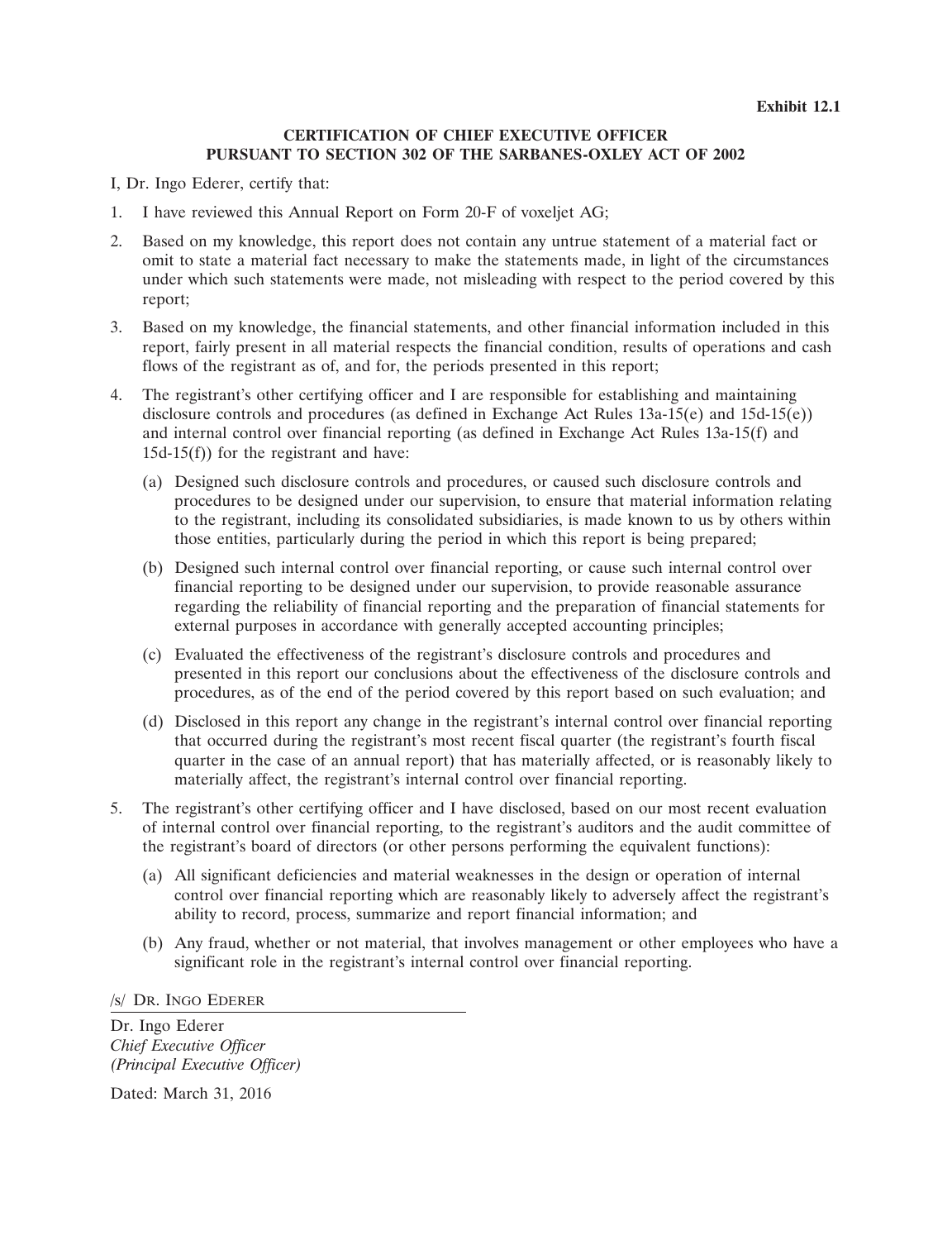## **CERTIFICATION OF CHIEF FINANCIAL OFFICER PURSUANT TO SECTION 302 OF THE SARBANES-OXLEY ACT OF 2002**

- I, Rudolf Franz, certify that:
- 1. I have reviewed this Annual Report on Form 20-F of voxeljet AG;
- 2. Based on my knowledge, this report does not contain any untrue statement of a material fact or omit to state a material fact necessary to make the statements made, in light of the circumstances under which such statements were made, not misleading with respect to the period covered by this report;
- 3. Based on my knowledge, the financial statements, and other financial information included in this report, fairly present in all material respects the financial condition, results of operations and cash flows of the registrant as of, and for, the periods presented in this report;
- 4. The registrant's other certifying officer and I are responsible for establishing and maintaining disclosure controls and procedures (as defined in Exchange Act Rules 13a-15(e) and 15d-15(e)) and internal control over financial reporting (as defined in Exchange Act Rules 13a-15(f) and 15d-15(f)) for the registrant and have:
	- (a) Designed such disclosure controls and procedures, or caused such disclosure controls and procedures to be designed under our supervision, to ensure that material information relating to the registrant, including its consolidated subsidiaries, is made known to us by others within those entities, particularly during the period in which this report is being prepared;
	- (b) Designed such internal control over financial reporting, or cause such internal control over financial reporting to be designed under our supervision, to provide reasonable assurance regarding the reliability of financial reporting and the preparation of financial statements for external purposes in accordance with generally accepted accounting principles;
	- (c) Evaluated the effectiveness of the registrant's disclosure controls and procedures and presented in this report our conclusions about the effectiveness of the disclosure controls and procedures, as of the end of the period covered by this report based on such evaluation; and
	- (d) Disclosed in this report any change in the registrant's internal control over financial reporting that occurred during the registrant's most recent fiscal quarter (the registrant's fourth fiscal quarter in the case of an annual report) that has materially affected, or is reasonably likely to materially affect, the registrant's internal control over financial reporting.
- 5. The registrant's other certifying officer and I have disclosed, based on our most recent evaluation of internal control over financial reporting, to the registrant's auditors and the audit committee of the registrant's board of directors (or other persons performing the equivalent functions):
	- (a) All significant deficiencies and material weaknesses in the design or operation of internal control over financial reporting which are reasonably likely to adversely affect the registrant's ability to record, process, summarize and report financial information; and
	- (b) Any fraud, whether or not material, that involves management or other employees who have a significant role in the registrant's internal control over financial reporting.

/s/ RUDOLF FRANZ

Rudolf Franz *Chief Financial Officer (Principal Financial Officer)*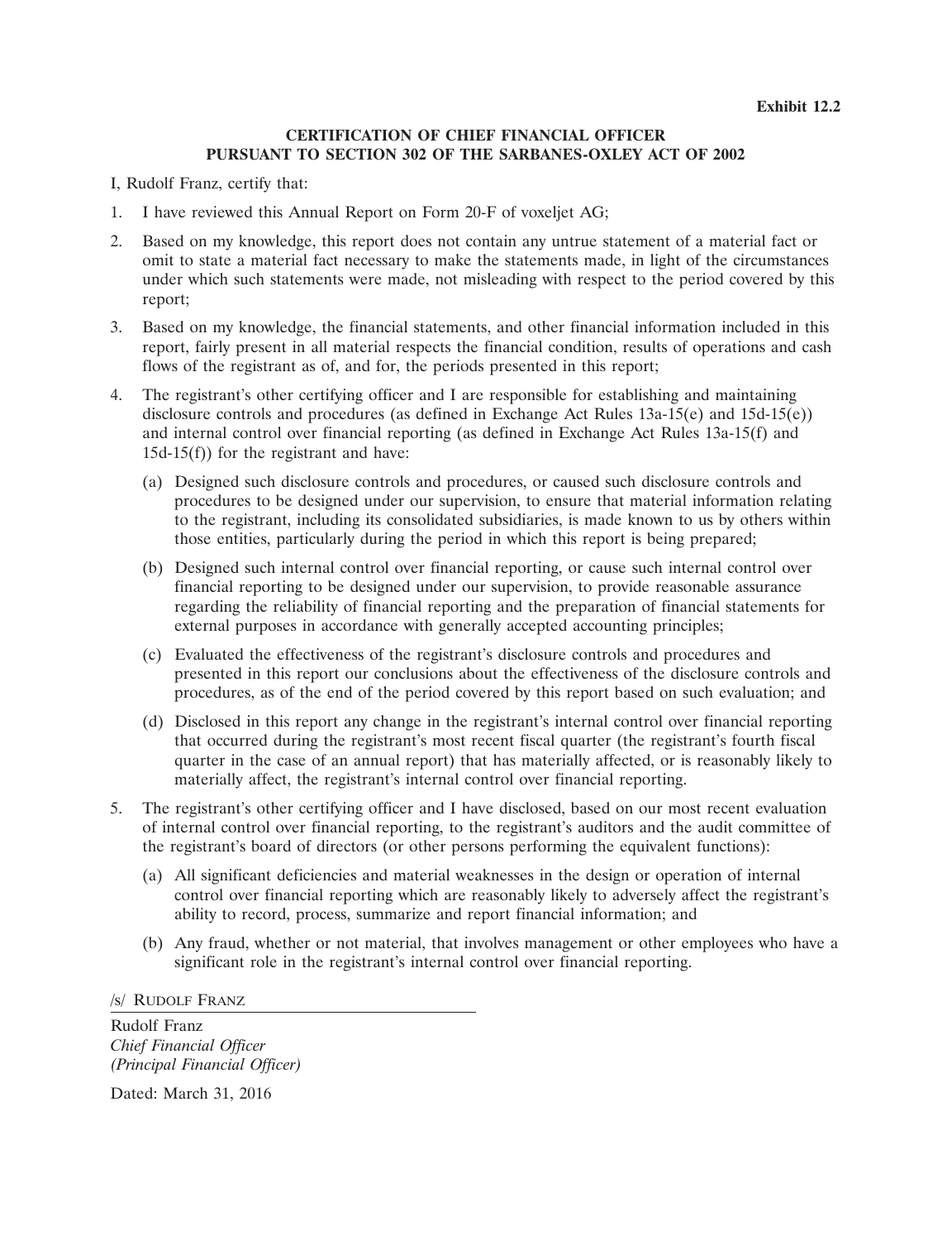## **CERTIFICATION OF CHIEF EXECUTIVE OFFICER PURSUANT TO 18 U.S.C. SECTION 1350, AS ADOPTED PURSUANT TO SECTION 906 OF THE SARBANES-OXLEY ACT OF 2002**

In connection with the Annual Report on Form 20-F of voxeljet AG (the ''Company'') for the year ended December 31, 2015 as filed with the Securities and Exchange Commission on the date hereof (the ''Report''), the undersigned, Dr. Ingo Ederer, Chief Executive Officer of the Company, hereby certifies, pursuant to 18 U.S.C. Section 1350, that:

- (1) The Report fully complies with the requirements of Section 13(a) or 15(d) of the Securities Exchange Act of 1934, as amended; and
- (2) The information contained in the Report fairly presents, in all material respects, the financial condition and results of operations of the Company.

/s/ DR. INGO EDERER

Dr. Ingo Ederer *Chief Executive Officer (Principal Executive Officer)*